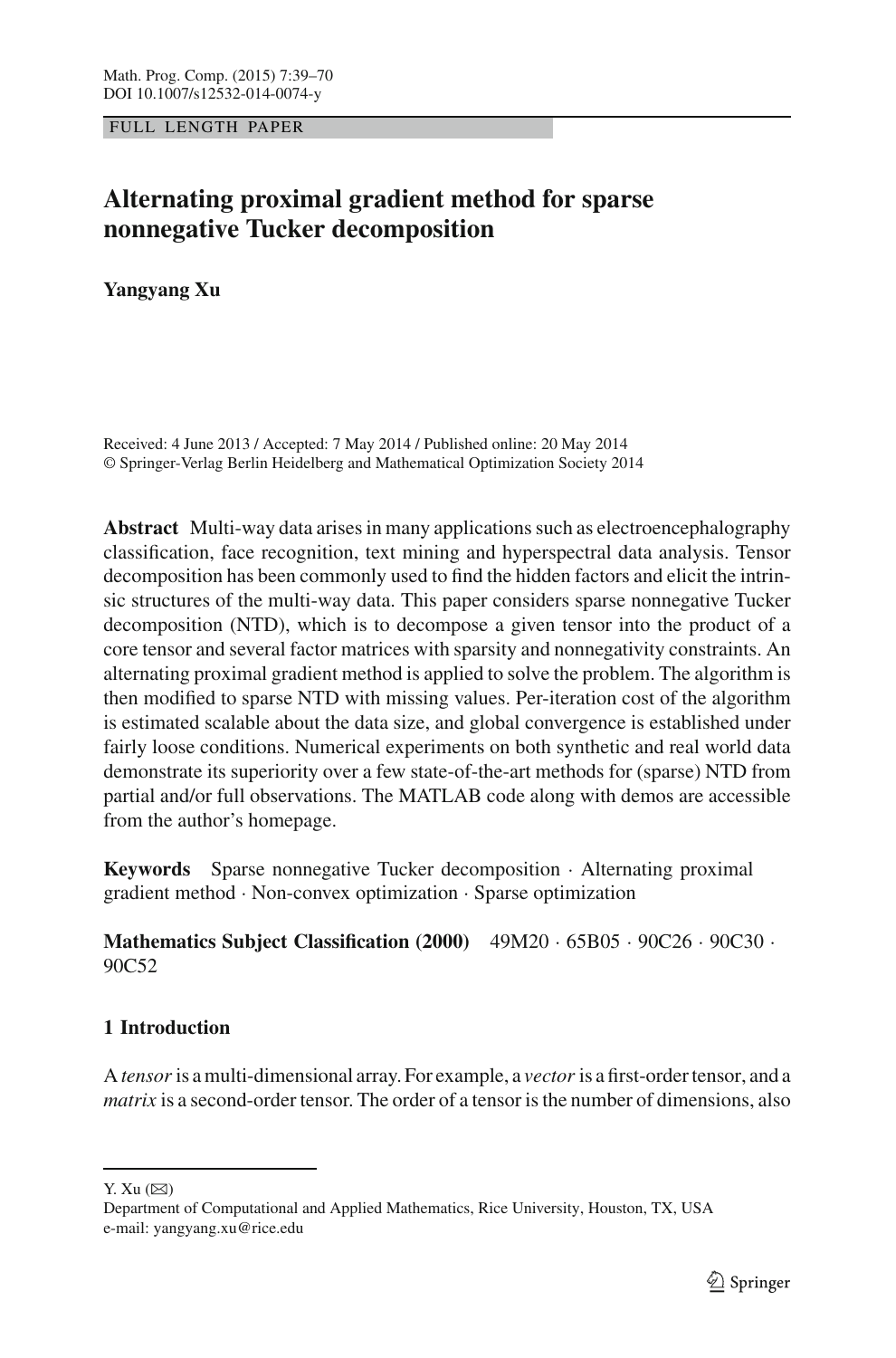called *way* or *mode*. Tensors naturally arise in the applications that collect data along multiple dimensions, including space, time, and spectrum, from different subjects (e.g., patients), under varying conditions, and in different modalities. They can also be created by tensorization of lower dimensional data [\[6\]](#page-30-0). Examples include medical data (CT, MRI, EEG), text data and hyperspectral images. An efficient approach to elicit the intrinsic structure of multi-dimensional data is tensor decomposition. Two commonly used tensor decompositions are CANDECOMP/PARAFAC decomposition (CPD) [\[5](#page-30-1)[,13](#page-31-0)] and Tucker decomposition (TD) [\[32\]](#page-31-1). CPD decomposes an *N*th-order tensor  $\mathcal{M}$  into the product of *N* factor matrices  $\mathbf{A}_1, \ldots, \mathbf{A}_N$ , and TD decomposes  $\mathcal{M}$ into the product of a core tensor  $C$  and  $N$  factor matrices  $A_1, \ldots, A_N$ .

This paper focuses on sparse nonnegative Tucker decomposition (NTD) [\[18](#page-31-2)], which imposes nonnegativity and uses  $\ell_1$ -regularization terms to promote sparsity structure on the core tensor and/or factor matrices. Nonnegativity allows only additivity, so the solutions are often intuitive to understand and explain. Promoting the sparsity of the core tensor aims at improving the interpretability of the solutions. Roughly speaking, the core tensor interacts with all the factor matrices, and a simple one is often preferred [\[15](#page-31-3)]. Consider a three-way tensor, for example. The  $(1, 1, 1)$ -th component of the core tensor couples the first columns of three factor matrices together. If it is not *zero*, then the three columns interacts with each other. Otherwise, they have no or only weak relations. Forcing the core tensor to be sparse can often keep strong interactions between the factor matrices and remove the weak ones. Sparse factor matrices make the decomposed parts more meaningful and can enhance uniqueness as explained in [\[25](#page-31-4)]. Sparse NTD has found a large number of applications such as in EEG classification [\[8](#page-30-2)], hyperspectral data analysis [\[37](#page-31-5)], text mining [\[25\]](#page-31-4), face recoginition [\[36\]](#page-31-6), and so on.

#### 1.1 Related work

NTD is a highly non-convex problem, and sparse regularizers make the problem even harder. A natural and often efficient way to solve the problem is to alternatingly update the core tensor and factor matrices. It includes, but not limited to, alternating least squares method (ALS) [\[12](#page-31-7)], column-wise coordinate descent (CCD) [\[23](#page-31-8)], higherorder multiplicative update (HONMF) [\[25](#page-31-4)], and hierarchical alternating least squares (HALS) [\[27](#page-31-9)]. ALS alternatingly updates the core tensor and factor matrices by solving a sequence of nonnegative least squares (NLS) problems, which requires to calculate matrix inverse and makes ALS unsuitable for large-scale problems.<sup>1</sup> For this reason, [\[12](#page-31-7)] simply restricts the core tensor to be super-diagonal in its numerical tests. CCD has closed form update for each column of a factor matrix. However, to update the core tensor, it still requires to solve a big NLS problem, which makes CCD unsuitable for large-scale problems either. HONMF is an extension of the multiplicative update method in  $[21]$  $[21]$  for nonnegative matrix factorization  $[20,26]$  $[20,26]$  and has a relatively low per-iteration cost. At each iteration, it only needs some tensor-matrix multiplications

<span id="page-1-0"></span><sup>&</sup>lt;sup>1</sup> There appears no exact definition of "large-scale". The concept can involve with the development of the computing power. Here, we roughly mean there are over millions of variables or data values.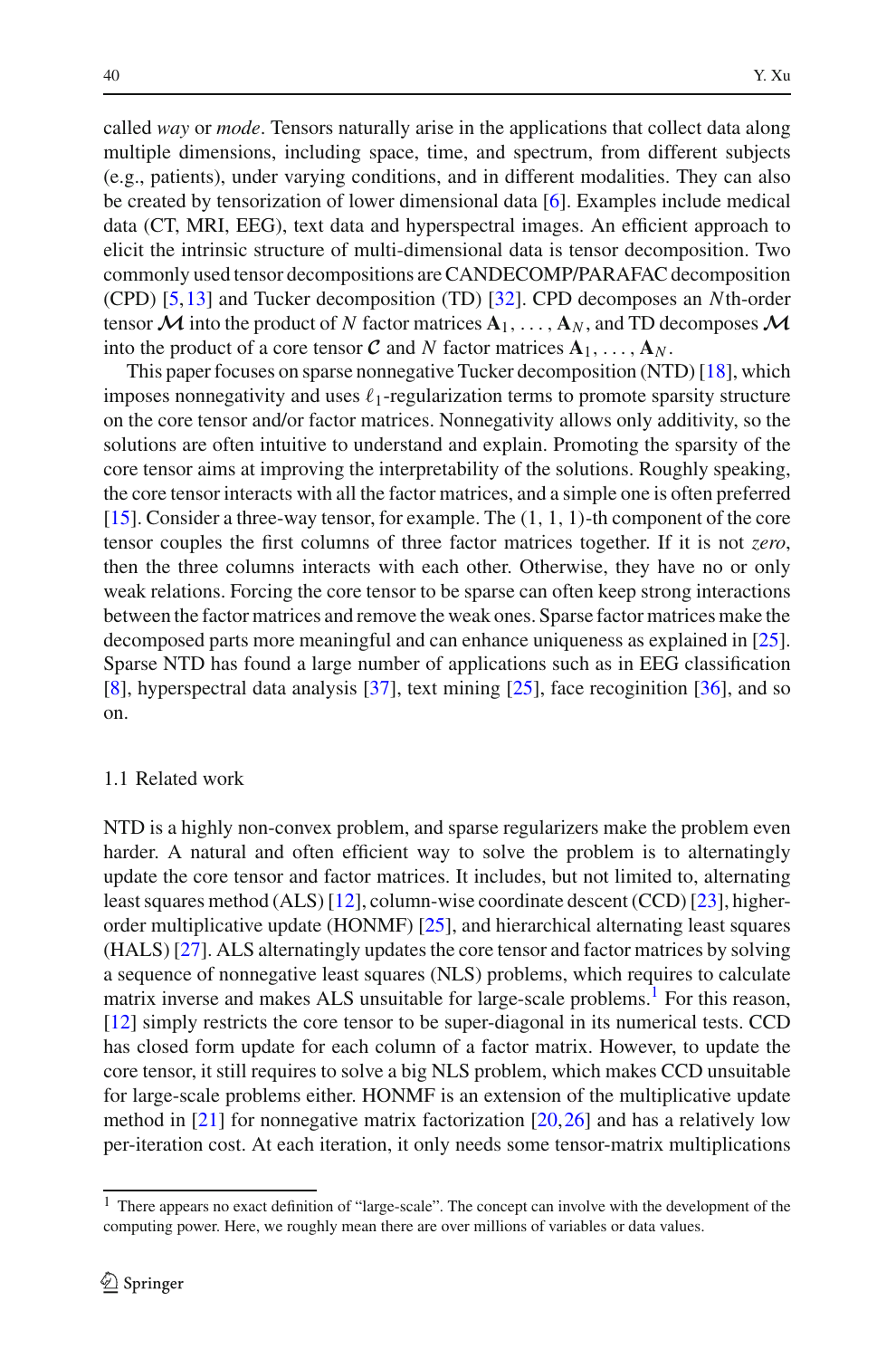and component-wise divisions. The drawback of HONMF is its slow convergence, which makes the algorithm often run a large number of iterations to reach an acceptable data fitting. Like ALS, HALS needs to solve a sequence of NLS problems, but it updates factor matrices in a column-wise way and the core tensor component-wisely, which enables closed form solutions for all subproblems. In addition, HALS often converges faster than HONMF. However, as shown in [\[28](#page-31-13)], the convergence speed of HALS is still not satisfying.

There are also algorithms that update the core tensor and factor matrices simultaneously, such as the damped Gauss-Newton method (dGN) in [\[28](#page-31-13)]. It is demonstrated that dGN overwhelmingly outperforms HONMF and HALS in terms of convergence speed.

Recently, [\[34](#page-31-14)] proposed an alternating proximal gradient method (APG) for solving NCP, and it was observed superior to some other algorithms such as the alternating direction method of multiplier (ADMM) [\[38\]](#page-31-15) and alternating nonnegative least squares method (ANLS) [\[16,](#page-31-16)[17\]](#page-31-17) in both speed and solution quality. Unlike ANLS that exactly solves each subproblem, APG updates every factor matrix by solving a relaxed subproblem with a separable quadratic objective. Each relaxed subproblem has a closed form solution, which makes low per-iteration cost. Using an extrapolation technique, APG also converges very fast.

### 1.2 Overview of tensor

**Notation.** We use small letters  $a, x, \ldots$  for scalars, bold small letters  $\mathbf{a}, \mathbf{x}, \ldots$  for vectors, bold capital letters  $\mathbf{A}, \mathbf{B}, \ldots$  for matrices and bold caligraphic letters  $\mathbf{C}, \mathbf{M}, \ldots$ for tensors. The components of a tensor  $\mathcal X$  are written in the form of  $x_{i_1i_2\cdots i_N}$ , which denotes the  $(i_1, i_2, \ldots, i_N)$ -th component of  $\mathcal{X}$ .

Before proceeding with the model, we overview some tensor related concepts. For more details, we refer the readers to the nice review paper [\[19](#page-31-18)].

- A *fiber* of *X* is a vector obtained by fixing all indices of *X* except one.
- The *vectorization* of  $X$  gives a vector, which is obtained by stacking all mode-1 fibers of  $X$  and denoted by vec $(X)$ .
- The mode-*n matricization* of  $X$  is a matrix denoted by  $X_{(n)}$  whose columns are mode-*n* fibers of  $X$  in the lexicographical order.
- The mode-*<sup>n</sup>* product of *<sup>X</sup>* <sup>∈</sup> <sup>R</sup>*I*1×···×*IN* with **<sup>A</sup>** <sup>∈</sup> <sup>R</sup>*J*×*In* is written as *<sup>X</sup>* <sup>×</sup>*<sup>n</sup>* **<sup>A</sup>** <sup>∈</sup>  $\mathbb{R}^{I_1 \times \cdots \times I_{n-1} \times J \times I_{n+1} \times \cdots \times I_N}$ , defined component-wisely by

$$
(\mathcal{X} \times_n \mathbf{A})_{i_1 \cdots i_{n-1} j i_{n+1} \cdots i_N} = \sum_{i_n=1}^{I_n} x_{i_1 i_2 \cdots i_N} a_{j i_n}.
$$

- $-$  The *inner product* of  $\mathcal{A}, \mathcal{B} \in \mathbb{R}^{I_1 \times \cdots \times I_N}$  is  $\langle \mathcal{A}, \mathcal{B} \rangle \triangleq \sum_{i_1, ..., i_N} a_{i_1 \cdots i_N} b_{i_1 \cdots i_N}$ . The Frobenious norm of *X* is  $\|\mathcal{X}\|_F \triangleq \sqrt{\langle \mathcal{X}, \mathcal{X} \rangle}$ .
- Given  $\mathcal{M}$  ∈  $\mathbb{R}^{I_1 \times \cdots \times I_N}$ , the *Tucker decomposition* of  $\mathcal{M}$  is to find a core tensor  $C \in \mathbb{R}^{R_1 \times \cdots \times R_N}$  with  $R_n \leq I_n$ ,  $\forall n$  and  $N$  factor matrices  $A_n \in \mathbb{R}^{I_n \times R_n}$ ,  $n =$ 1,..., *N* such that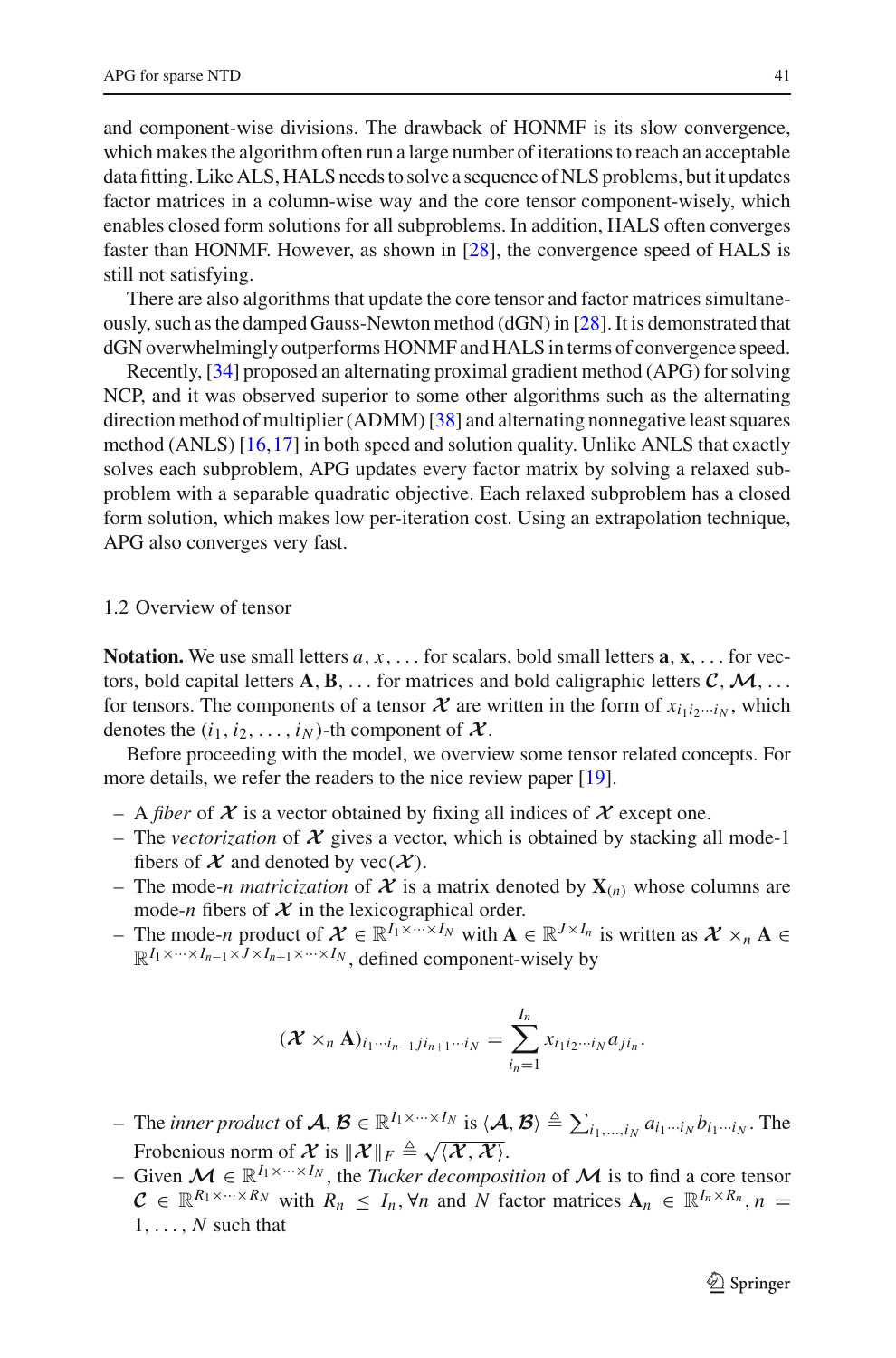$$
\mathcal{M} \approx \mathcal{C} \times_1 \mathbf{A}_1 \cdots \times_N \mathbf{A}_N. \tag{1}
$$

<span id="page-3-2"></span><span id="page-3-0"></span>It is not difficult to verify that if  $\mathcal{X} = \mathcal{C} \times_1 \mathbf{A}_1 \cdots \times_N \mathbf{A}_N$ , then

$$
\text{vec}(\mathcal{X}) = \left(\otimes_{n=N}^{1} \mathbf{A}_n\right) \text{vec}(\mathcal{C}),\tag{2}
$$

where

$$
\otimes_{n=N}^1 \mathbf{A}_n \triangleq \mathbf{A}_N \otimes \cdots \otimes \mathbf{A}_1,\tag{3}
$$

<span id="page-3-3"></span>and  $\bf{A} \otimes \bf{B}$  denotes the Kronecker product of  $\bf{A}$  and  $\bf{B}$ . In addition,

$$
\mathbf{X}_{(n)} = \mathbf{A}_n \mathbf{C}_{(n)} \left( \otimes_{\substack{i=N \\ i \neq n}}^1 \mathbf{A}_i \right)^\top. \tag{4}
$$

## 1.3 Contributions

<span id="page-3-1"></span>We apply and improve the APG method proposed in [\[34\]](#page-31-14) to the sparse NTD problem

$$
\min_{\mathcal{C}, \mathbf{A}} F(\mathcal{C}, \mathbf{A}) \equiv \ell(\mathcal{C}, \mathbf{A}) + \lambda_c \|\mathcal{C}\|_1 + \sum_{n=1}^{N} \lambda_n \|\mathbf{A}_n\|_1,
$$
  
s.t.  $\mathcal{C} \in \mathbb{R}_+^{R_1 \times \dots \times R_N}$ ,  $\mathbf{A}_n \in \mathbb{R}_+^{L_n \times R_n}$ ,  $n = 1, ..., N$ , (5)

where  $\mathbb{R}_+^{I_n \times R_n}$  contains all  $I_n \times R_n$  matrices with nonnegative components, **A** denotes  $(A_1, \ldots, A_N)$ ,

$$
\ell(\mathcal{C}, \mathbf{A}) = \frac{1}{2} \|\mathcal{C} \times_1 \mathbf{A}_1 \cdots \times_N \mathbf{A}_N - \mathcal{M}\|_F^2
$$

is a data fitting term that measures the approximation in [\(1\)](#page-3-0),  $\mathcal{M} \in \mathbb{R}_+^{I_1 \times \cdots \times I_N}$  is a given tensor,  $||C||_1 \triangleq \sum_{i_1,\dots,i_N} |c_{i_1\cdots i_N}|$  is used to promote the sparsity of *C*, and  $\lambda_c, \lambda_1, \ldots, \lambda_N$  are parameters balancing the data fitting and sparsity level.

Our algorithm iteratively updates the core tensor  $\mathcal C$  and factor matrices alternatingly in the order of  $C, A_1, C, A_2, \ldots, C, A_N$ . We analyze the algorithm's per-iteration complexity and give its global convergence. The algorithm is modified to sparse NTD with missing values. We also consider some extensions of NTD including sparse higher-order principal component analysis [\[1](#page-30-3)]. Our algorithm is carefully implemented in MATLAB and compared to a few state-of-the-art methods for solving (sparse) NTD from partial and/or full observations on both synthetic and real world data. Numerical results show that the proposed algorithm makes superior performance over all the compared ones in almost all cases.

## 1.4 Outline

The rest of the paper is organized as follows. Section [2](#page-4-0) applies APG to sparse NTD problem. The algorithm is modified for sparse NTD with missing values in Sect. [3,](#page-8-0)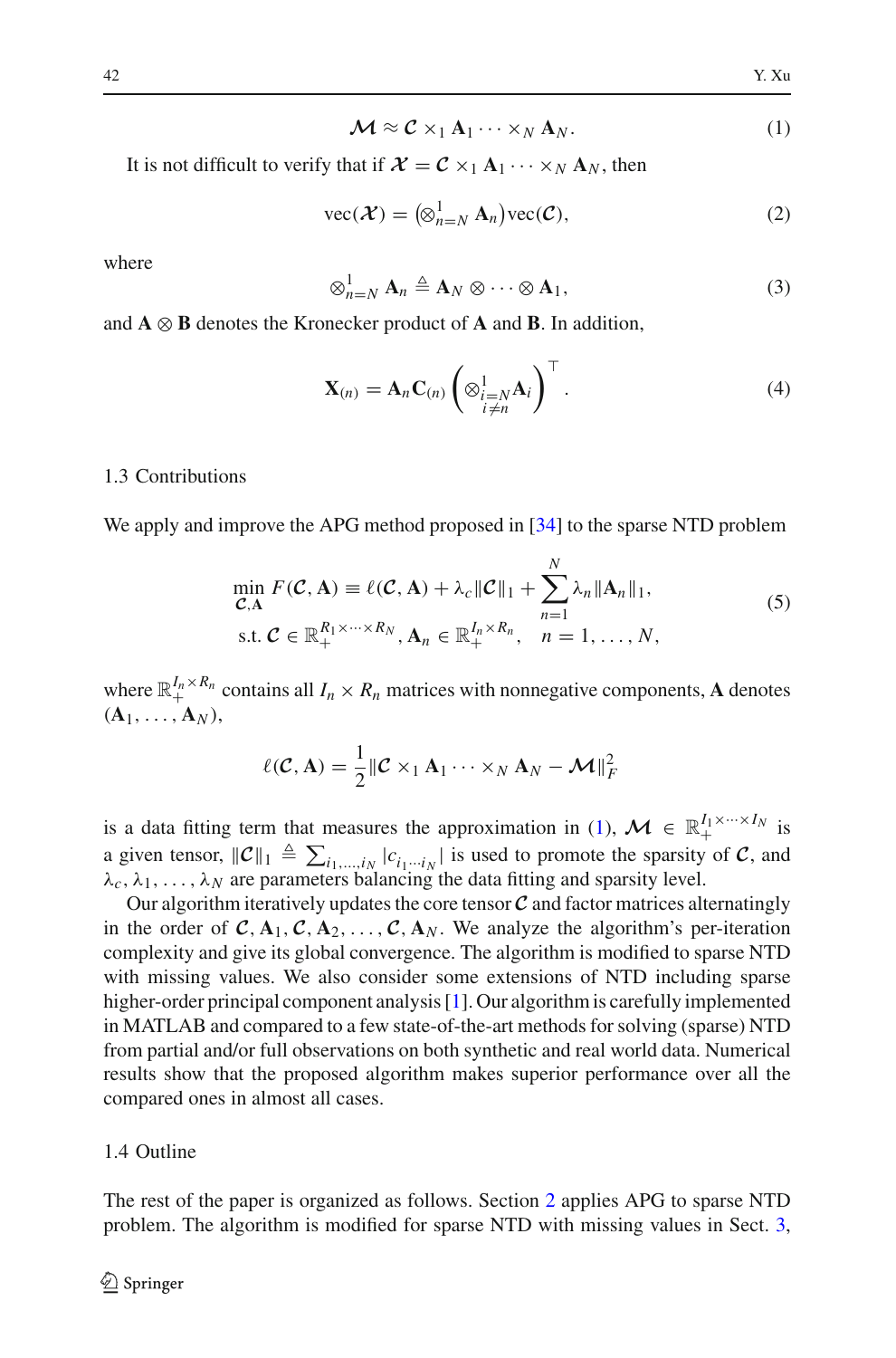and some extensions are considered in Sect. [4.](#page-9-0) Numerical results are shown in Sect. [5.](#page-11-0) Finally, Sect. [6](#page-18-0) concludes the paper.

#### <span id="page-4-0"></span>**2 Sparse nonnegative Tucker decomposition**

#### 2.1 Bound constraints for well-definedness

Note that for any positive scalars  $s_c, s_1, \ldots, s_N$  such that their product equals *one*,  $(s_c \mathcal{C}, s_1 \mathbf{A}_1, \dots, s_N \mathbf{A}_N)$  does not change the value of  $\ell$ . Hence, if some  $\lambda$ 's vanish, the corresponding variables would be unbounded such that the variables with positive  $\lambda$ 's would approach to *zero*, and [\(5\)](#page-3-1) may not admit a solution. To tackle this problem, if  $\lambda_n = 0$ , we add

$$
\mathbf{A}_n \leq \max(1, \|\mathcal{M}\|_{\infty})
$$
 (6)

<span id="page-4-2"></span><span id="page-4-1"></span>to bound  $\mathbf{A}_n$ , where  $||\mathbf{M}||_{\infty}$  denotes the maximum component of  $\mathbf{M}$ . If  $\lambda_c = 0$ , we add

$$
\mathcal{C} \le \max(1, \|\mathcal{M}\|_{\infty})
$$
 (7)

to bound  $C$ . The constraints in  $(6)$  and  $(7)$  are reasonable according to the following proposition, which is not difficult to show.

**Proposition 1** *If*  $\mathcal{M} = \tilde{\mathcal{C}} \times_1 \tilde{A}_1 \cdots \times_N \tilde{A}_N$  for some  $(\tilde{\mathcal{C}}, \tilde{A}_1, \ldots, \tilde{A}_N)$ , then there *exists some*  $(C, A_1, \ldots, A_N)$  *satisfying* [\(6\)](#page-4-1) *and* [\(7\)](#page-4-2) *such that*  $\mathcal{M} = C \times A_1 \cdots \times N A_N$ *and*  $(C, A_1, \ldots, A_N)$  *has the same sparsity as that of*  $(C, A_1, \ldots, A_N)$ *.* 

*Remark 1* If  $C \times_1 \tilde{A}_1 \cdots \times_N \tilde{A}_N$  is not exactly equal but close to M, one can magnify the bounds in [\(6\)](#page-4-1) and [\(7\)](#page-4-2) by multiplying some  $\tau > 1$ .

#### 2.2 APG for sparse NTD

For convenience, we assume all  $\lambda$ 's to be positive in the derivation of our algorithm, so there are no constraints as in [\(6\)](#page-4-1) and [\(7\)](#page-4-2) present. Our algorithm is based on the APG method proposed in [\[34\]](#page-31-14). Suppose the current iterate is  $(C, \tilde{A})$ . We update C by

$$
\mathcal{C}_{\text{new}} = \text{argmin}_{\mathcal{C} \ge 0} \langle \nabla_{\mathcal{C}} \ell(\hat{\mathcal{C}}, \tilde{\mathbf{A}}), \mathcal{C} - \hat{\mathcal{C}} \rangle + \frac{L_c}{2} \|\mathcal{C} - \hat{\mathcal{C}}\|_F^2 + \lambda_c \|\mathcal{C}\|_1, \qquad (8)
$$

<span id="page-4-4"></span><span id="page-4-3"></span>
$$
= \max \left( 0, \hat{C} - \frac{1}{L_c} \nabla_{\mathcal{C}} \ell(\hat{C}, \tilde{A}) - \frac{\lambda_c}{L_c} \right), \tag{9}
$$

where  $L_c$  is a Lipschitz constant of  $\nabla$ *C* $\ell$  (*C*, **A**̃) with respect to *C*, namely,

$$
\|\nabla_{\mathcal{C}}\ell(\mathcal{C}_1,\tilde{\mathbf{A}})-\nabla_{\mathcal{C}}\ell(\mathcal{C}_2,\tilde{\mathbf{A}})\|_F\leq L_c\|\mathcal{C}_1-\mathcal{C}_2\|_F, \ \forall \ \mathcal{C}_1,\mathcal{C}_2,
$$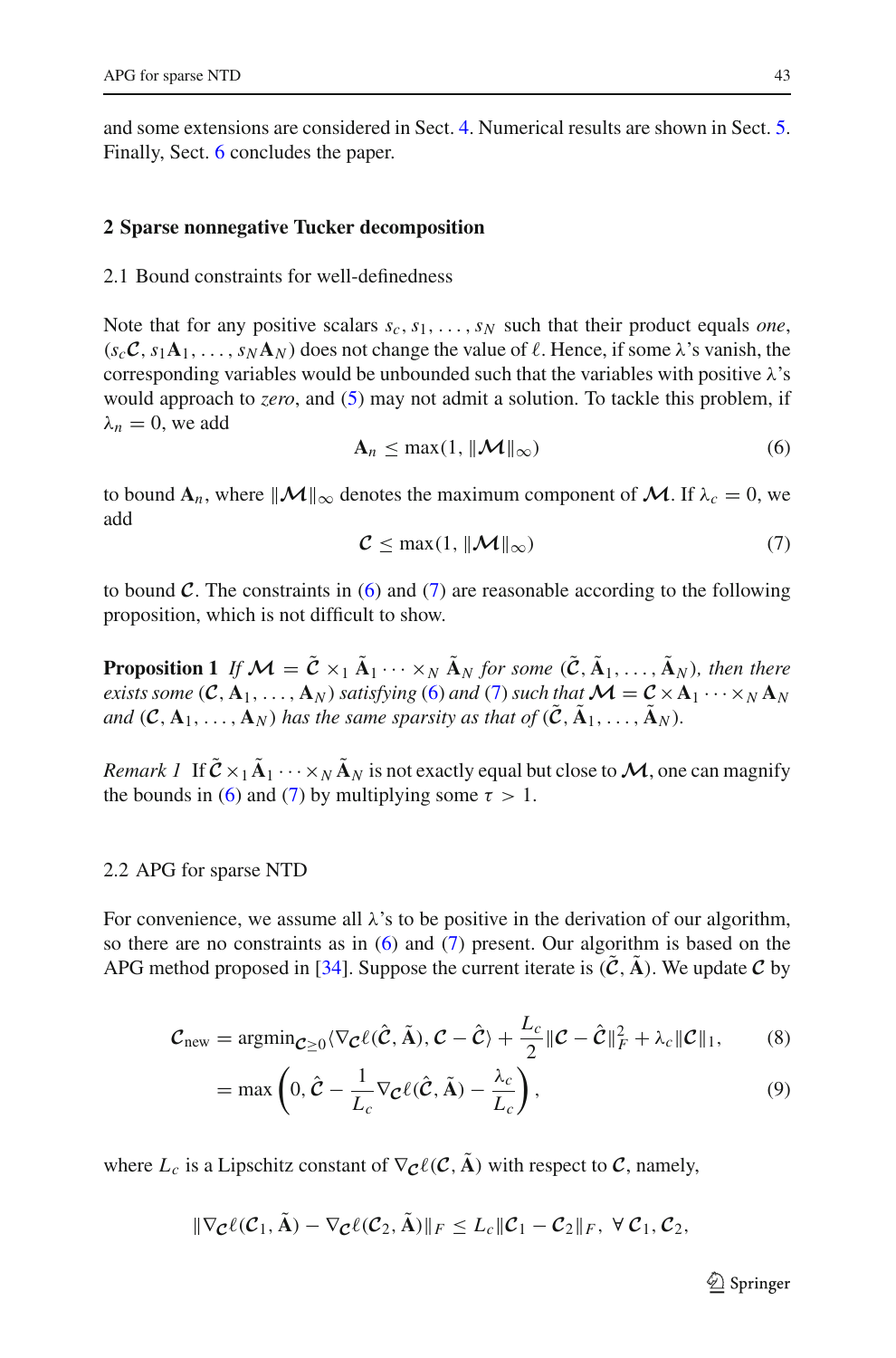

<span id="page-5-1"></span>**Fig. 1** Results by APG with two different orders of updating the core tensor and factor matrices. **a** APG on a Gaussian random  $20 \times 20 \times 20 \times 20$  tensor  $\mathcal M$  with core size  $5 \times 5 \times 5 \times 5$ ; **b** APG on the  $32 \times 32 \times 256$ Swimmer dataset [\[11](#page-31-19)] with core size  $24 \times 20 \times 20$ 

and  $\hat{\mathcal{C}}$  is an extrapolated point. Similarly, if the current iterate is  $(\tilde{\mathcal{C}}, \tilde{\mathbf{A}})$ , a factor matrix  $A_n$  is updated by

$$
(\mathbf{A}_n)_{\text{new}} = \underset{\mathbf{A}_n \ge 0}{\text{argmin}} \langle \nabla_{\mathbf{A}_n} \ell(\tilde{\mathbf{C}}, \tilde{\mathbf{A}}_{j \le n}, \hat{\mathbf{A}}_n, \tilde{\mathbf{A}}_{j > n}), \mathbf{A}_n - \hat{\mathbf{A}}_n \rangle
$$
  
+ 
$$
\frac{L_n}{2} \|\mathbf{A}_n - \hat{\mathbf{A}}_n\|_F^2 + \lambda_n \|\mathbf{A}_n\|_1,
$$
 (10)

<span id="page-5-2"></span><span id="page-5-0"></span>
$$
= \max \left( 0, \hat{\mathbf{A}}_n - \frac{1}{L_n} \nabla_{\mathbf{A}_n} \ell(\tilde{\mathcal{C}}, \tilde{\mathbf{A}}_{j < n}, \hat{\mathbf{A}}_n, \tilde{\mathbf{A}}_{j > n}) - \frac{\lambda_n}{L_n} \right), \tag{11}
$$

where  $L_n$  is a Lipschitz constant of  $\nabla_{\mathbf{A}_n} \ell(\tilde{\mathbf{C}}, \tilde{\mathbf{A}}_{j \leq n}, \mathbf{A}_n, \tilde{\mathbf{A}}_{j > n})$  with respect to  $\mathbf{A}_n$ , and  $\mathbf{A}_n$  is an extrapolated point.

One can perform  $(9)$  and  $(11)$  to update C and A in different manners. Directly applying the APG method proposed in [\[34\]](#page-31-14) leads to the order of  $C, A_1, \ldots, A_N$ . However, since the core tensor  $C$  interacts with all  $A_n$ 's, updating it more frequently is expected to speed up the convergence of the algorithm. Hence, a more efficient way would be to update the variables in the order of  $C$ ,  $A_1$  $A_1$ ,  $C$ ,  $A_2$ , ...,  $C$ ,  $A_N$ . Figure 1 shows the convergence behavior of APG with two different updating orders on a synthetic tensor and the Swimmer dataset [\[11\]](#page-31-19). From the figure, we see that APG with the updating order  $C, A_1, \ldots, A_N$  performs comparably well as that with the order  $C$ ,  $A_1$ ,  $C$ ,  $A_2$ , ...,  $C$ ,  $A_N$  on the randomly generated data. However, the former behaves much worse than the latter on the Swimmer dataset. For this reason, we only consider the latter one, whose pseudocode is shown in Algorithm [1.](#page-6-0)

*Remark 2* We do re-update in Line **[ReDo](#page-6-1)** to make the objective nonincreasing. The monotonicity of the objective is important since the algorithm may perform unstably without the re-update. The computational cost of one objective evaluation is much cheaper than, actually not in the same order as, one gradient computation. Detailed complexity analysis is listed in Appendix B. Moreover, in each one of our experiments,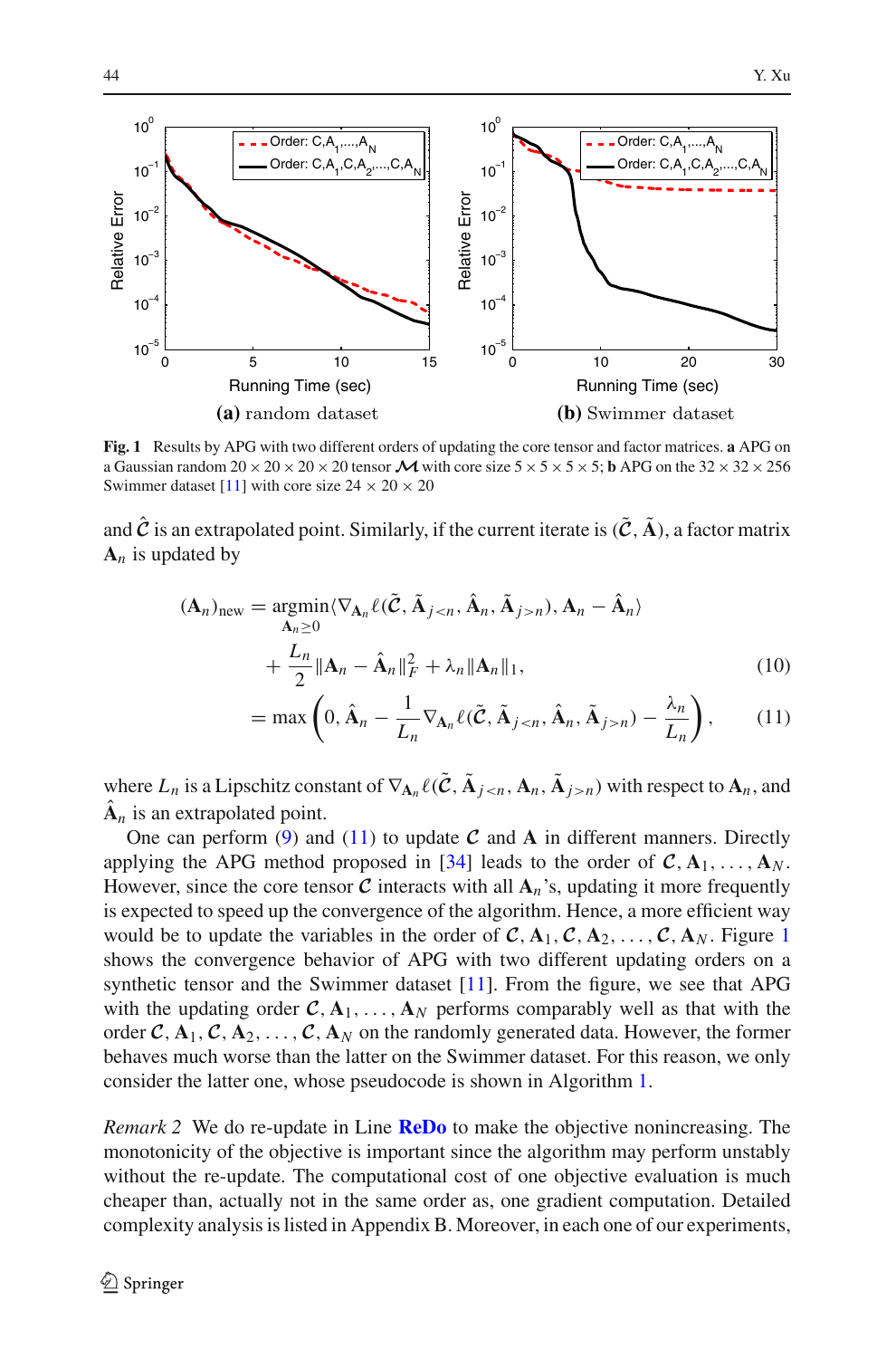#### **Algorithm 1:** Alternating proximal gradient for sparse NTD

<span id="page-6-0"></span>**Data**: tensor  $\mathcal{M}$ , core dimension  $(R_1, \dots, R_N)$ , parameters  $\lambda_c, \lambda_1, \dots, \lambda_N \geq 0$ , and  $({\mathcal{C}}^{-1}, {\mathbf{A}}^{-1}) = ({\mathcal{C}}^0, {\mathbf{A}}^0).$  for  $k = 1, 2, \cdots$  do Set  $C^{k,-1} = C^{k,0} = C^0$  if  $k = 1$  and  $C^{k,-1} = C^{k-1,N-1}$ ,  $C^{k,0} = C^{k-1,N}$  otherwise. **for**  $n = 1, \cdots, N$  **do** Choose  $L_c^{k,n}$  to be a Lipschitz constant of  $\nabla$ *C*.  $(\mathcal{C}, \mathbf{A}_{j \leq n}^k, \mathbf{A}_{j \geq n}^{k-1})$  about **C**. Choose  $\omega_c^{k,n} \ge 0$  and set  $\hat{\mathcal{C}}^{k,n} = \mathcal{C}^{k,n-1} + \omega_c^{k,n}(\mathcal{C}^{k,n-1} - \mathcal{C}^{k,n-2}).$ Update *C* by  $\mathcal{C}^{k,n} = \max \left(0, \hat{\mathcal{C}}^{k,n} - \frac{1}{L_c^{k,n}} \nabla_{\mathcal{C}} \ell(\hat{\mathcal{C}}^{k,n}, \mathbf{A}_{j \le n}^k, \mathbf{A}_{j \ge n}^{k-1}) - \frac{\lambda_c}{L_c^{k,n}}\right)$ Λ  $(12)$ Choose  $L_n^k$  to be a Lipschitz constant of  $\nabla_{A_n} \ell(C^{k,n}, A_{j about  $A_n$ .$ Choose  $\omega_n^k \ge 0$  and set  $\hat{\mathbf{A}}_n^k = \mathbf{A}_n^{k-1} + \omega_n^k (\mathbf{A}_n^{k-1} - \mathbf{A}_n^{k-2})$ . Update  $A_n$  by  $A_n^k = \max \left(0, \hat{A}_n^k - \frac{1}{L_n^k} \nabla_{A_n} \ell(C^{k,n}, A_{j \le n}^k, \hat{A}_n^k, A_{j \ge n}^{k-1}) - \frac{\lambda_n}{L_n^k}\right)$  $\lambda$  $(13)$ if  $F(\mathcal{C}^{k,n}, \mathbf{A}_{j \leq n}^k, \mathbf{A}_{j>n}^{k-1}) > F(\mathcal{C}^{k,n-1}, \mathbf{A}_{j < n}^k, \mathbf{A}_{j \geq n}^{k-1})$  then **ReDo**<br>Re-update  $C^{k,n}$  and  $A_n^k$  by (12) and (13) with  $\hat{C}^{k,n} = C^{k,n-1}$  and  $\hat{A}_n^k = A_n^{k-1}$ , respectively. Set *<sup>C</sup><sup>k</sup>* <sup>=</sup> *<sup>C</sup>k*,*<sup>N</sup>* . **if** *Some stopping conditions are satisfied* **then** Output  $(\mathcal{C}^k, \mathbf{A}_1^k, \cdots, \mathbf{A}_N^k)$  and stop.

<span id="page-6-1"></span>the re-update occurs only a few times (often  $\langle 10 \rangle$ , so it needs only a little more computations.

<span id="page-6-2"></span>If some  $\lambda_n$  and/or  $\lambda_c$  vanish, we further do projections

$$
\mathcal{C}^{k,n} = \min\left(\max(1, \|\mathcal{M}\|_{\infty}), \mathcal{C}^{k,n}\right) \tag{14}
$$

<span id="page-6-3"></span>after (12) and

$$
\mathbf{A}_n^k = \min\left(\max(1, \|\mathcal{M}\|_{\infty}), \mathbf{A}_n^k\right) \tag{15}
$$

after (13). Omitting the superscript, it is easy to show that  $(14)$  and  $(15)$  respectively solve  $(8)$  and  $(10)$  with the extra constraints  $(7)$  and  $(6)$ .

#### <span id="page-6-4"></span>2.3 Parameter settings

In our implementation of Algorithm [1,](#page-6-0) we set

$$
L_c^{k,n} = \max\left(1, \left\| (\mathbf{A}_N^{k-1})^\top \mathbf{A}_N^{k-1} \otimes \cdots \otimes (\mathbf{A}_n^{k-1})^\top \mathbf{A}_n^{k-1} \right\| \right)
$$

$$
\otimes (\mathbf{A}_{n-1}^k)^\top \mathbf{A}_{n-1}^k \otimes \cdots \otimes (\mathbf{A}_1^k)^\top \mathbf{A}_1^k \right\|),
$$

 $\mathcal{L}$  Springer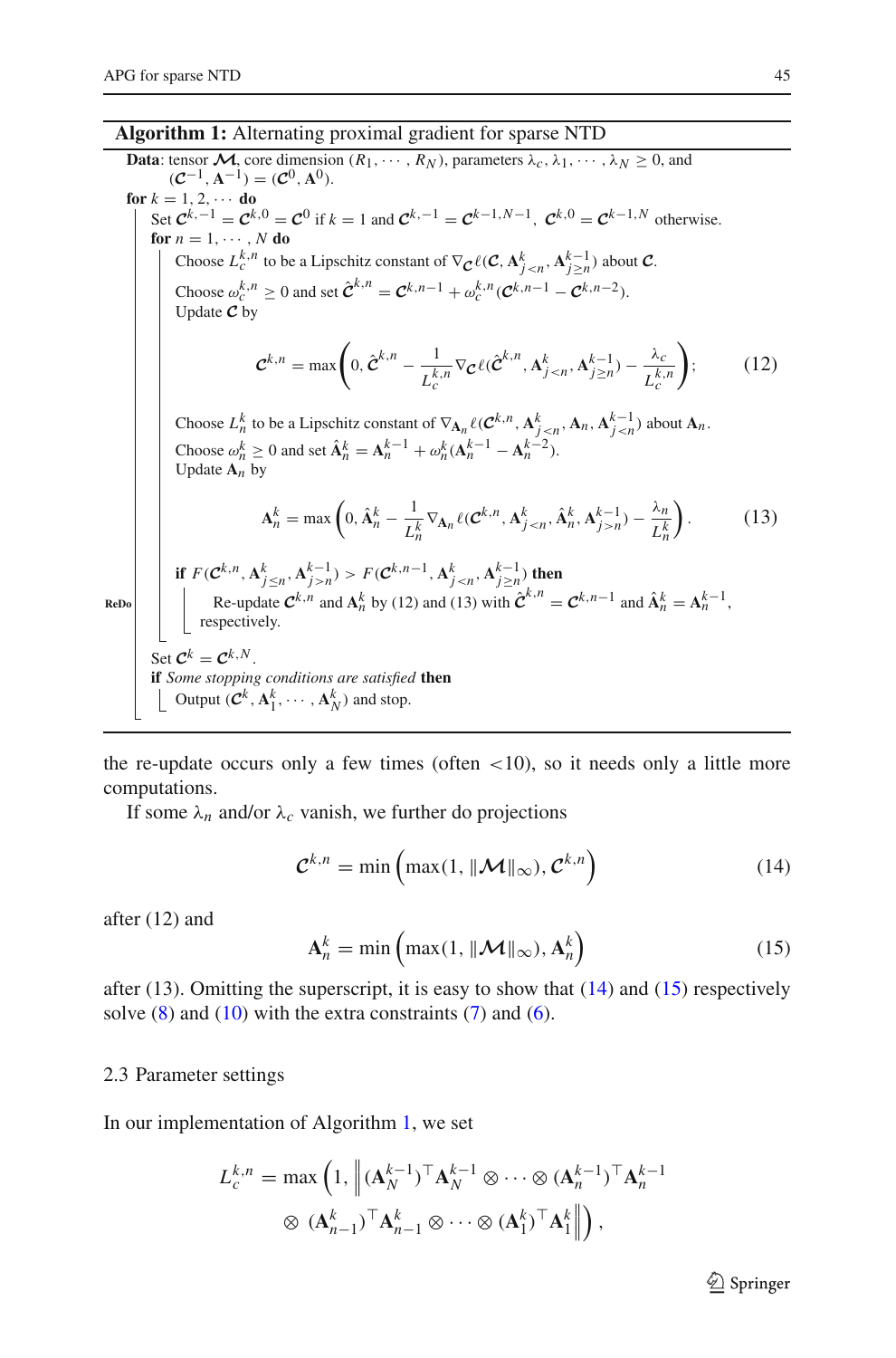where  $\| \cdot \|$  denotes matrix operator norm. Note that computing  $L_c^{k,n}$  does not need to form the expensive Kronecker product because

$$
\left\| \mathbf{A}_N^{\top} \mathbf{A}_N \otimes \cdots \otimes \mathbf{A}_1^{\top} \mathbf{A}_1 \right\| = \prod_{i=1}^N \left\| \mathbf{A}_i^{\top} \mathbf{A}_i \right\|.
$$

In the same way, we set

$$
L_n^k = \max\left(1, \|\mathbf{B}_n^k(\mathbf{B}_n^k)^\top\|\right),\tag{16}
$$

<span id="page-7-4"></span>where

$$
\mathbf{B}_{n}^{k} = \mathbf{C}_{(n)}^{k,n} \left( \mathbf{A}_{N}^{k-1} \otimes \cdots \otimes \mathbf{A}_{n+1}^{k-1} \otimes \mathbf{A}_{n-1}^{k} \otimes \cdots \otimes \mathbf{A}_{1}^{k} \right)^{\top}.
$$
 (17)

<span id="page-7-0"></span>In addition, we take

$$
\omega_c^{k,n} = \min\left(\hat{\omega}_c^{k,n}, 0.9999\sqrt{\frac{L_c^{k,n-1}}{L_c^{k,n}}}\right),\tag{18}
$$

<span id="page-7-2"></span>where  $\hat{\omega}_c^{k,n}$  follows

$$
\hat{\omega}_c^{k,n} = \frac{t^{k,n-1} - 1}{t^{k,n}},
$$
\n(19a)

$$
t_c^{1,0} = 1, \ t_c^{k,0} = t_c^{k-1,N}, \text{ for } k \ge 2,
$$
 (19b)

$$
t_c^{k,n} = \frac{1}{2} \left( 1 + \sqrt{1 + 4(t_c^{k,n-1})^2} \right), \text{ for } k \ge 1, n = 1, ..., N. \tag{19c}
$$

<span id="page-7-1"></span>In the same way,

$$
\omega_n^k = \min\left(\hat{\omega}^k, 0.9999\sqrt{\frac{L_n^{k-1}}{L_n^k}}\right),\tag{20}
$$

<span id="page-7-3"></span>where  $\hat{\omega}^k$  follows

$$
\hat{\omega}^k = \frac{t^{k-1} - 1}{t^k},\tag{21a}
$$

$$
t^0 = 1
$$
,  $t^k = \frac{1}{2} \left( 1 + \sqrt{1 + 4(t^{k-1})^2} \right)$ , for  $k \ge 1$ . (21b)

*Remark 3* We perform "min" operation in [\(18\)](#page-7-0) and [\(20\)](#page-7-1) for convergence; see The-orem [1.](#page-8-1) The weights  $\hat{\omega}_c^{k,n}$  in [\(19\)](#page-7-2) and  $\hat{\omega}^k$  in [\(21\)](#page-7-3) are the same as that used in [\[3\]](#page-30-4) for convex problems. Numerically, we observe that the extrapolation technique using the weights given in [\(18\)](#page-7-0) and [\(20\)](#page-7-1) can significantly speed up our algorithm. We also tested APG with the dynamically updated weight used in [\[22](#page-31-20)[,33](#page-31-21)] for non-convex matrix completion problem and observed that APG performs as well as that with the above extrapolation weights.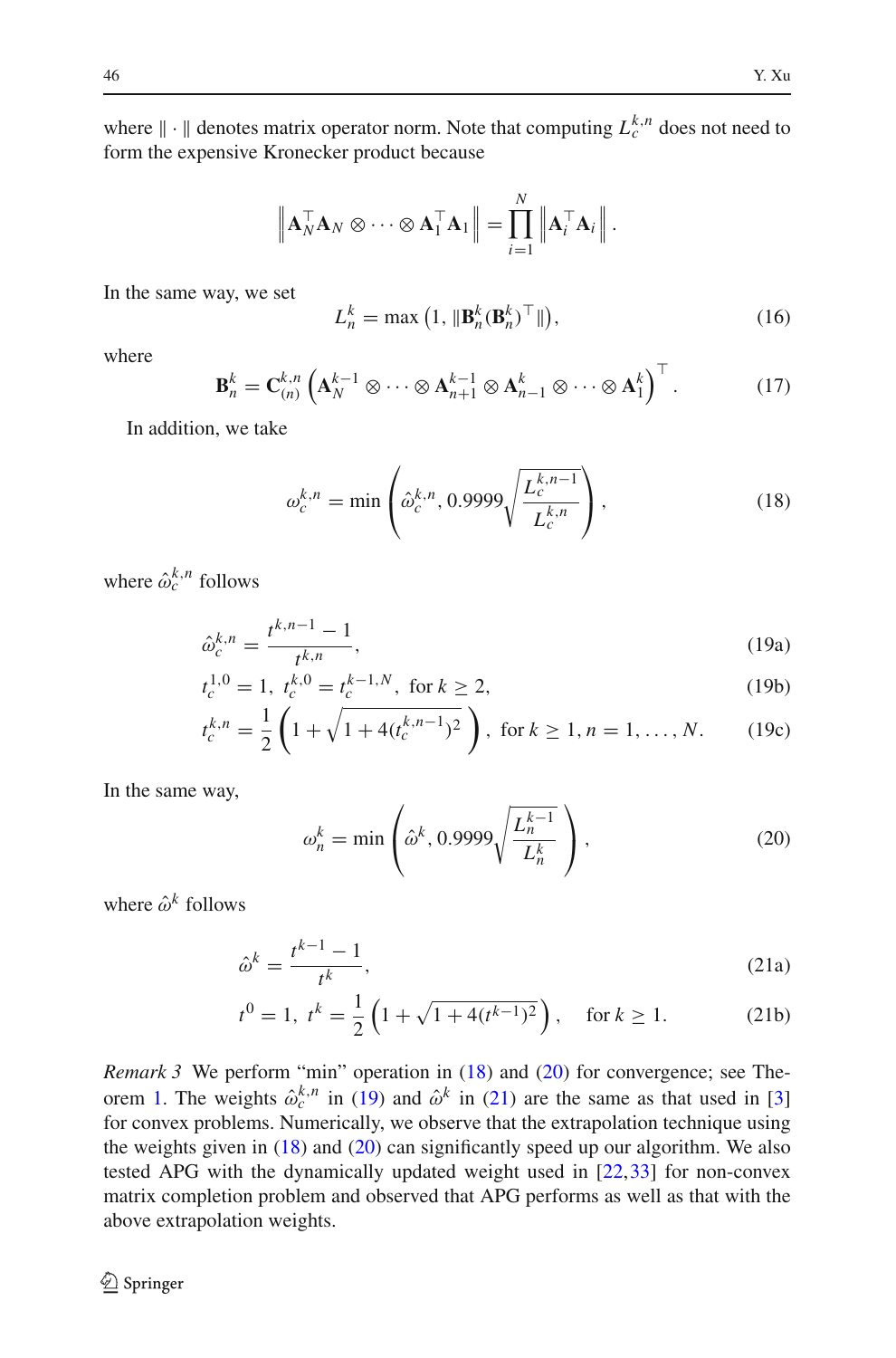#### 2.4 Per-iteration complexity

Suppose  $\mathcal{M} \in \mathbb{R}^{I_1 \times ... \times I_N}$  and the core tensor  $\mathcal{C} \in \mathbb{R}^{R_1 \times ... \times R_N}$ . Then the per-iteration cost of Algorithm [1](#page-6-0) is roughly

$$
N \cdot \mathcal{O}\left(\sum_{j=1}^N \left(\prod_{i=1}^j R_i\right) \left(\prod_{i=j}^N I_i\right) + \sum_{j=1}^N \left(\prod_{i=1}^j I_i\right) \left(\prod_{i=j}^N R_i\right)\right).
$$
 (22)

The detailed analysis is given in Appendix B.

*Remark 4* If  $N = \mathcal{O}(1)$  and  $\max_{n} R_n \leq \mathcal{O}(\log \prod_{i=1}^{N} I_i)$ , then the per-iteration cost of Algorithm [1](#page-6-0) is scalable<sup>2</sup> about the data size  $\prod_{i=1}^{N} I_i$ .

#### 2.5 Convergence results

It is shown in [\[34](#page-31-14)] that the APG method with cyclic block updating rule has global convergence to a stationary point. Since Algorithm [1](#page-6-0) uses a different block updating order, its convergence cannot be directly obtained from [\[34\]](#page-31-14). However, we can still obtain the global convergence, $3$  which is summarized in Theorem [1.](#page-8-1) Although the proof idea for Theorem [1](#page-8-1) is similar to that in [\[34\]](#page-31-14), some places need careful modifications. Hence, for completeness, we include a modified proof in the Appendix.

<span id="page-8-1"></span>**Theorem [1](#page-6-0)** Let  $\{W^k \triangleq (C^k, A^k)\}\$  be the sequence generated by Algorithm 1. If λ*c*, λ1,...,λ*<sup>N</sup> are all positive, and*

- 1. *There exist positive constants*  $L_d$ ,  $L_u$  *such that*  $L_c^{k,n}$ ,  $L_h^k \in [L_d, L_u]$ ;
- 2. *There is a positive constant*  $\delta_{\omega} < 1$  *such that*  $\omega_c^{k,n} \leq \delta_{\omega} \sqrt{\frac{L_c^{k,n-1}}{r^{k,n}}}$  $\frac{C_c}{L_c^{k,n}}$  *and*  $\omega_n^k \leq$

$$
\delta_{\omega} \sqrt{\frac{L_n^{k-1}}{L_n^k}} \text{ for all } n \text{ and } k, \text{ where we use the notation } L_c^{k,0} = L_c^{k-1,N};
$$

*then*  $W^k$  *converges to a stationary point*  $\overline{W}$  *of* [\(5\)](#page-3-1)*.* 

*Remark 5* Positivity of sparse parameters implies the boundedness of  $\{W^k\}$ , and thus the existence of  $L_d$  and  $L_u$  can be guaranteed if  $L_c^{k,n}$  and  $L_n^k$  are taken as in Sect. [2.3.](#page-6-4)

#### <span id="page-8-0"></span>**3 Sparse nonnegative Tucker decomposition with missing values**

For some applications,  $\mathcal M$  may not be fully observed. This section modifies Algorithm [1](#page-6-0) to handle this case. The problem is formulated as

<sup>&</sup>lt;sup>2</sup> Here, by scalability, we mean the cost is no greater than  $s \cdot \log(s)$  if the data size is *s*.

<span id="page-8-3"></span><span id="page-8-2"></span><sup>&</sup>lt;sup>3</sup> Since the problem is non-convex, we only get convergence to a stationary point, and different starting points can produce different limit points.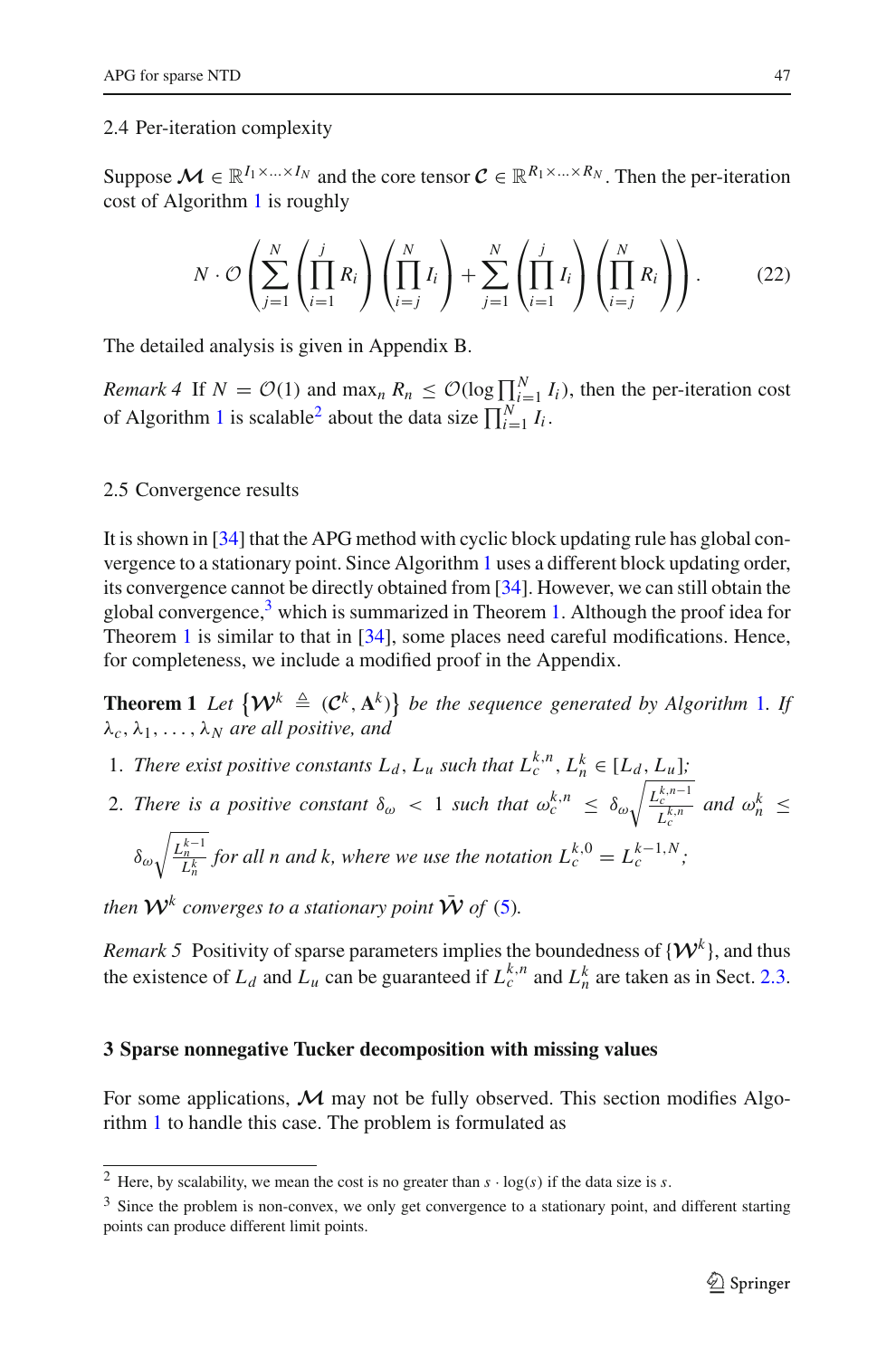<span id="page-9-1"></span>
$$
\min_{\mathcal{C},\mathbf{A}} F_{\Omega}(\mathcal{C},\mathbf{A}) \equiv \frac{1}{2} \|\mathcal{P}_{\Omega}(\mathcal{C} \times_1 \mathbf{A}_1 \cdots \times_N \mathbf{A}_N - \mathcal{M})\|_F^2 + \lambda_c \|\mathcal{C}\|_1 + \sum_{n=1}^N \lambda_n \|\mathbf{A}_n\|_1,
$$

$$
\text{s.t. } \mathcal{C} \in \mathbb{R}_+^{R_1 \times \dots \times R_N}, \mathbf{A}_n \in \mathbb{R}_+^{I_n \times R_n}, \quad n = 1, \dots, N,
$$
\n
$$
(23)
$$

where  $\Omega$  indexes the observed entries of  $\mathcal{M}$ , and  $\mathcal{P}_{\Omega}(\mathcal{A})$  keeps the entries of  $\mathcal{A}$ in  $\Omega$  and zeros out all others. As did in [\[33](#page-31-21)[,35](#page-31-22)], we introduce variable  $\mathcal{X}$ , restrict  $P_{\Omega}(\mathcal{X}) = P_{\Omega}(\mathcal{M})$ , and write [\(23\)](#page-9-1) equivalently to

<span id="page-9-2"></span>
$$
\min_{\mathcal{C}, \mathbf{A}, \mathcal{X}} \frac{1}{2} \|\mathcal{C} \times_1 \mathbf{A}_1 \cdots \times_N \mathbf{A}_N - \mathcal{X}\|_F^2 + \lambda_c \|\mathcal{C}\|_1 + \sum_{n=1}^N \lambda_n \|\mathbf{A}_n\|_1,
$$
  
s.t.  $\mathcal{C} \in \mathbb{R}_+^{R_1 \times \cdots \times R_N}$ ,  $\mathbf{A}_n \in \mathbb{R}_+^{I_n \times R_n}$ ,  $n = 1, ..., N$ ,  $\mathcal{P}_{\Omega}(\mathcal{X}) = \mathcal{P}_{\Omega}(\mathcal{M})$ . (24)

To modify Algorithm [1](#page-6-0) for [\(23\)](#page-9-1) or equivalently [\(24\)](#page-9-2), we set  $\mathcal{X}^0 = \mathcal{P}_{\Omega}(\mathcal{M})$  in the beginning. At the *k*-th iteration of Algorithm [1,](#page-6-0) we use  $\mathcal{M} = \mathcal{X}^{k-1}$ , wherever  $\mathcal{M}$  is referred to.

<span id="page-9-3"></span>After Line **[ReDo](#page-6-1)** of Algorithm [1,](#page-6-0) update *X* by

$$
\mathcal{X}^{k} = \mathcal{P}_{\Omega}(\mathcal{M}) + \mathcal{P}_{\Omega^{c}}(\mathcal{C}^{k} \times_{1} \mathbf{A}_{1}^{k} \cdots \times_{N} \mathbf{A}_{N}^{k}).
$$
\n(25)

Compared to Algorithm [1,](#page-6-0) the modified method needs extra computation for the update [\(25\)](#page-9-3), which costs about  $2\sum_{j=1}^{N} (\prod_{i=1}^{j} I_i)(\prod_{i=j}^{N} R_i)$ . Therefore, the periteration complexity of the modified algorithm is still scalable about the data size if  $N = \mathcal{O}(1)$  and  $\max_n R_n \leq \mathcal{O}(\log \prod_{i=1}^N I_i)$ . In addition, following the proof of Theorem [1,](#page-8-1) one can show that the same convergence result holds for the modified algorithm.

## <span id="page-9-0"></span>**4 Extensions**

For some applications, the core tensor  $C$  may not be required nonnegative [\[10\]](#page-30-5). Algorithm [1](#page-6-0) can be modified to handle this case by changing (12) to

$$
\mathcal{C}^{k,n} = \mathcal{S}_{\frac{\lambda_c}{L_c^{k,n}}} \left( \hat{\mathcal{C}}^{k,n} - \frac{1}{L_c^{k,n}} \nabla_{\mathcal{C}} \ell(\hat{\mathcal{C}}^{k,n}, \mathbf{A}_{j
$$

<span id="page-9-5"></span>where  $S_{\mu}(\mathcal{X})$  is a soft-thresholding operator defined component-wisely as

<span id="page-9-4"></span>
$$
S_{\mu}(x) = sign(x) \cdot max(0, |x| - \mu).
$$

The APG method can also be adapted to solve sparse higher-order principal component analysis (HOPCA), which imposes orthogonality constraint on each factor matrix. The problem is formulated as

$$
\min_{\mathcal{C}, \mathbf{A}} \frac{1}{2} \|\mathcal{C} \times_1 \mathbf{A}_1 \cdots \times_N \mathbf{A}_N - \mathcal{M}\|_F^2 + \lambda_c \|\mathcal{C}\|_1 + \sum_{n=1}^N \lambda_n \|\mathbf{A}_n\|_1,
$$
  
s.t.  $\mathbf{A}_n^\top \mathbf{A}_n = \mathbf{I}_n, n = 1, ..., N,$  (27)

 $\textcircled{2}$  Springer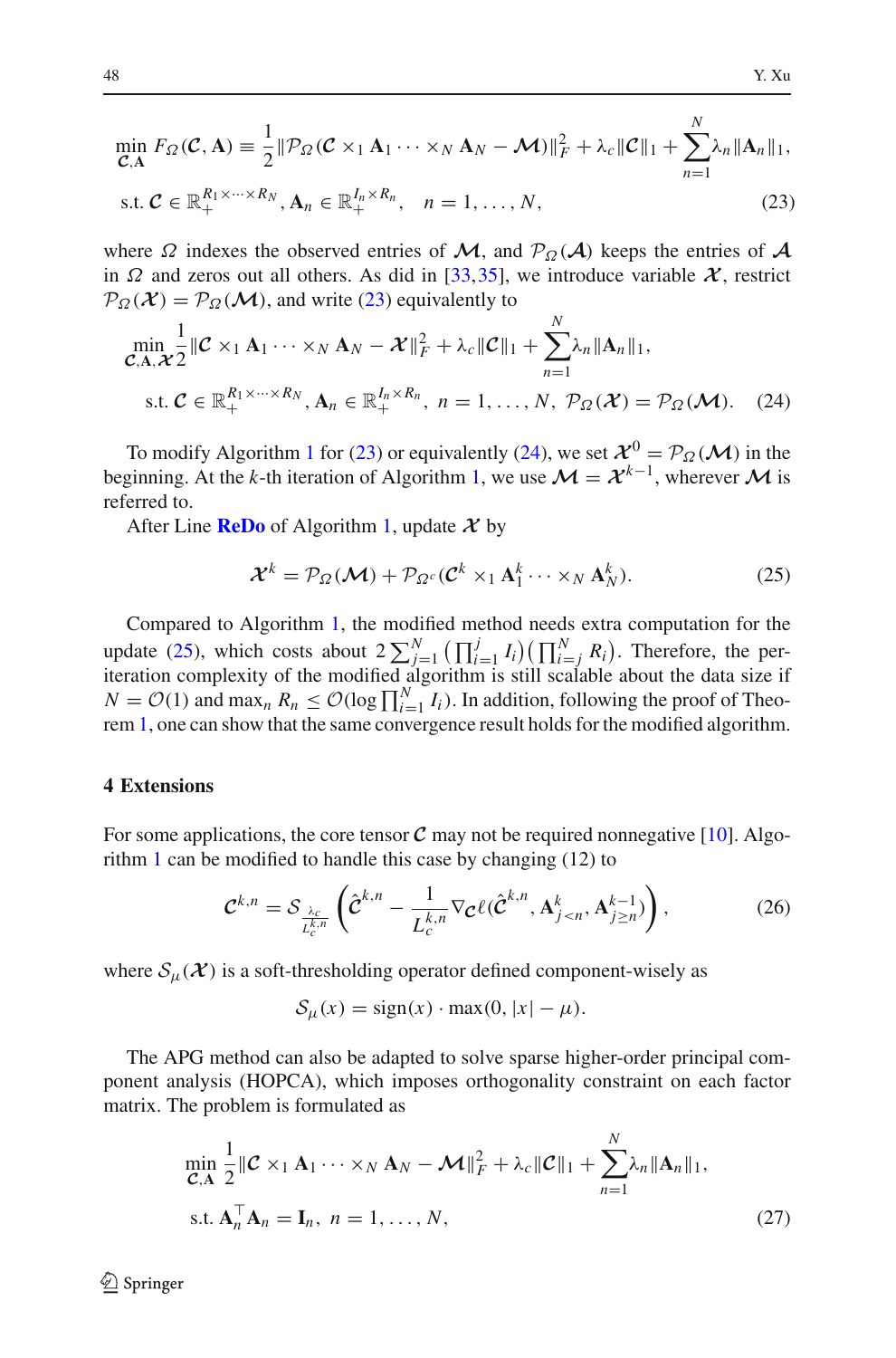where  $I_n$  is an identity matrix of appropriate size. When  $\lambda_c = 0$ , the optimal  $C =$  $M \times_1 \mathbf{A}_1^{\top} \cdots \times_N \mathbf{A}_N$ , and one can eliminate *C* as shown in [\[19\]](#page-31-18). The concurrency of sparsity and orthogonality constraints makes the problem much more difficult. The work [\[1](#page-30-3)] considers rank-1 factor matrix with only one column and relaxes the orthogonality constraint to  $\mathbf{A}_n^{\top} \mathbf{A}_n \leq 1$ . Then it applies block coordinate minimization method to solve the relaxed problem. When some  $A_n$  has more than one columns, we relax [\(27\)](#page-9-4) to

<span id="page-10-0"></span>
$$
\min_{\mathcal{C}, \mathbf{A}} \frac{1}{2} \|\mathcal{C} \times_1 \mathbf{A}_1 \cdots \times_N \mathbf{A}_N - \mathcal{M}\|_F^2 + \lambda_c \|\mathcal{C}\|_1 + \sum_{n=1}^N \lambda_n \|\mathbf{A}_n\|_1 + \frac{\mu}{2} \sum_{n=1}^N \sum_{i \neq j} \left(\mathbf{a}_{n,i}^\top \mathbf{a}_{n,j}\right)^2
$$
  
s.t.  $\|\mathbf{a}_{n,j}\|_2 \le 1, \ n = 1, \dots, N, \forall j,$  (28)

where  $\mathbf{a}_{n,j}$  denotes the *j*-th column of  $\mathbf{A}_n$ ,  $\sum_{i \neq j} (\mathbf{a}_{n,i}^\top \mathbf{a}_{n,j})^2$  is used to promote the orthogonality of  $A_n$ , and  $\mu$  is a penalty parameter. We want to mention that our orthogonality regularization term is similar to that used in [\[29](#page-31-23)] for promoting the discrepancy of dictionaries and also that used on pp. 222 of [\[7\]](#page-30-6).

Our method for [\(28\)](#page-10-0) is similar to Algorithm [1](#page-6-0) and cycles over the variables by  $C, A_1, C, A_2, \ldots, C, A_N$ . The update of *C* is done by [\(26\)](#page-9-5), and  $A_n$  is updated one column by one column. Specifically, assume the current iterate is  $(C^{k,n}, \mathbf{A}_{i \leq n}^{\bar{k}}, \mathbf{A}_{i \geq n}^{k-1})$ . Let  $\mathbf{B}_n^k$  be the one obtained from [\(17\)](#page-7-4). Using [\(36\)](#page-20-0), we update the columns of  $\mathbf{A}_n$  from  $j = 1$  to  $R_n$  by

$$
\mathbf{a}_{n,j}^{k} = \operatorname{argmin}_{\|\mathbf{a}_{n,j}\|_{2} \le 1} \frac{1}{2} \|\mathbf{a}_{n,j}\mathbf{b}_{n}^{k,j} + (\tilde{\mathbf{A}}_{n}^{k})_{j^{c}} (\mathbf{B}_{n}^{k})^{j^{c}} - \mathbf{M}_{(n)} \|_{F}^{2} + \lambda_{n} \|\mathbf{a}_{n,j}\|_{1} + \mu \left( \left( \tilde{\mathbf{A}}_{n}^{k} \right)_{j^{c}} \left( \tilde{\mathbf{A}}_{n}^{k} \right)_{j^{c}}^{\top} \hat{\mathbf{a}}_{n,j}^{k}, \mathbf{a}_{n,j} - \hat{\mathbf{a}}_{n,j}^{k} \right) + \frac{L_{n,j}^{k}}{2} \|\mathbf{a}_{n,j} - \hat{\mathbf{a}}_{n,j}^{k}\|_{2}^{2} \right), \quad (29)
$$

where  $\mathbf{b}_n^{k,j}$  denotes the *j*-th row of  $\mathbf{B}_n^k$ ,  $(\mathbf{B}_n^k)^{j^c}$  is the submatrix by taking all rows of  $\mathbf{B}_n^k$ <br>except the *j*-th one,  $\hat{\mathbf{a}}_{n,j}^k = \mathbf{a}_{n,j}^{k-1} + \omega_{n,j}^k (\mathbf{a}_{n,j}^{k-1} - \mathbf{a}_{n,j}^{k-2})$  is short for  $(\mathbf{a}_{n,1}^k, \ldots, \mathbf{a}_{n,j-1}^k, \mathbf{a}_{n,j+1}^{k-1}, \ldots, \mathbf{a}_{n,R_n}^{k-1})$ , and  $L_{n,j}^k$  is a Lipschitz constant of the gradient of  $\frac{1}{2} \left( \sum_{i < j} (\mathbf{a}_{n,j}^\top \mathbf{a}_{n,i}^k)^2 + \sum_{i > j} (\mathbf{a}_{n,j}^\top \mathbf{a}_{n,i}^{k-1})^2 \right)$  with respect to  $\mathbf{a}_{n,j}$ .

One can easily write the update in  $(29)$  explicitly as

<span id="page-10-2"></span><span id="page-10-1"></span>
$$
\mathbf{a}_{n,j}^k = \mathcal{P}_{B_1} \left[ \mathcal{S}_{\frac{\lambda_n}{b + \mu L}} \left( \frac{\mu L}{b + \mu L} \hat{\mathbf{a}}_{n,j}^k - \frac{((\tilde{\mathbf{A}}_n^k)_{j^c} (\mathbf{B}_n^k)^{j^c} - \mathbf{M}_{(n)}) (\mathbf{b}_n^{k,j})^\top}{b + \mu L} - \frac{\mu}{b + \mu L} (\tilde{\mathbf{A}}_n^k)_{j^c} (\tilde{\mathbf{A}}_n^k)^T \hat{\mathbf{a}}_{n,j}^k \right] \right],
$$
\n(30)

where  $b = \|\mathbf{b}_n^{k,j}\|_2^2$ ,  $L = L_{n,j}^k$ , and  $\mathcal{P}_{B_1}$  denotes the projection to unit Euclidean ball.

Following the proof of Theorem [1,](#page-8-1) one can show that the method described above has global convergence if the parameters  $L_{n,j}^k$ ,  $\omega_{n,j}^k$ ,  $L_c^{k,n}$ ,  $\omega_c^{k,n}$  satisfy conditions as those in Theorem [1.](#page-8-1) We do not repeat it here.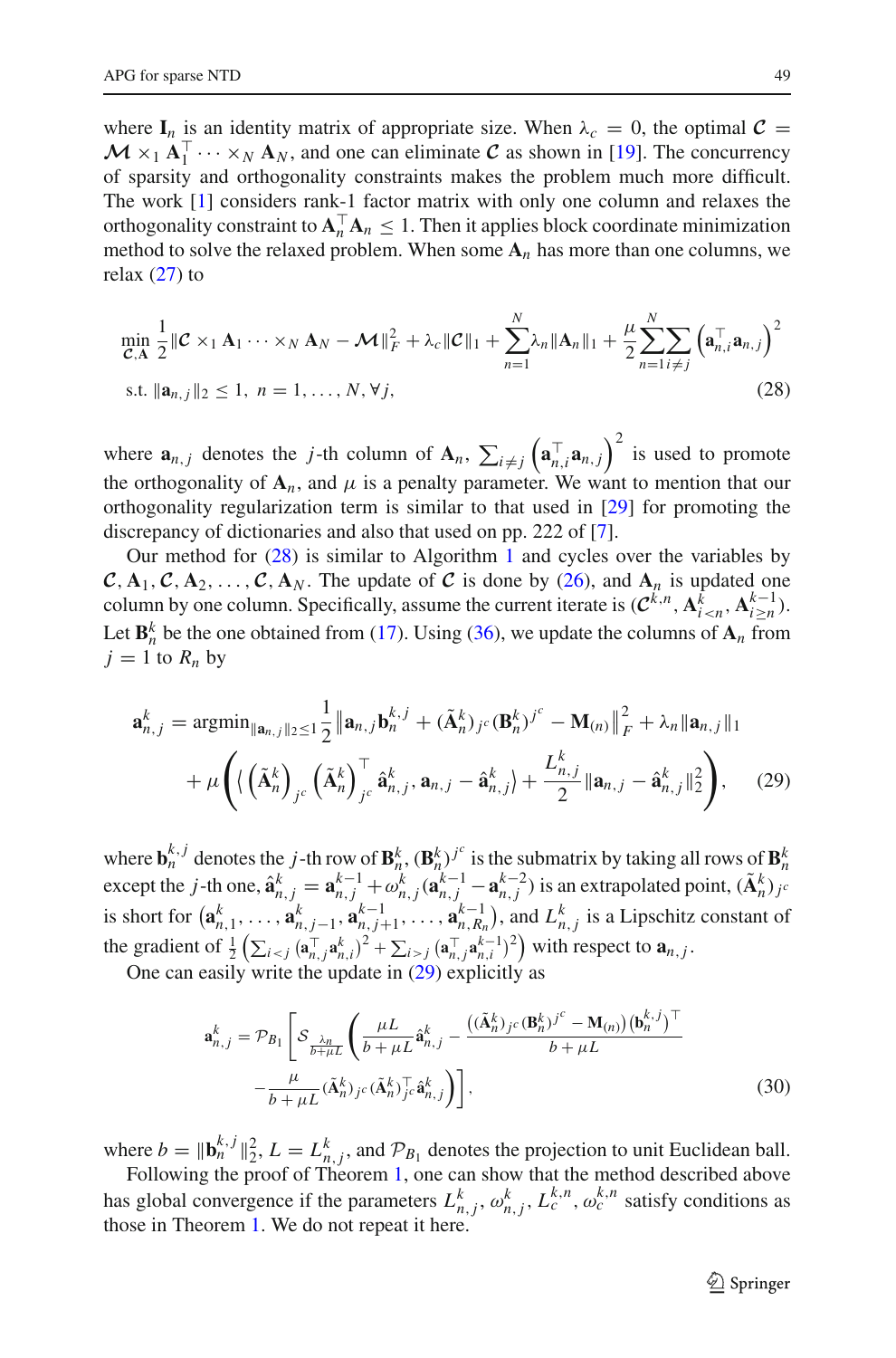## <span id="page-11-0"></span>**5 Numerical experiments**

In this section, we compare Algorithm [1](#page-6-0) (APG), HONMF in [\[25\]](#page-31-4), and HALS in [\[27\]](#page-31-9) for solving (sparse) NTD on both synthetic and real world data. Also, we test the modified version of Algorithm [1](#page-6-0) and HONMF for solving (sparse) NTD with missing values. The code of all compared solvers is accessible online. There are of course more other solvers for (sparse) NTD such as dGN in [\[28\]](#page-31-13), ALS in [\[12](#page-31-7)], and CCD in [\[23](#page-31-8)]. However, we do not get the code of dGN, and the code of CCD and ALS only handles the case where the core tensor is fixed to identity tensor.

All the tests are performed on a laptop with an i7-620m CPU and 3GB RAM and running 32-bit Windows 7 and MATLAB 2010b with Statistics Toolbox and Tensor Toolbox of version 2.5 [\[2\]](#page-30-7).

## 5.1 Implementation details

This subsection specifies the implementation of Algorithm [1](#page-6-0) in details about initialization and stopping criteria. Unless specified, all parameters for HONMF and HALS are set to their default values.

## *5.1.1 Initialization*

For all the compared algorithms, we use the same starting point. Throughout the tests, we first randomly generate  $A_1^0, \ldots, A_N^0$  and then process them by the Higher-order Orthogonal Iteration algorithm in [\[9\]](#page-30-8). Specifically, for [\(5\)](#page-3-1), let

$$
\mathcal{B} = \mathcal{M} \times_1 (\mathbf{A}_1^0)^\top \cdots \times_{n-1} (\mathbf{A}_{n-1}^0)^\top \times_{n+1} (\mathbf{A}_{n+1}^0)^\top \times_N (\mathbf{A}_N^0)^\top, \qquad (31)
$$

<span id="page-11-1"></span>and update  $\mathbf{A}_n^0 = \max(\epsilon_{machine}, \mathbf{U}_n)$  alternatively for  $n = 1, ..., N$ , where  $\epsilon_{machine}$ stands for machine precision and  $\mathbf{U}_n$  contains the left  $R_n$  singular vectors of  $\mathbf{B}_{(n)}$ . Then set

$$
\mathcal{C}^0 = \mathcal{M} \times_1 (\mathbf{A}_1^0)^\top \cdots \times_N (\mathbf{A}_N^0)^\top. \tag{32}
$$

<span id="page-11-2"></span>For [\(23\)](#page-9-1), we use the same initialization except replacing  $\mathcal M$  to  $\mathcal P_{\Omega}(\mathcal M)$  in [\(31\)](#page-11-1) and [\(32\)](#page-11-2). It is observed that all the algorithms perform better with this kind of starting point than a random one, in both convergence speed and chance of avoiding local minima. The use of strictly positive initial points is mainly due to the consideration that HONMF does not allow its iterates to have zero components.

#### *5.1.2 Stopping criteria*

We stop Algorithm [1](#page-6-0) and its modified version in Sect. [3](#page-8-0) if a maximum number of iterations or maximum time is reached or one of the following conditions is satisfied

$$
\frac{\|\mathcal{P}_{\Omega}\left(\mathcal{C}^k \times {}_{1}\mathbf{A}_1^k \cdots \times {}_{N}\mathbf{A}_N^k - \mathcal{M}\right)\|_F}{\|\mathcal{P}_{\Omega}(\mathcal{M})\|_F} \leq tol, \text{ for some } k,
$$
\n(33a)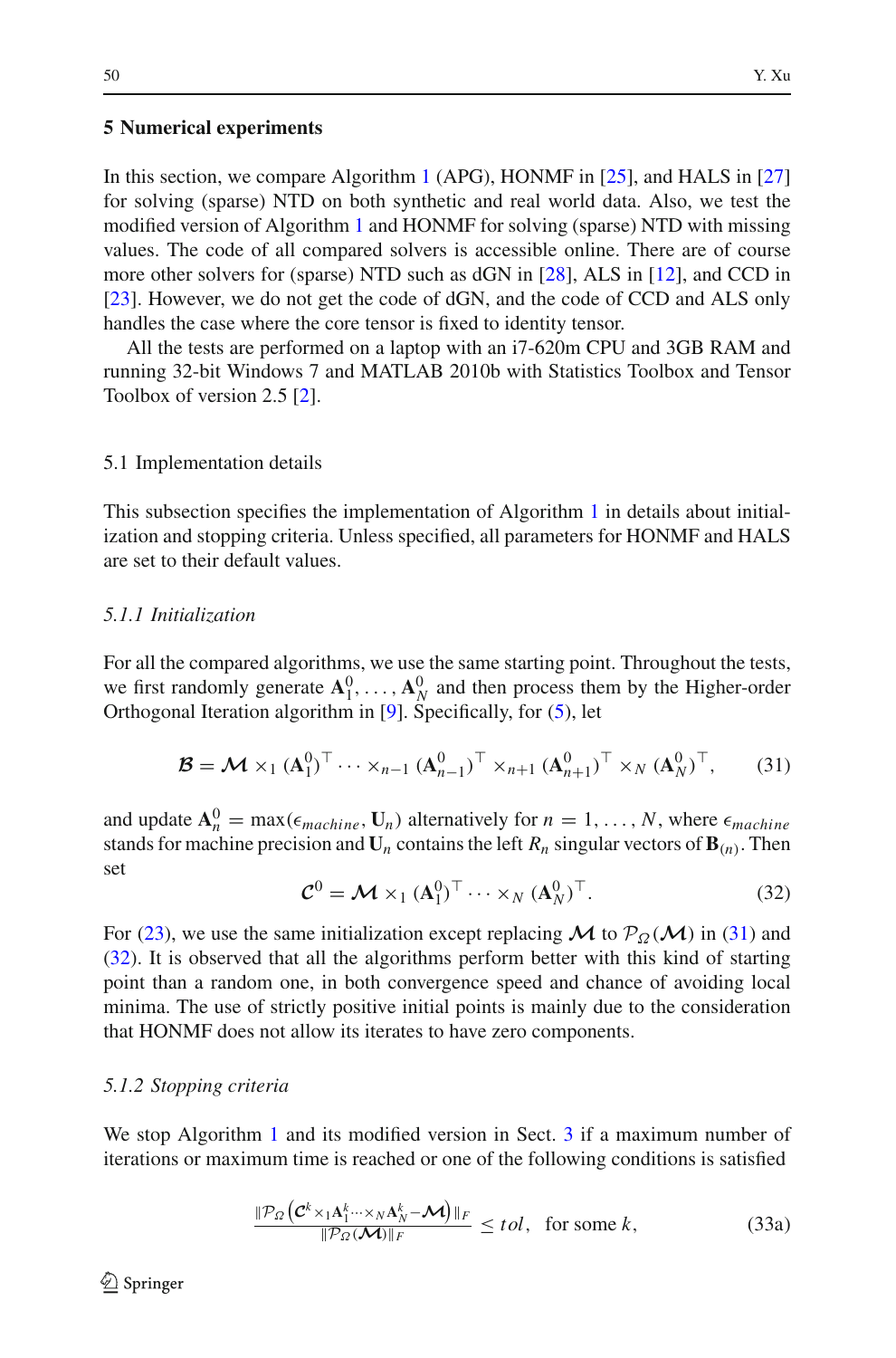$$
\frac{|F_{\Omega}^k - F_{\Omega}^{k+1}|}{1 + F_{\Omega}^k} \le tol, \text{ for three consecutive } k\text{'s},\tag{33b}
$$

where  $F_{\Omega}^k \triangleq F_{\Omega}(\mathcal{C}^k, \mathbf{A}_1^k, \dots, \mathbf{A}_N^k)$  and *tol* is a small positive value specified below. Note that for Algorithm [1,](#page-6-0)  $\Omega$  contains all indices.

#### 5.2 Nonnegative Tucker decomposition

In this subsection, we compare APG, HONMF, and HALS on solving NTD, i.e., [\(5\)](#page-3-1) with all of  $\lambda_c, \lambda_1, \ldots, \lambda_N$  set to *zero*. We first test them on two sets of synthetic data and then on two image datasets.

#### *5.2.1 Synthetic data*

In the first synthetic dataset, each tensor has the form  $\mathcal{M} = \mathcal{C} \times_1 \mathbf{A}_1 \times_2 \mathbf{A}_2 \times_3$  $A_3$ , where C is generated by MATLAB's command rand (5, 5, 5) and each  $A_i$  by command max(0, randn(80, 5)). Then  $\mathcal M$  is re-scaled to have unit maximum component. Each tensor  $\mathcal M$  in the second test is generated in the same way but has an *unbalanced* dimension  $10 \times 10 \times 1000$ , and the core tensor is  $3 \times 3 \times 30$ . We emphasize that uniformly random  $C$  makes the problem more difficult<sup>4</sup> than Gaussian random one because the former is not *zero*-mean. The true dimension is used in our tests, namely,  $I_n = 50$ ,  $R_n = 5$ ,  $\forall n$  is set in [\(5\)](#page-3-1) for the first dataset and  $(I_1, I_2, I_3)$  =  $(10, 10, 1000), (R_1, R_2, R_3) = (3, 3, 30)$  for the second one.

We add normalized noise to each tensor, namely, we input to each algorithm with  $\mathcal{M}^{nois} = \mathcal{M} + \eta \frac{\|\mathcal{M}\|_F}{\|\mathcal{N}\|_F} \mathcal{N}$ , where the entries of  $\mathcal N$  follow i.i.d standard Gaussian distribution. We run each algorithm to  $t_{\text{max}}$  (s) and compare their relative error  $\frac{\|\mathcal{C}^r \times_1 \mathbf{A}_1^r \times_2 \mathbf{A}_2^r \times_3 \mathbf{A}_3^r - \mathbf{M} \|_F}{\|\mathbf{M} \|_F}$ , where  $(\mathcal{C}^r, \mathbf{A}_1^r, \mathbf{A}_2^r, \mathbf{A}_3^r)$  is a solution obtained by running an algorithm. Table [1](#page-13-0) shows the average relative error and number of iterations for the three algorithms over [2](#page-13-1)0 independent runs with  $t_{\text{max}} = 10$  and different  $\eta$ 's. Figure 2 plots how the relative error changes with respect to the running time for each algorithm with  $t_{\text{max}} = 20$  and also to iterations.

From the table, we see that APG performs significantly better than HONMF and HALS for noiseless case. When there is noise, i.e.,  $\eta > 0$ , APG is still much better than HONMF and comparable to HALS. From the figure, we see that HONMF converges very slowly<sup>5</sup> in both cases and HALS works well for  $\cal{M}$  with balanced dimension but converges slowly for the unbalanced one. APG converges faster than both HONMF and HALS, in particular for the unbalanced case.

To see how the algorithms perform on decomposing nonnegative tensors with larger ranks, we also test them on random tensors generated in the same way as above with size  $80 \times 80 \times 80$  and each mode rank *r*, where *r* varies from 3 to 30 with increment

<sup>4</sup> For the case that *<sup>C</sup>* is also Gaussian randomly generated, the performance of APG and HALS is similar.

<span id="page-12-1"></span><span id="page-12-0"></span><sup>5</sup> The code of HONMF is implemented for NTD with missing value. Its running time would be reduced if it were implemented separately for the NTD. However, we observe that HONMF converges much slower than our algorithm.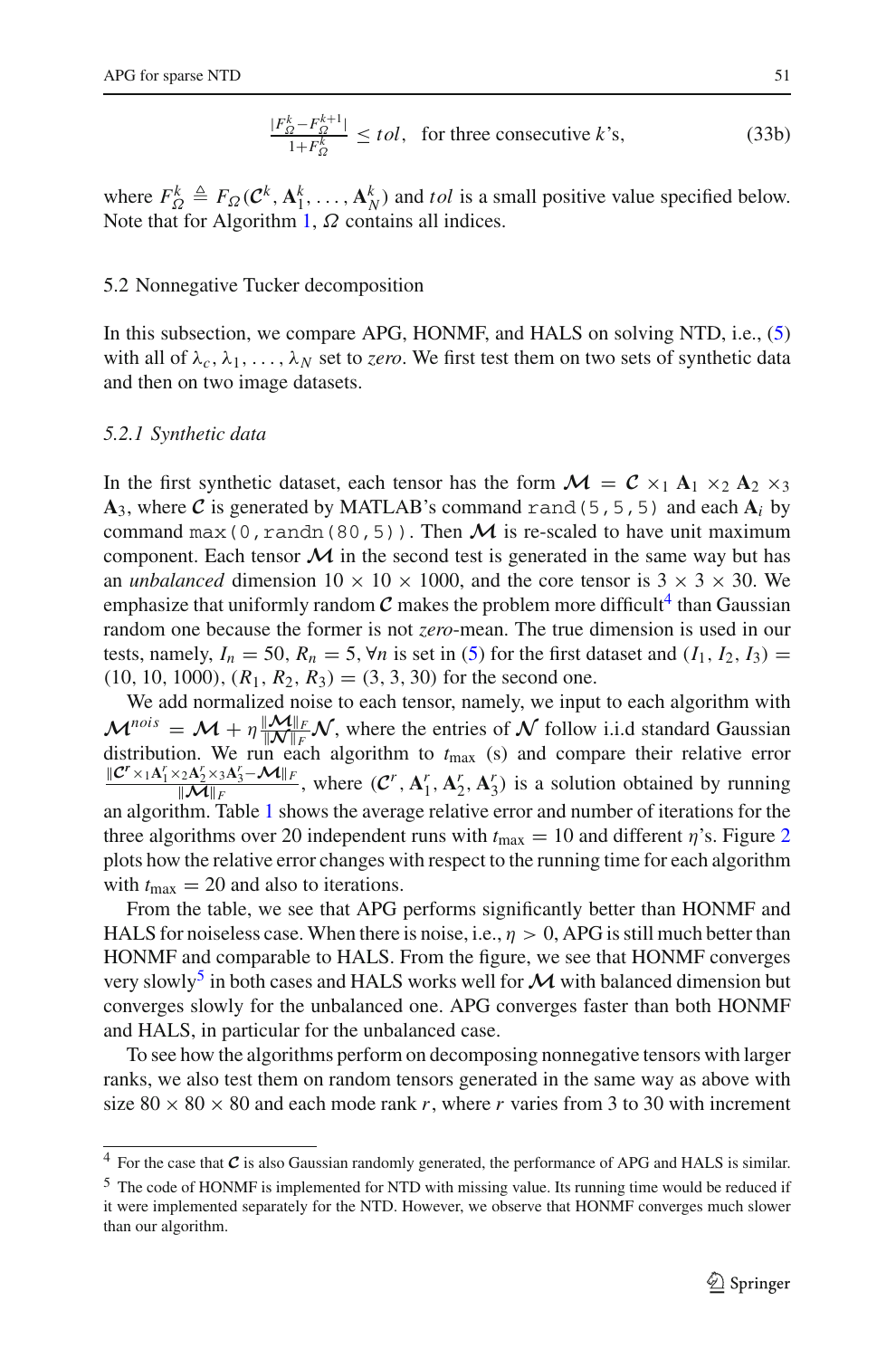<span id="page-13-0"></span>

| uatasets    |                                                                   |        |               |          |               |          |  |  |  |
|-------------|-------------------------------------------------------------------|--------|---------------|----------|---------------|----------|--|--|--|
| Noise level | APG                                                               |        | <b>HONMF</b>  |          | <b>HALS</b>   |          |  |  |  |
|             | Rel. err.                                                         | # Iter | Rel. err.     | $#$ Iter | Rel. err.     | $#$ Iter |  |  |  |
|             | $(I_1, I_2, I_3) = (80, 80, 80), (R_1, R_2, R_3) = (5, 5, 5)$     |        |               |          |               |          |  |  |  |
| $n = 0.00$  | $7.09e - 004$                                                     | 467    | $6.06e - 002$ | 87       | $2.45e - 003$ | 758      |  |  |  |
| $n = 0.05$  | $2.79e - 003$                                                     | 468    | $6.86e - 002$ | 48       | $3.27e - 003$ | 732      |  |  |  |
| $n = 0.10$  | $4.78e - 003$                                                     | 466    | $7.15e - 002$ | 47       | $5.44e - 003$ | 759      |  |  |  |
|             | $(I_1, I_2, I_3) = (10, 10, 1,000), (R_1, R_2, R_3) = (3, 3, 30)$ |        |               |          |               |          |  |  |  |
| $n = 0.00$  | $5.12e - 0.04$                                                    | 653    | $2.52e - 002$ | 287      | $2.97e - 003$ | 737      |  |  |  |
|             |                                                                   |        |               |          |               |          |  |  |  |

 $\eta = 0.05$  1.49e−002 668 3.00e−002 232 1.50e−002 739  $\eta = 0.10$  3.02e−002 670 3.84e−002 222 3.01e−002 740

**Table 1** Average results over 20 independent runs by APG, HONMF and HALS on two synthetic datasets



<span id="page-13-1"></span>**Fig. 2** Convergence behavior of APG, HONMF and HALS on synthetic data. Left  $80 \times 80 \times 80$  nonnegative tensor  $\mathcal{M}$  and  $5 \times 5 \times 5$  core tensor *C*; *right*  $10 \times 10 \times 1,000$  nonnegative tensor  $\mathcal{M}$  and  $3 \times 3 \times 30$  core tensor *C*

3. Each algorithm runs to 1,000 iterations. Figure [3](#page-14-0) plots the average relative errors of 10 independent runs for each algorithm. From the figure, we see that APG performs consistently better than HONMF and HALS and much better when *r* is small.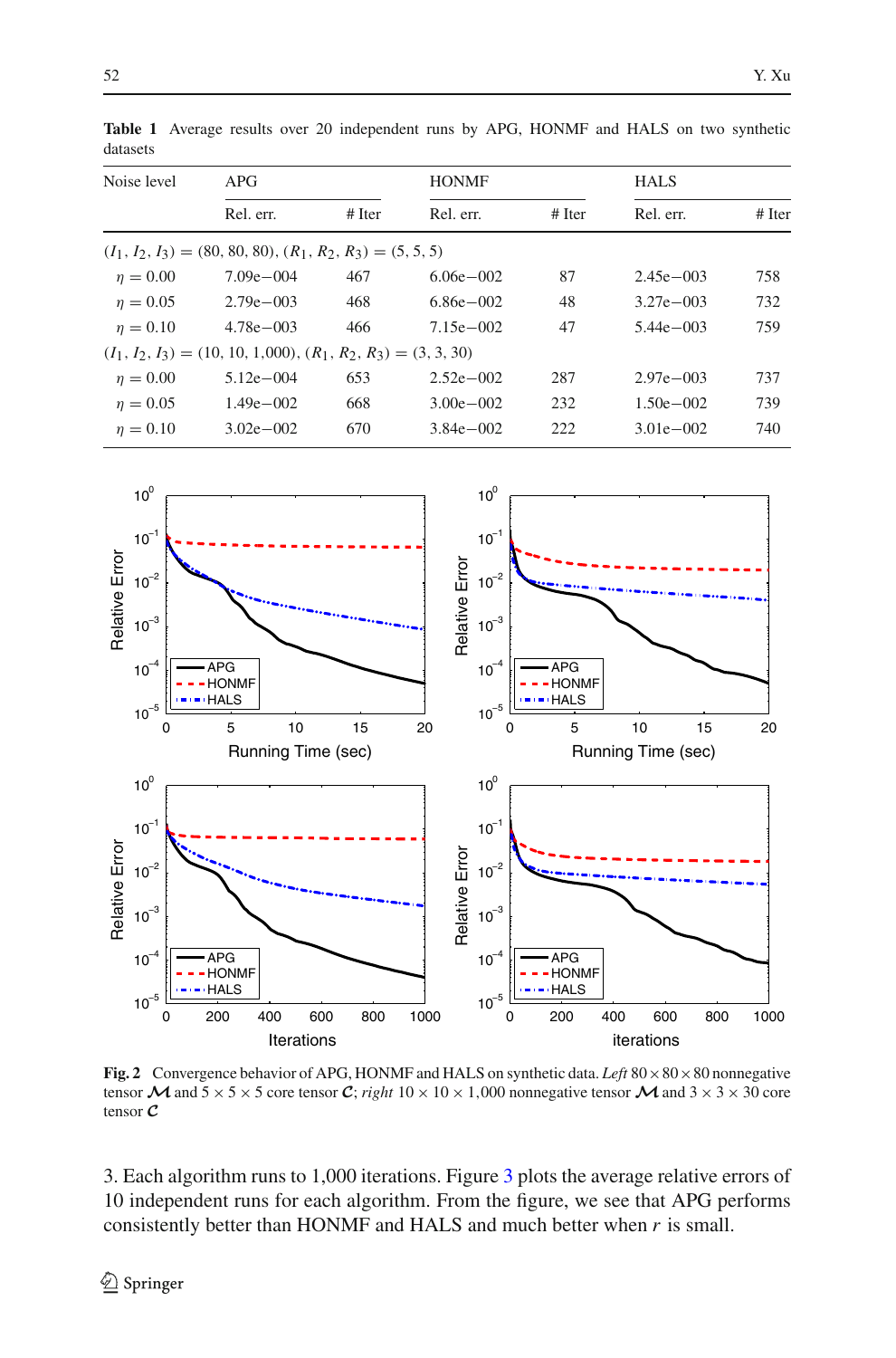<span id="page-14-0"></span>

<span id="page-14-2"></span>**Fig. 4** Convergence behavior of APG, HONMF, and HALS on Swimmer dataset (*left*) and a brain MRI image (*right*)

#### *5.2.2 Image data*

The first test uses the Swimmer dataset constructed in [\[11](#page-31-19)], which has 256 swimmer images and each one has resolution of  $32 \times 32$ . We form a  $32 \times 32 \times 256$  tensor *M* using the dataset and then re-scale it to have unit maximum component. The core dimension is set to  $(24, 20, 20)$ .<sup>[6](#page-14-1)</sup> We run APG, HONMF, and HALS to  $t_{\text{max}} = 30$  (s) and plot their relative errors on the left of Fig. [4.](#page-14-2) The second test uses a brain MRI image of size  $181 \times 217 \times 181$ , which has been tested in [\[23\]](#page-31-8) for sparse nonnegative tensor decomposition. We re-scale it to have unit maximum pixel and set the core size to (30, 30, 30). All the three algorithms run to  $t_{\text{max}} = 600$  (s), and the relative errors are plotted on the right of Fig. [4.](#page-14-2) From the figure, we see that HONMF performs the worst and HALS decreases the objective faster than APG in the beginning but APG eventually converges faster. In particular for the test with Swimmer dataset, the overall

<span id="page-14-1"></span><sup>&</sup>lt;sup>6</sup> The mode-*n* ranks of  $\mathcal M$  are 24, 14, and 13 for  $n = 1, 2, 3$ , respectively. Larger size is used to improve the data fitting.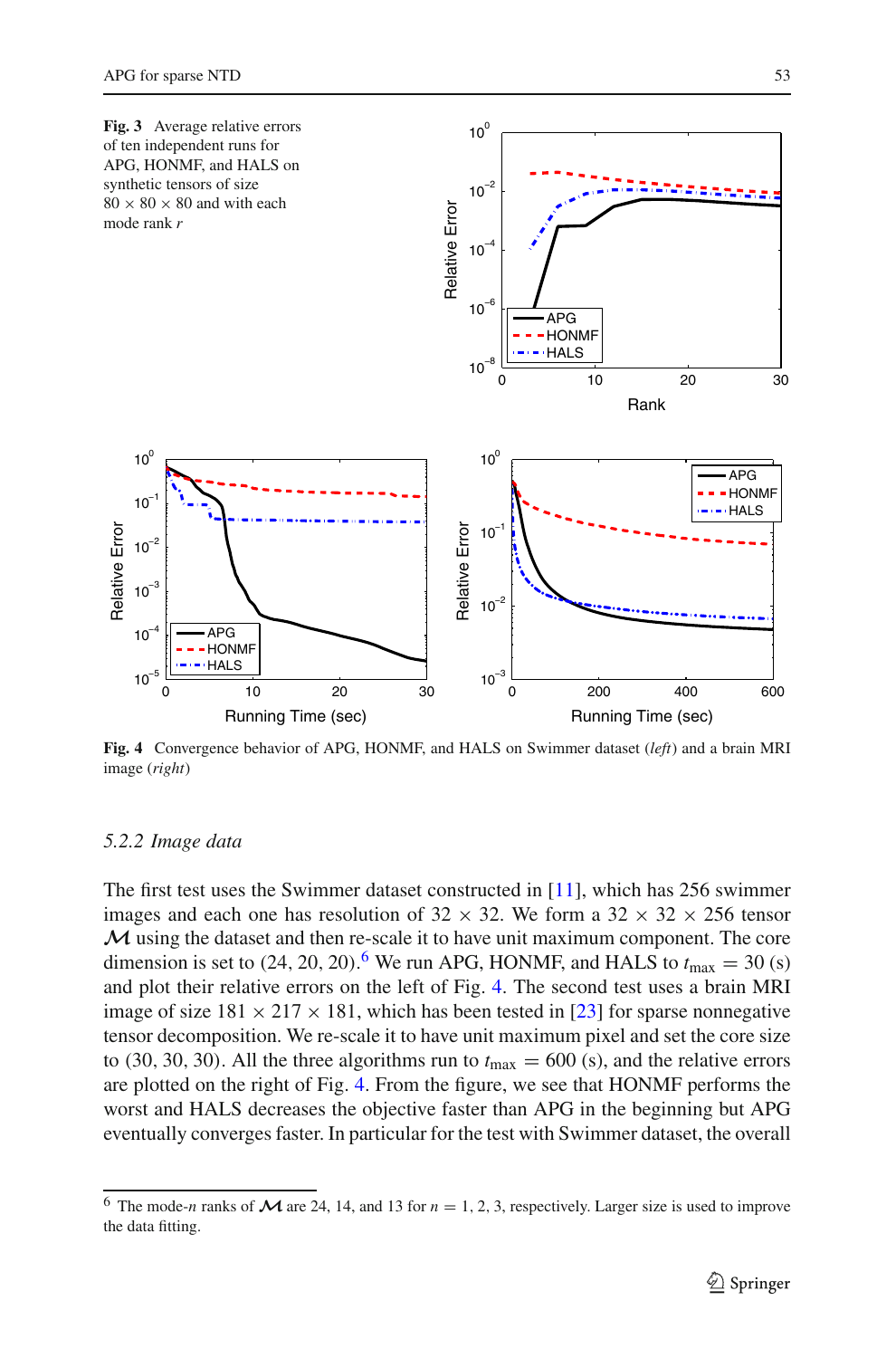| Time APG |                                                                          |                |             |                     |               | <b>HONMF</b>                  |                |             |                     |          |
|----------|--------------------------------------------------------------------------|----------------|-------------|---------------------|---------------|-------------------------------|----------------|-------------|---------------------|----------|
|          | Obj.                                                                     | Rel. err. Fac. | den.<br>(%) | Core<br>den.<br>(%) | $#$ Iter Obj. |                               | Rel. err. Fac. | den.<br>(%) | Core<br>den.<br>(%) | $#$ Iter |
| 100      | $1.6622e+3$ $6.15e-2$ $32.45$ $7.62$ $185$ $6.2934e+3$ $1.77e-1$ $32.47$ |                |             |                     |               |                               |                |             | 31.84               | -31      |
| 200      | $8.4659e+2$ 2.94e-2 23.22 14.45 370                                      |                |             |                     |               | $4.7762e+3$ $1.48e-1$ $30.61$ |                |             | 31.01               | 48       |
| 300      | $6.8898e+2$ 2.25e - 2 20.49 16.87 555 4.0240e + 3 1.30e - 1 29.14        |                |             |                     |               |                               |                |             | 29.91               | 63       |

<span id="page-15-3"></span>**Table 2** Average results by APG and HONMF on a brain MRI image with the core size  $R_1 = R_2 = R_3$ 30

convergence speed of APG is much faster than that of HALS, and APG reaches much lower relative errors while HALS seems to be trapped at some local solution.<sup>7</sup>

## 5.3 Sparse nonnegative Tucker decomposition

In this subsection, we compare APG and HONMF for solving sparse NTD, i.e., [\(5\)](#page-3-1) with at least one of  $\lambda_c, \lambda_1, \ldots, \lambda_N$  set to be positive. HALS is not coded<sup>8</sup> for sparse NTD. Hence, we do not include HALS for comparison.

We compare APG and HONMF on the brain MRI image used above and the CBCL face image dataset which has been tested in  $[31]$  $[31]$  for nonnegative tensor decomposition. For the brain MRI image, we set  $R_1 = R_2 = R_3 = 30$  and  $\lambda_c = \lambda_1 = \lambda_2 = \lambda_3 = 0.5$  in [\(5\)](#page-3-1). We run APG and HONMF to  $t_{\text{max}} = 300$  (s) and report the results at time  $t = 100, 200, 300$  $t = 100, 200, 300$  $t = 100, 200, 300$  (s). Table 2 summarizes the average results of 10 independent runs. The "core den." is calculated by  $\frac{\text{\# nonzeros of } C^r}{30^3}$  and "fac. den." by  $\frac{\sum_{n=1}^{3} \text{# nonzeros of } A_n^r}{30 \cdot (181 + 217 + 181)}$ . We see that APG reaches much lower objective values and relative errors than those by HONMF. In addition, the solutions obtained by APG are sparser than those by HONMF and are potentially easier to interpret.

The CBCL dataset has 6977 face images, and each one is  $19 \times 19$ . We use all these images to form a  $19 \times 19 \times 6977$  nonnegative tensor  $\mathcal{M}$ , which is then re-scaled to have unit maximum component. The core size is set to  $(R_1, R_2, R_3) = (5, 5, 50)$ and the sparsity parameters to  $\lambda_c = 0.5$ ,  $\lambda_1 = \lambda_2 = \lambda_3 = 0$ , namely, we only want the core tensor to be sparse. Table [3](#page-16-0) reports the average results obtained by APG and HONMF at running time  $t = 25, 50, 75, 100$  (s). We see that APG reaches much lower objective values and also lower relative errors than those by HONMF. The solutions

<span id="page-15-0"></span><sup>7</sup> Sometimes, APG is also trapped at some local solution. We run the three algorithms on the Swimmer dataset to maximum 30 seconds. If the relative error is below  $10^{-3}$ , we regard the algorithm reaches a global solution. Among 20 independent runs, APG, HONMF, and HALS reach a global solution 11, 0, and 5 times, respectively. We also test the three algorithms with smaller rank (24,18,17), in which case APG, HONMF, and HALS reach a global solution 16, 0, and 4 times respectively among 20 independent runs.

<span id="page-15-1"></span><sup>&</sup>lt;sup>8</sup> In the implementation of HALS, all factor matrices are re-scaled such that each column has unit length after each iteration. The re-scaling is necessary for efficient update of the core tensor and does not change the objective value of [\(5\)](#page-3-1) if all sparsity paramenters are *zero*. However, it will change the objective if some of  $\lambda_c$ ,  $\lambda_1$ , ...,  $\lambda_N$  are positive.

<span id="page-15-2"></span><sup>9</sup> [http://www.ai.mit.edu/projects/cbcl.](http://www.ai.mit.edu/projects/cbcl)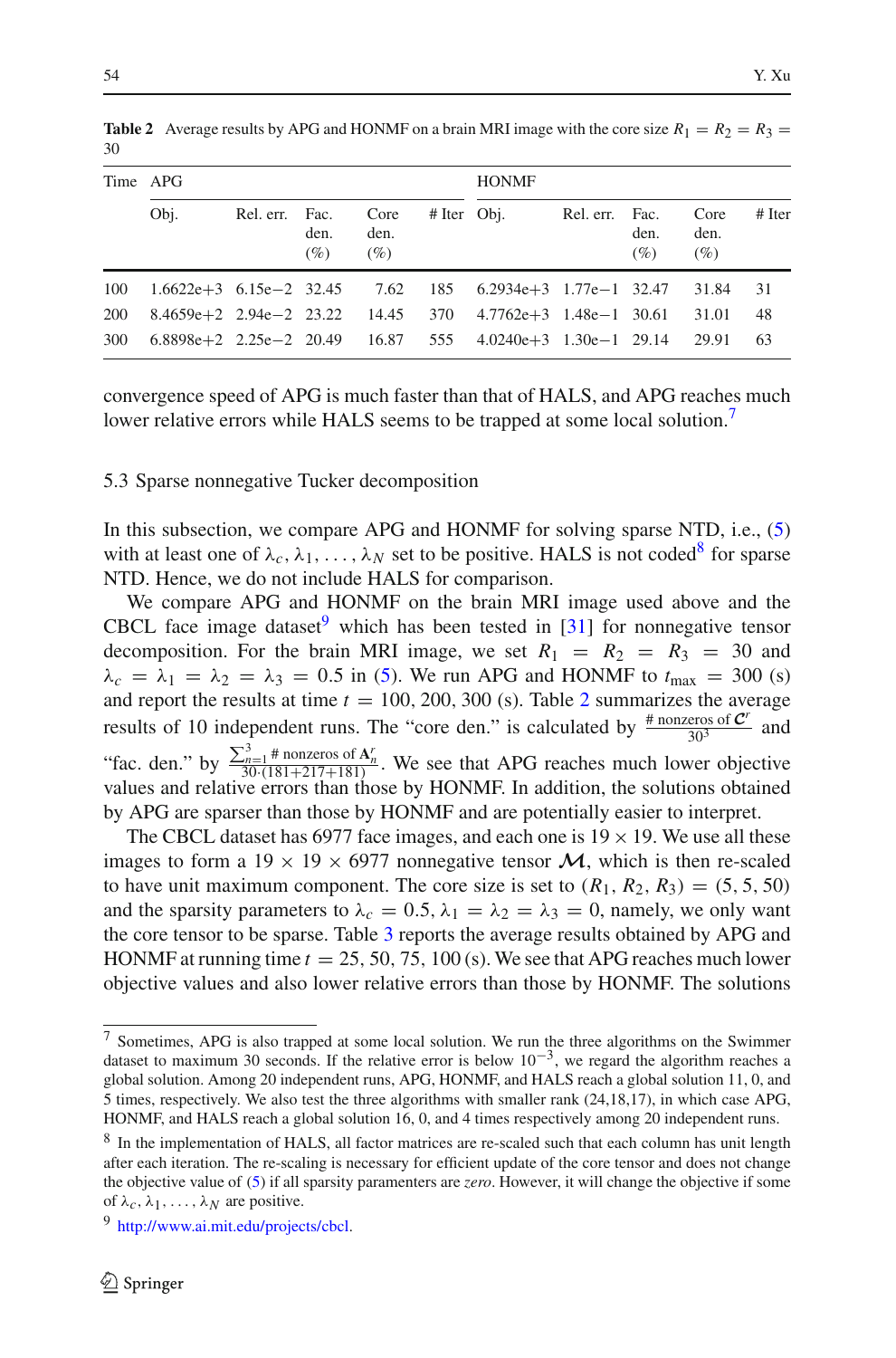| Time | APG         |           |                        | <b>HONMF</b> |               |           |                        |          |
|------|-------------|-----------|------------------------|--------------|---------------|-----------|------------------------|----------|
|      | Obj.        | Rel. err. | Core<br>den.<br>$(\%)$ | $#$ Iter     | Obj.          | Rel. err. | Core<br>den.<br>$(\%)$ | $#$ Iter |
| 25   | $3.2469e+4$ | $2.72e-1$ | 11.45                  | 135          | $5.9824e+4$   | $3.63e-1$ | 90.19                  | 29       |
| 50   | $3.1453e+4$ | $2.68e-1$ | 7.56                   | 271          | $5.3017e+4$   | $3.40e-1$ | 69.26                  | 57       |
| 75   | $3.1370e+4$ | $2.68e-1$ | 6.78                   | 408          | $4.9786e + 4$ | $3.28e-1$ | 58.03                  | 84       |
| 100  | $3.1344e+4$ | $2.67e-1$ | 6.46                   | 545          | $4.7289e+4$   | $3.20e-1$ | 51.26                  | 112      |

<span id="page-16-0"></span>**Table 3** Average results by APG and HONMF on CBCL dataset with the core size  $(R_1, R_2, R_3)$  = (5, 5, 50)



<span id="page-16-1"></span>**Fig. 5** Average relative errors (*left*) and runnting time (*right*) by APG using different sample ratios

given by APG are much sparser than those by HONMF. This may be because APG uses the constraints [\(6\)](#page-4-1) while HONMF simply normalizes each factor matrix after every iteration. However, it somehow validates the use of the constraints [\(6\)](#page-4-1).

5.4 Sparse nonnegative Tucker decomposition with missing values

In this subsection, we test APG for solving [\(23\)](#page-9-1) on synthetic data and compare it to HONMF on the brain MRI image used above.

#### *5.4.1 Performance of APG with different sample ratios*

First, we show that APG using partial observations can achieve similar accuracies as that using full observations. Each tensor has the form  $\mathcal{M} = \mathcal{C} \times_1 \mathbf{A}_1 \times_2 \mathbf{A}_2 \times_3 \mathbf{A}_3$ and is re-scaled to have unit maximum component, where  $C$  is generated by MATLAB's command max(0, randn(R,R,R)) and each factor matrix  $A_n$  by max(0, randn(50, R)) with R varying among  $\{5, 8, 11, 14, 17, 20, 23, 26\}$ . We choose  $SR = 10, 30, 50, 100\%$  samples uniformly at random and compare the performance of APG using different SRs. The maximum number of iterations is set to [5](#page-16-1),000 and the stopping tolerance to  $tol = 10^{-5}$ . Figure 5 plots the average relative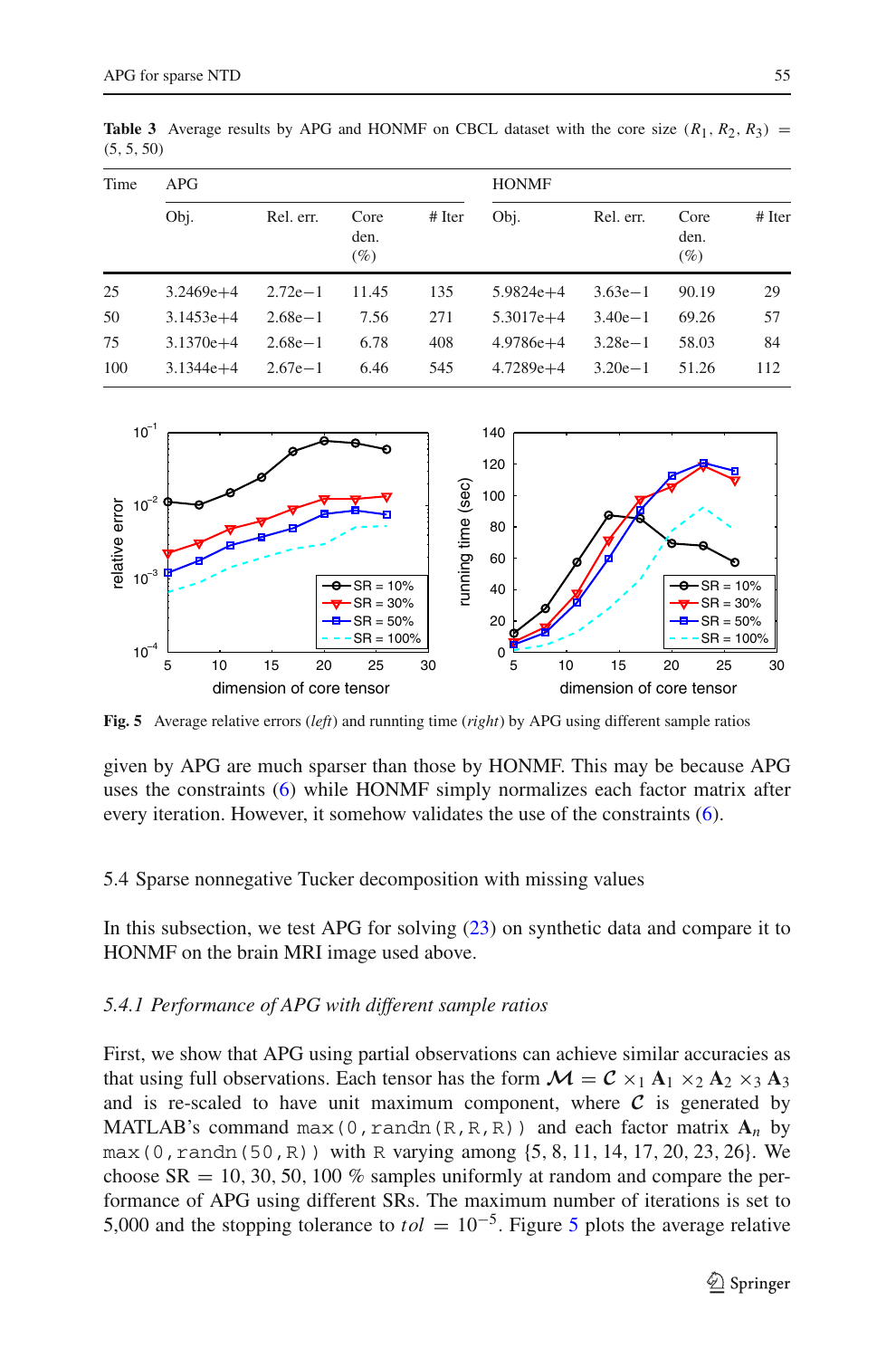<span id="page-17-1"></span>

| Time        | <b>APG</b>                                      |           |                        |                        |               |                             | <b>HONMF</b> |                        |                        |          |  |
|-------------|-------------------------------------------------|-----------|------------------------|------------------------|---------------|-----------------------------|--------------|------------------------|------------------------|----------|--|
|             | Obj.                                            | Rel. err. | Fac.<br>den.<br>$(\%)$ | Core<br>den.<br>$(\%)$ | $#$ Iter Obj. |                             | Rel. err.    | Fac.<br>den.<br>$(\%)$ | Core<br>den.<br>$(\%)$ | $#$ Iter |  |
| $SR = 10\%$ |                                                 |           |                        |                        |               |                             |              |                        |                        |          |  |
|             | $150 \quad 1.3418e+3 \quad 2.32e-1 \quad 30.49$ |           |                        | 0.72                   | 208           | $1.5608e+4$ $1.00e+0$       |              | 0.00                   | 0.00                   | 67       |  |
| 300         | $9.3130e + 2$ $1.80e - 1$ 17.03                 |           |                        | 0.88                   | 416           | $1.5608e+4$ $1.00e+0$       |              | 0.00                   | 0.00                   | 150      |  |
| 450         | $7.9761e+2$ 1.60e - 1 14.28                     |           |                        | 1.23                   | 623           | $1.5608e+4$ $1.00e+0$       |              | 0.00                   | 0.00                   | 232      |  |
|             | 600 7.4748e+2 1.53e-1 13.60                     |           |                        | 1.40                   | 831           | $1.5608e+4$ $1.00e+0$       |              | 0.00                   | 0.00                   | 315      |  |
| $SR = 30\%$ |                                                 |           |                        |                        |               |                             |              |                        |                        |          |  |
| 150         | $1.5808e+3$ $1.27e-1$ 35.15                     |           |                        | 2.31                   | 191           | $2.4525e+3$ $1.88e-1$ 31.80 |              |                        | 41.87                  | 40       |  |
| 300         | 9.0284e+2 8.17e-2 19.65                         |           |                        | 4.38                   | 384           | $1.9277e+3$ $1.58e-1$ 28.90 |              |                        | 38.48                  | 67       |  |
| 450         | $7.0151e+2$ 6.25e-2 17.29                       |           |                        | 6.34                   | 576           | $1.6362e+3$ $1.38e-1$ 26.44 |              |                        | 33.07                  | 96       |  |
|             | 600 $6.2076e+2$ 5.34e-2 15.69                   |           |                        | 7.60                   | 769           | $1.4587e+3$ $1.25e-1$ 24.54 |              |                        | 30.12                  | 129      |  |
| $SR = 50\%$ |                                                 |           |                        |                        |               |                             |              |                        |                        |          |  |
| 150         | $1.8767e+3$ $1.08e-1$ 35.03                     |           |                        | 3.64                   | 184           | $3.7494e+3$ 1.91e-1 31.75   |              |                        | 36.66                  | 40       |  |
| 300         | $9.5363e+2$ $5.88e-2$ 22.42                     |           |                        | 7.55                   | 367           | $2.8367e+3$ 1.59e - 1 28.70 |              |                        | 40.15                  | 64       |  |
| 450         | $7.0877e+2$ 4.03e-2 19.29                       |           |                        | 10.74                  | 550           | $2.3369e+3$ 1.37e - 1 26.48 |              |                        | 42.33                  | 92       |  |
|             | 600 $6.2737e+2$ $3.32e-2$ 17.75                 |           |                        | 12.41                  | 733           | $2.0265e+3$ 1.23e - 1 24.96 |              |                        | 42.58                  | 124      |  |

**Table 4** Average results by APG and HONMF on a brain MRI image from different samples

errors and running time (s) of APG over 20 independent trials. We see that APG using 30 and 50 % samples gives similar accuracies as that using full observations. APG with 10 % samples can still make relative errors low to about 1 % as  $R \le 14$ , but 10 % samples seem not enough when  $R \geq 17$ . Longer time by APG with partial observations is due to the extra update [\(25\)](#page-9-3) and more iterations. When  $R \geq 17$ , the running time of APG with 10 % samples decreases because it stops earlier.

#### *5.4.2 Comparison with HONMF*

Secondly, we compare APG to HONMF<sup>10</sup> on the brain MRI image used above. The core dimension is set to  $R_1 = R_2 = R_3 = 30$  and sparsity parameters to  $\lambda_c = \lambda_1 =$  $\lambda_2 = \lambda_3 = 0.5$ . We compare the two algorithms using SR = 10, 30, 50 % uniformly randomly chosen samples and run them to  $t_{\text{max}} = 600$  (s). Table [4](#page-17-1) shows the average results at time *t* = 150, 300, 450, 600 for different SRs over 5 independent trials. From the table, we see that HONMF fails with 10 % samples while APG can still work reasonably. In all cases, APG performs better than HONMF in both accuracy and speed. The solutions given by APG are sparser than those by HONMF for  $SR = 30$ , 50 %.

<span id="page-17-0"></span><sup>&</sup>lt;sup>10</sup> Although HONMF converges very slowly, it is the only one we can find that is also coded for sparse nonnegative Tucker decomposition with missing values.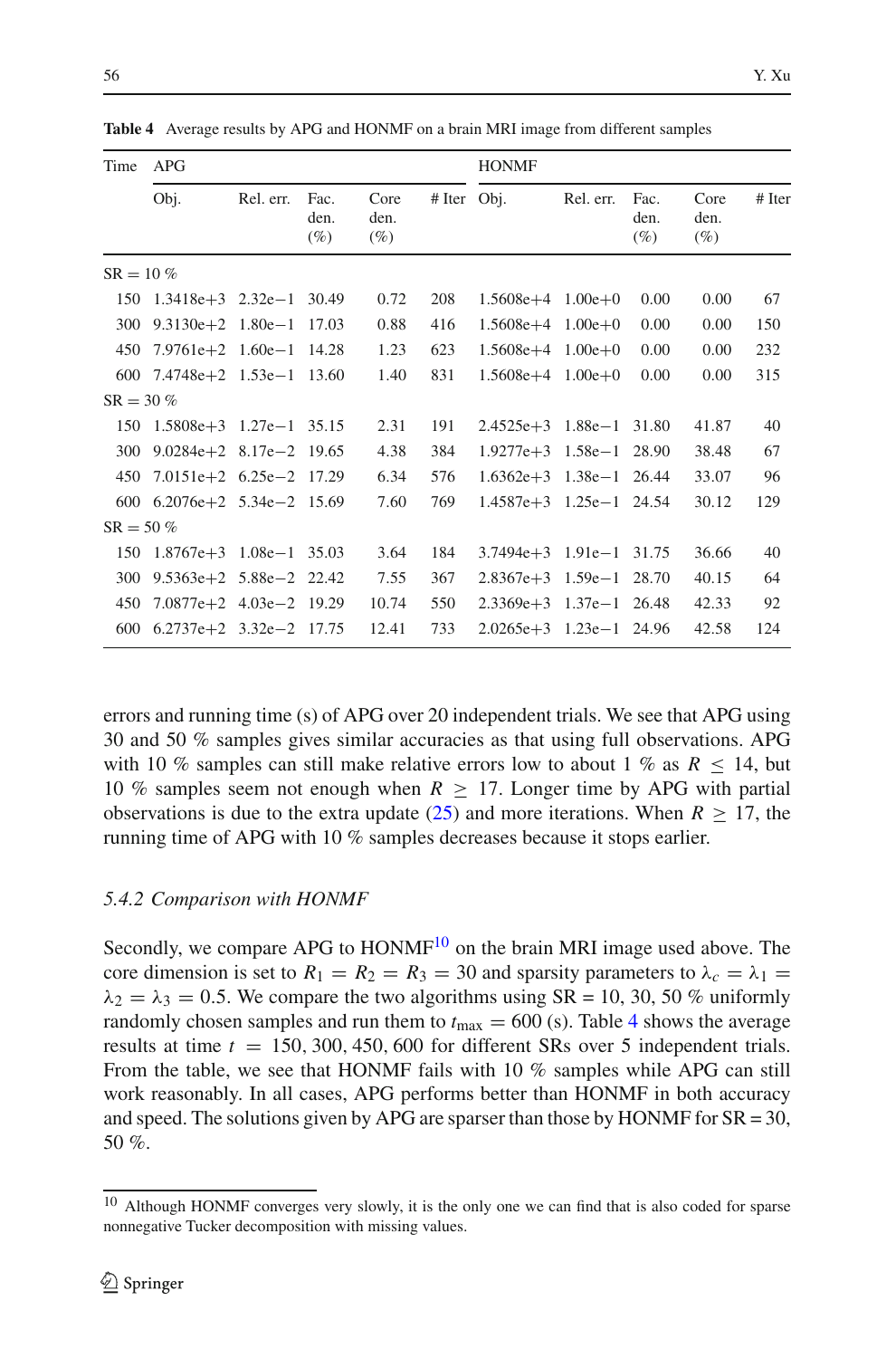

<span id="page-18-1"></span>**Fig. 6** Sparsity pattern of the orginal *C* and **A** and those given by APG method

#### 5.5 Sparse higher-order principal component analysis

We use a simple test with synthetic data to show that  $(28)$  can be better than unregularized HOPCA that sets all of  $\lambda_c$ ,  $\lambda_1$ , ...,  $\lambda_N$  to *zero* in [\(27\)](#page-9-4). We use the APG method described in Sect. [4](#page-9-0) for [\(28\)](#page-10-0) and HOOI [\[9](#page-30-8)] for the unregularized HOPCA. We set  $L_{n,j}^k = \|(\tilde{\mathbf{A}}_n^k)_{j} c(\tilde{\mathbf{A}}_n^k)_{j}^\top\|$  in [\(30\)](#page-10-2) and  $\omega_{n,j}^k$  in the same way as in [\(20\)](#page-7-1).

We generate a  $50 \times 50 \times 50$  tensor in the form of  $\mathcal{M} = \mathcal{C} \times_1 \mathbf{A}_1 \times_2 \mathbf{A}_2 \times \mathbf{A}_3 + \mathcal{N}$ . Here,  $\mathcal C$  is  $3 \times 3 \times 3$ , and each element is drawn from standard Gaussian distribution. Then 60 % components of *C* are selected uniformly at random and set to *zero*. Factor matrices have sparsity patterns shown in Fig. [6,](#page-18-1) and each non-zero element is drawn from standard Gaussian distribution. Then each column is normalized. *N* is Gaussian random noise and makes the signal-to-noise-ratio  $SNR = 60$ . The sparsity parameters are set to  $\lambda_c = \lambda_1 = \lambda_2 = \lambda_3 = 0.02$ , and orthogonality parameter is tuned to  $\mu = 0.1$  in [\(28\)](#page-10-0). The sparsity patterns of the original C and A and those<sup>11</sup> given by APG are plotted in Fig. [6.](#page-18-1) We see that the solution given by APG have almost the same sparsity pattern as the original ones. To see how close to orthogonality each factor matrix is given by APG, we first normalize each column of the factor matrices and then calculate  $||\mathbf{A}_n^{\top} \mathbf{A}_n - \mathbf{I}||_F / ||\mathbf{I}||_F$ , which are  $2.95 \times 10^{-3}$ ,  $1.36 \times 10^{-3}$ ,  $7.24 \times 10^{-5}$ , respectively for  $n = 1, 2, 3$ . Hence, they are almost orthogonal. Although the solution by HOOI makes a relatively higher data fitting, it is highly dense with no zero element. Therefore, the relaxed model [\(28\)](#page-10-0) can potentially give better solution than [\(27\)](#page-9-4) for some applications such as classification.

## <span id="page-18-0"></span>**6 Conclusions**

Sparse NTD aims at decomposing a tensor into the product of a core tensor and several factor matrices with nonnegativity and sparsity constraints. Existing algorithms for

<span id="page-18-2"></span> $11$  We permute the columns of the factor matrices and do permutations to the core tensor accordingly.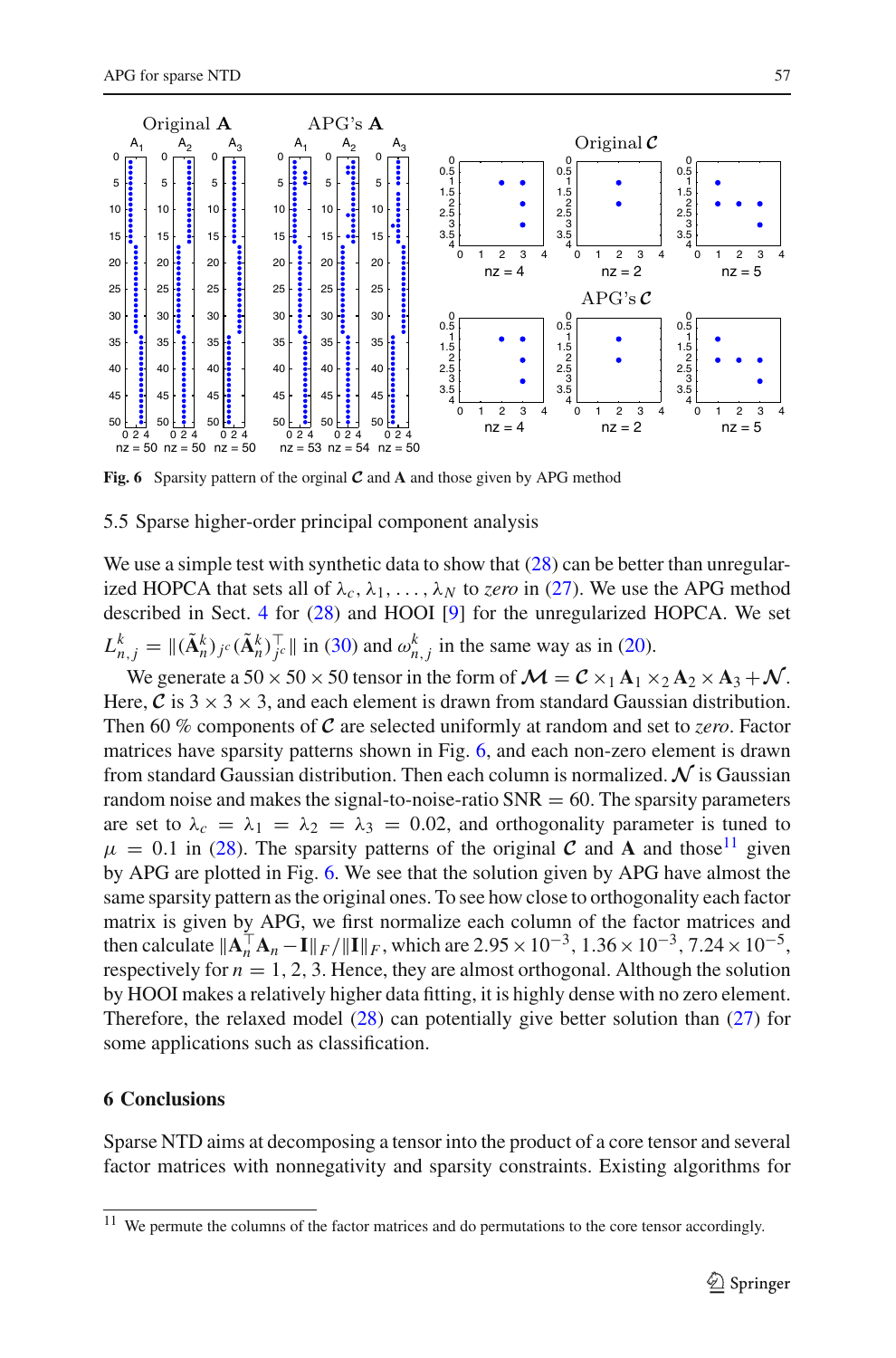this problem either converge rapidly with very expensive per-iteration cost or have low per-iteration cost with very slow convergence speed. We have proposed the APG method, which owns both low per-iteration complexity and fast convergence speed. Moreover, the algorithm has been modified for sparse NTD from partial observations of a target tensor. The modified algorithm also has low per-iteration cost and can give similar decompositions from half of or even fewer observations as those from full observations.

**Acknowledgments** This work is partly supported by ARL and ARO grant W911NF-09-1-0383 and AFOSR FA9550-10-C-0108. The author would like to thank three anonymous referees, the technical editor and the associate editor for their very valuable comments and suggestions. Also, the author would like to thank Prof. Wotao Yin for his valuable discussions and Anh Huy Phan for sharing the code of HALS.

#### **7 Appendix A: Efficient computation**

The most expensive step in Algorithm [1](#page-6-0) is the computation of  $\nabla$ *c* $\ell$  (*C*, **A**) and  $\nabla_{A_n} \ell(C, A)$  in (12) and (13), respectively. Note that we have omitted the superscript. Next, we discuss how to efficiently compute them.

7.1 Computation of  $\nabla_{\mathbf{C}} \ell$ 

According to [\(2\)](#page-3-2), we have

$$
\ell(\mathcal{C}, \mathbf{A}) = \frac{1}{2} \| (\otimes_{n=N}^{1} \mathbf{A}_{n}) \text{vec}(\mathcal{C}) - \text{vec}(\mathcal{M}) \|_{2}^{2}.
$$

<span id="page-19-0"></span>Using the properties of Kronecker product (see  $[14]$ , for example), we have

vec
$$
(\nabla_{\mathcal{C}} \ell(\mathcal{C}, \mathbf{A})) = (\otimes_{n=N}^{1} \mathbf{A}_{n}^{\top} \mathbf{A}_{n}) \text{vec}(\mathcal{C}) - (\otimes_{n=N}^{1} \mathbf{A}_{n}^{\top}) \text{vec}(\mathcal{M}).
$$
 (34)

It is extremely expensive to explicitly reformulate the Kronecker products in [\(34\)](#page-19-0). Fortunately, we can use [\(2\)](#page-3-2) again to have

$$
(\otimes_{n=N}^1 \mathbf{A}_n^{\top} \mathbf{A}_n) \text{vec}(\mathcal{C}) = \text{vec}(\mathcal{C} \times_1 \mathbf{A}_1^{\top} \mathbf{A}_1 \cdots \times_N \mathbf{A}_N^{\top} \mathbf{A}_N)
$$

and

$$
(\otimes_{n=N}^1 \mathbf{A}_n^\top)\text{vec}(\mathcal{M}) = \text{vec}\big(\mathcal{M} \times_1 \mathbf{A}_1^\top \cdots \times_N \mathbf{A}_N^\top\big).
$$

<span id="page-19-1"></span>Hence, we have from  $(34)$  and the above two equalities that

$$
\nabla_{\mathcal{C}} \ell(\mathcal{C}, \mathbf{A}) = \mathcal{C} \times_1 \mathbf{A}_1^\top \mathbf{A}_1 \cdots \times_N \mathbf{A}_N^\top \mathbf{A}_N - \mathcal{M} \times_1 \mathbf{A}_1^\top \cdots \times_N \mathbf{A}_N^\top. \tag{35}
$$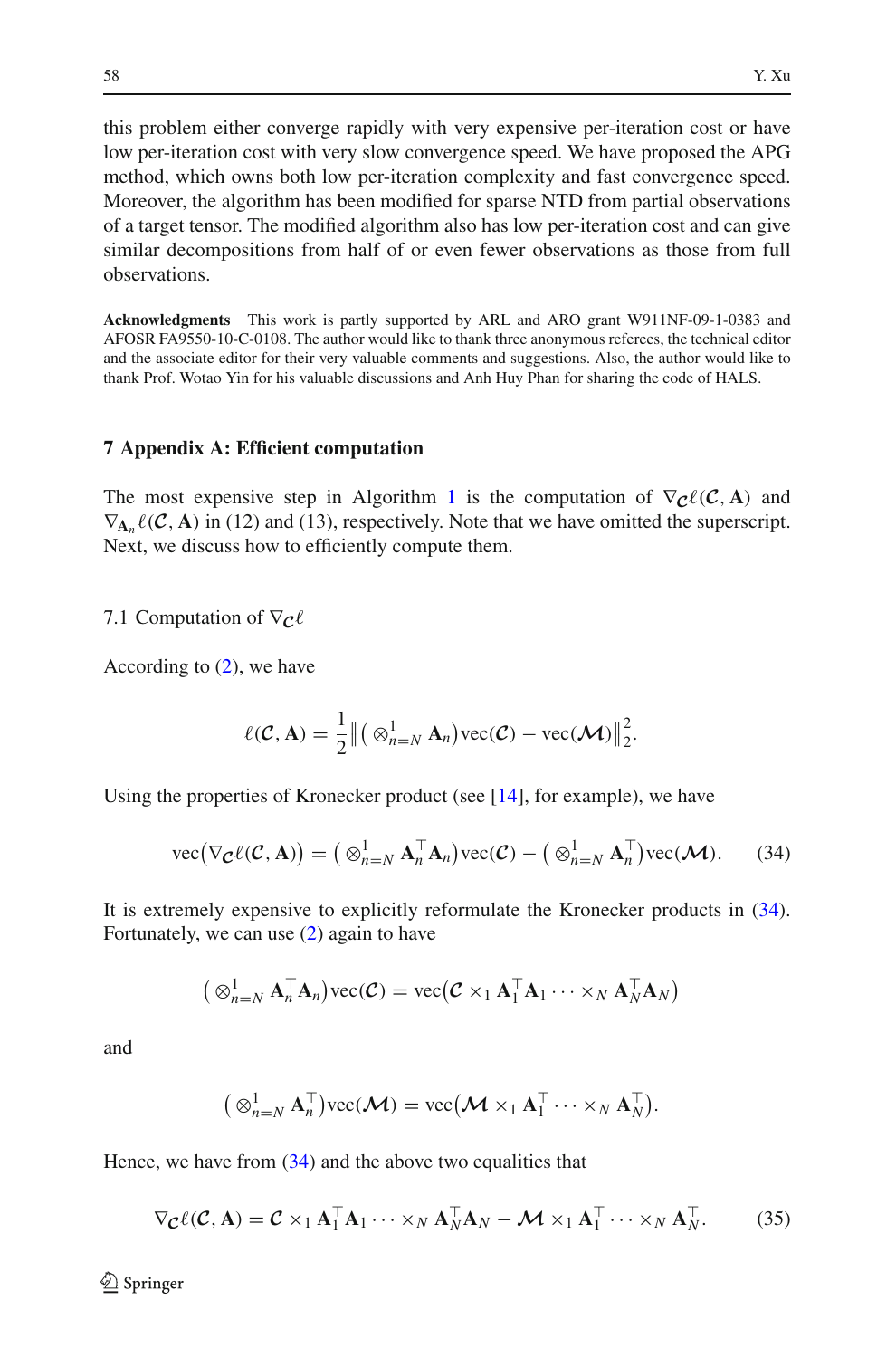## 7.2 Computation of  $\nabla_{\mathbf{A}_n} \ell$

<span id="page-20-0"></span>According to [\(4\)](#page-3-3), we have

$$
\ell(\mathcal{C}, \mathbf{A}) = \frac{1}{2} \left\| \mathbf{A}_n \mathbf{C}_{(n)} \left( \otimes_{\substack{i=N \\ i \neq n}}^1 \mathbf{A}_i \right)^{\top} - \mathbf{M}_{(n)} \right\|_F^2.
$$
 (36)

<span id="page-20-3"></span>Hence,

$$
\nabla_{\mathbf{A}_n} \ell(C, \mathbf{A}) = \mathbf{A}_n(\mathbf{B}_n \mathbf{B}_n^\top) - \mathbf{M}_{(n)} \mathbf{B}_n^\top
$$
\n(37)

<span id="page-20-1"></span>where

$$
\mathbf{B}_n = \mathbf{C}_{(n)} \left( \otimes_{\substack{i=N \\ i \neq n}}^1 \mathbf{A}_i \right)^{\top} . \tag{38}
$$

Similar to what has been done to [\(34\)](#page-19-0), we do not explicitly reformulate the Kronecker product in [\(38\)](#page-20-1) but let

$$
\mathcal{X} = \mathcal{C} \times_1 \mathbf{A}_1 \cdots \times_{n-1} \mathbf{A}_{n-1} \times_{n+1} \mathbf{A}_{n+1} \cdots \times_N \mathbf{A}_N.
$$
 (39)

<span id="page-20-5"></span>Then we have  $\mathbf{B}_n = \mathbf{X}_{(n)}$  according to [\(4\)](#page-3-3).

#### **8 Appendix B: Complexity analysis of Algorithm [1](#page-6-0)**

<span id="page-20-4"></span>Through [\(35\)](#page-19-1), the computation of  $\nabla_{\mathcal{C}} \ell(\mathcal{C}, \mathbf{A})$  requires

$$
C\left(\sum_{j=1}^{N} R_j^2 I_j + \sum_{j=1}^{N} R_j \prod_{i=1}^{N} R_i + \sum_{j=1}^{N} \left(\prod_{i=1}^{j} R_i\right) \left(\prod_{i=j}^{N} I_i\right)\right)
$$
(40)

flops, where  $C \approx 2$ , the first part comes from the computation of all  $A_i^T A_i$ 's, and the second and third parts are respectively from the computations of the first and second terms in [\(35\)](#page-19-1). Disregarding<sup>12</sup> the time for unfolding a tensor and using [\(37\)](#page-20-3), we have the cost for  $\nabla_{\mathbf{A}_n} \ell(\mathcal{C}, \mathbf{A})$  to be

<span id="page-20-2"></span><sup>&</sup>lt;sup>12</sup> In tensor-matrix multiplications, unfolding and folding a tensor both happens, and they can take about a half of time in the whole process of tensor-matrix multiplication. The readers can refer to [\[30](#page-31-26)] for issues about the cost of tensor unfolding and permutation.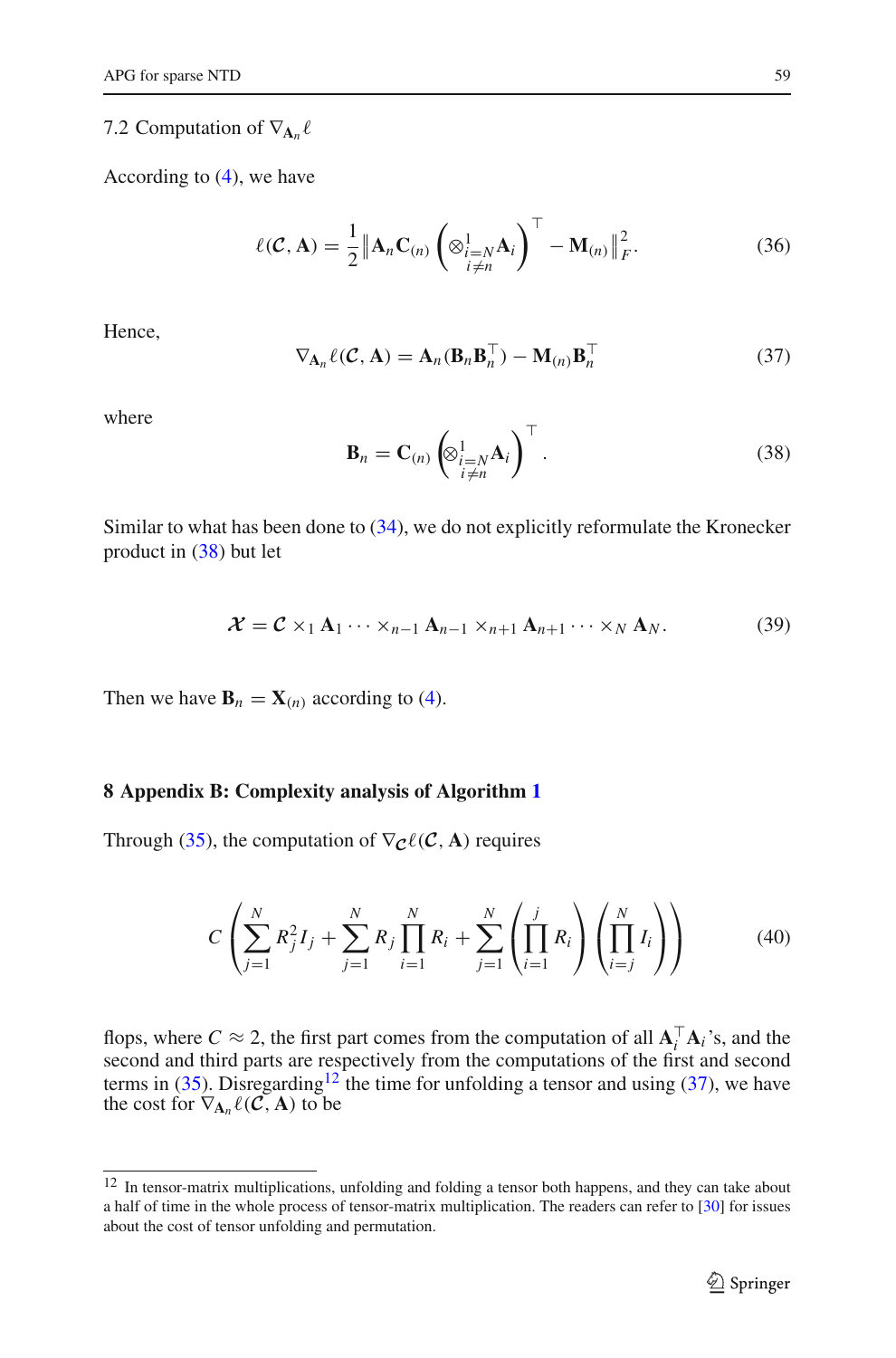<span id="page-21-0"></span>
$$
C\left(\sum_{i=1}^{n-1} \left(\prod_{i=1}^{j} I_i\right) \left(\prod_{i=j}^{N} R_i\right) + R_n \left(\prod_{i=1}^{n-1} I_i\right) \sum_{j=n+1}^{N} \left(\prod_{i=n+1}^{j} I_i\right) \left(\prod_{i=j}^{N} R_i\right) \right)
$$

$$
+ R_n^2 \prod_{\substack{i \neq n}} I_i + R_n^2 I_n + R_n \prod_{i=1}^{N} I_i \right),
$$

$$
\underbrace{\left(\prod_{i=1}^{N} I_i + R_n^2 I_n\right)}_{\text{part } 2} + \underbrace{\left(\prod_{i=1}^{N} I_i\right)}_{\text{part } 3},
$$
(41)

where *C* is the same as that in [\(40\)](#page-20-4), "part 1" is for the computation of  $\mathbf{B}_n$  via [\(39\)](#page-20-5), "part 2" and "part 3" are respectively from the computations of the first and second terms in  $(37)$ .

Suppose  $R_i < I_i$  for all  $i = 1, ..., N$ . Then the quantity of [\(40\)](#page-20-4) is dominated by the third part because in this case,

$$
R_j^2 I_j < \left(\prod_{i=1}^j R_i\right) \left(\prod_{i=j}^N I_i\right), \qquad R_j \prod_{i=1}^N R_i < \left(\prod_{i=1}^j R_i\right) \left(\prod_{i=j}^N I_i\right).
$$

The quantity of [\(41\)](#page-21-0) is dominated by the first and third parts. Only taking account of the dominating terms, we claim that the quantities of [\(40\)](#page-20-4) and [\(41\)](#page-21-0) are similar. To see this, assume  $R_i = R$ ,  $I_i = I$ , for all *i*'s. Then the third part of [\(40\)](#page-20-4) is  $\sum_{j=1}^{N} R^j I^{N-j+1}$ , and the sum of the first and third parts of  $(41)$  is

$$
\sum_{j=1}^{n-1} \left( \prod_{i=1}^{j} I_i \right) \left( \prod_{i=j}^{N} R_i \right) + R_n \left( \prod_{i=1}^{n-1} I_i \right) \sum_{j=n+1}^{N} \left( \prod_{i=n+1}^{j} I_i \right) \left( \prod_{i=j}^{N} R_i \right) + R_n \prod_{i=1}^{N} I_i
$$
\n
$$
= \sum_{j=1}^{n-1} I^j R^{N-j+1} + \sum_{j=n+1}^{N} I^{j-1} R^{N-j+2} + R I^N
$$
\n
$$
= \sum_{j=N-n+2}^{N} R^j I^{N-j+1} + \sum_{j=2}^{N-n+1} R^j I^{N-j+1} + R I^N
$$
\n
$$
= \sum_{j=1}^{N} R^j I^{N-j+1}.
$$

Hence, the costs for computing  $\nabla_{\mathbf{C}} \ell(\mathbf{C}, \mathbf{A})$  and  $\nabla_{\mathbf{A}_n} \ell(\mathbf{C}, \mathbf{A})$  are similar.

After obtaining the partial gradients  $\nabla_{\mathcal{C}} \ell(\mathcal{C}, \mathbf{A})$  and  $\nabla_{\mathbf{A}_n} \ell(\mathcal{C}, \mathbf{A})$ , it remains to do some projections to nonnegative orthant to finish the updates in (12) and (13), and the cost is proportional to the size of *C* and  $A_n$ , i.e.,  $C_p \prod_{i=1}^N R_i$  and  $C_p I_n R_n$  with  $C_p \approx 4$ . The data fitting term can be evaluated by

$$
\ell(C, \mathbf{A}) = \frac{1}{2} \left( \langle \mathbf{A}_n^{\top} \mathbf{A}_n, \mathbf{B}_n \mathbf{B}_n^{\top} \rangle - 2 \langle \mathbf{A}_n, \mathbf{M}_{(n)} \mathbf{B}_n^{\top} \rangle + ||\mathbf{M}||_F^2 \right),
$$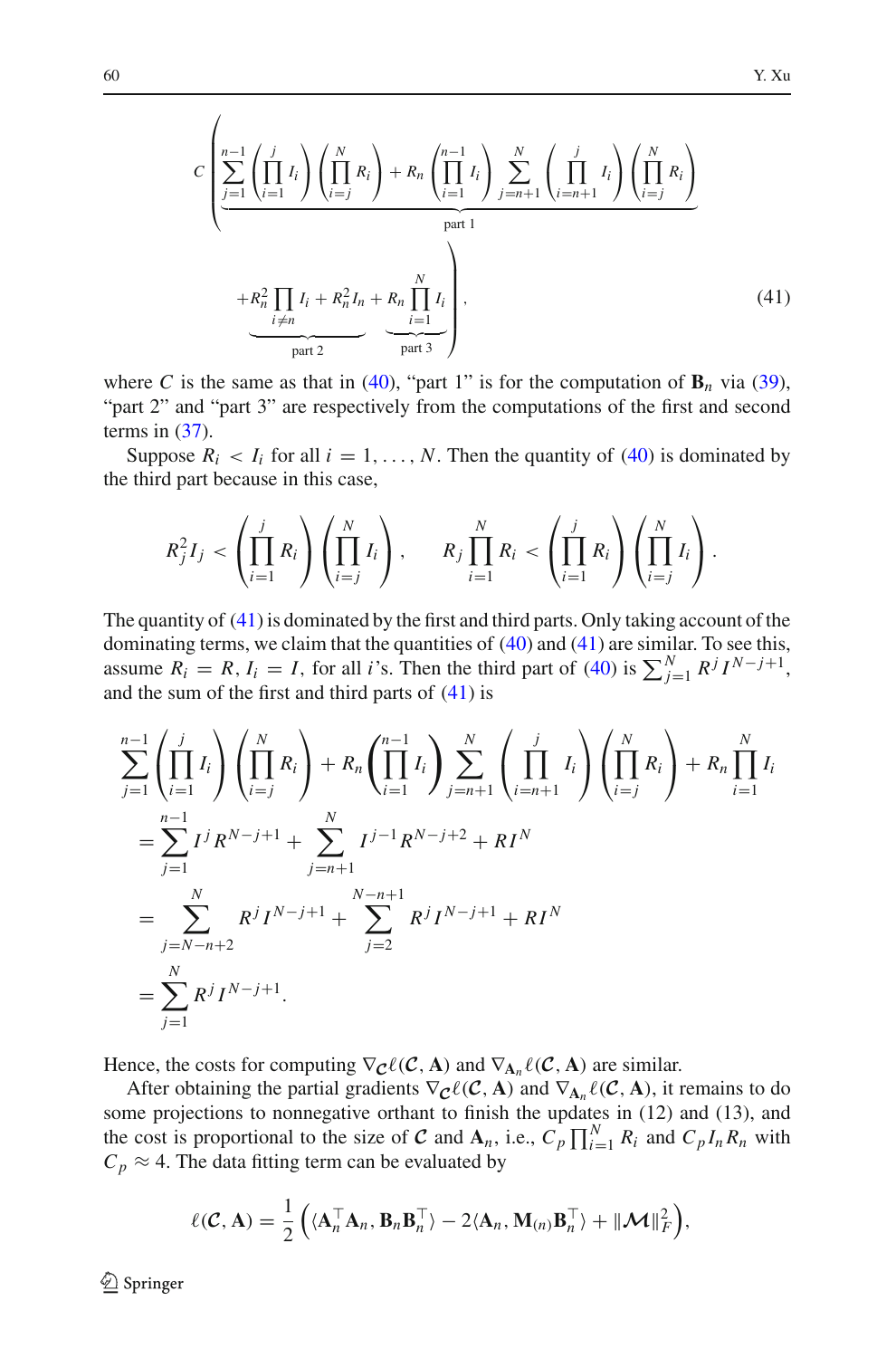where  $\mathbf{B}_n$  is defined in [\(38\)](#page-20-1). Note that  $\mathbf{A}_n^{\top} \mathbf{A}_n$ ,  $\mathbf{B}_n \mathbf{B}_n^{\top}$  and  $\mathbf{M}_{(n)} \mathbf{B}_n^{\top}$  have been obtained during the computation of  $\nabla_{\mathbf{C}} \ell(\mathbf{C}, \mathbf{A})$  and  $\nabla_{\mathbf{A}_n} \ell(\mathbf{C}, \mathbf{A})$ , and  $\|\mathbf{M}\|_F^2$  can be precomputed before running the algorithm. Hence, we need  $C(R_n^2 + I_n R_n)$  additional flops to evaluate  $\ell(C, A)$ , where  $C \approx 2$ . To get the objective value, we need  $C(\prod_{i=1}^{N} R_i + \sum_{i=1}^{N} I_i R_i)$  more flops for the regularization terms.

Some more computations occur in choosing Lipschitz constants  $L_c$  and  $L_n$ 's. When  $R_n \ll I_n$  for all *n*, the cost for computing Lipschitz constants, projection to nonnegative orthant and objective evaluation is negligible compared to that for computing partial gradients  $\nabla_{\mathbf{C}} \ell(\mathbf{C}, \mathbf{A})$  and  $\nabla_{\mathbf{A}_n} \ell(\mathbf{C}, \mathbf{A})$ . Omitting the negligible cost and only accounting the main cost in [\(40\)](#page-20-4) and [\(41\)](#page-21-0), the per-iteration complexity of Algorithm [1](#page-6-0) is

$$
N \cdot \mathcal{O}\left(\sum_{j=1}^N \left(\prod_{i=1}^j R_i\right) \left(\prod_{i=j}^N I_i\right) + \sum_{j=1}^N \left(\prod_{i=1}^j I_i\right) \left(\prod_{i=j}^N R_i\right)\right).
$$
(42)

## **9 Appendix C: Proof of Theorem [1](#page-8-1)**

## 9.1 Subsequence convergence

First, we give a subsequence convergence result, namely, any limit point of  $\{W^k\}$  is a stationary point. Using Lemma 2.1 of [\[34](#page-31-14)], we have

$$
F(C^{k,n-1}, \mathbf{A}_{j  
\n
$$
\geq \frac{L_c^{k,n}}{2} ||\hat{C}^{k,n} - C^{k,n}||_F^2 + L_c^{k,n} \left\langle \hat{C}^{k,n} - C^{k,n-1}, C^{k,n} - \hat{C}^{k,n} \right\rangle
$$
  
\n
$$
= \frac{L_c^{k,n}}{2} ||C^{k,n-1} - C^{k,n}||_F^2 - \frac{L_c^{k,n}}{2} (\omega_c^{k,n})^2 ||C^{k,n-2} - C^{k,n-1}||_F^2
$$
(43)
$$

<span id="page-22-1"></span><span id="page-22-0"></span>
$$
\geq \frac{L_c^{k,n}}{2} \|\mathcal{C}^{k,n-1} - \mathcal{C}^{k,n}\|_F^2 - \frac{L_c^{k,n-1}}{2} \delta_\omega^2 \|\mathcal{C}^{k,n-2} - \mathcal{C}^{k,n-1}\|_F^2, \tag{44}
$$

where we have used  $\omega_c^{k,n} \leq \delta_{\omega} \sqrt{\frac{L_c^{k,n-1}}{r^{k,n}}}$  $\frac{C_{L,k,n}^{(r)}}{L_c^{(k,n)}}$  to get the last inequality. Note that if the re-update in Line **[ReDo](#page-6-1)** is performed, then  $\omega_c^{k,n} = 0$  in [\(43\)](#page-22-0), and [\(44\)](#page-22-1) still holds. Similarly, we have

$$
F(C^{k,n}, \mathbf{A}_{j \le n}^k, \mathbf{A}_{j \ge n}^{k-1}) - F(C^{k,n}, \mathbf{A}_{j \le n}^k, \mathbf{A}_{j > n}^{k-1})
$$
  
\n
$$
\ge \frac{L_n^k}{2} ||\mathbf{A}_n^{k-1} - \mathbf{A}_n^k||_F^2 - \frac{L_n^{k-1}}{2} \delta_\omega^2 ||\mathbf{A}_n^{k-2} - \mathbf{A}_n^{k-1}||_F^2.
$$
\n(45)

<span id="page-22-2"></span>Summing [\(44\)](#page-22-1) and [\(45\)](#page-22-2) together over *n* and noting  $C^{k,-1} = C^{k-1,N-1}$ ,  $C^{k,0} = C^{k-1,N}$ yield

$$
F(\mathbf{W}^{k-1}) - F(\mathbf{W}^{k})
$$
  
\n
$$
\geq \sum_{n=1}^{N} \left( \frac{L_{c}^{k,n}}{2} \|\mathbf{C}^{k,n-1} - \mathbf{C}^{k,n} \|_{F}^{2} - \frac{L_{c}^{k,n-1}}{2} \delta_{\omega}^{2} \|\mathbf{C}^{k,n-2} - \mathbf{C}^{k,n-1} \|_{F}^{2} \right)
$$

 $\mathcal{L}$  Springer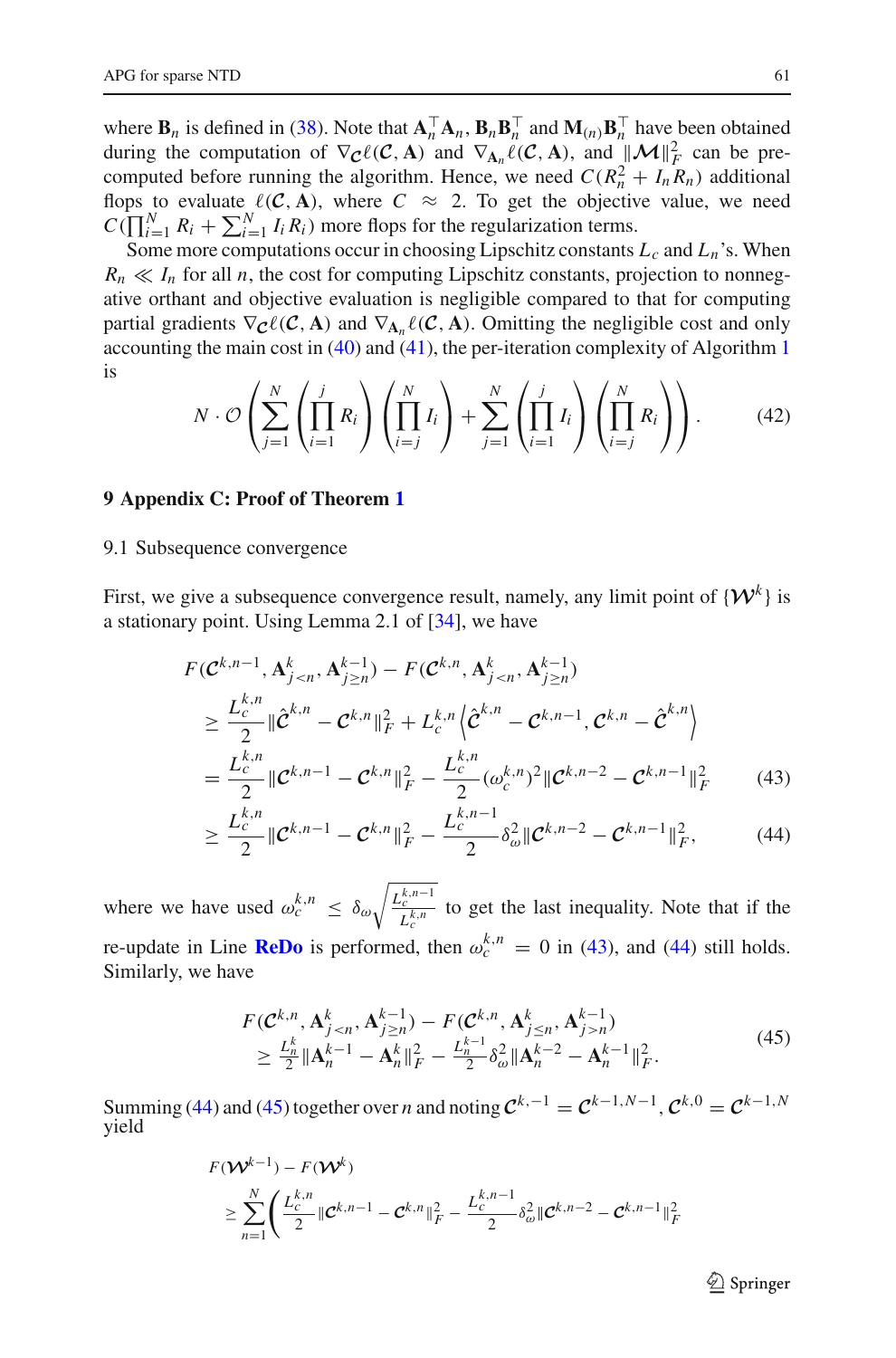<span id="page-23-0"></span>
$$
+\frac{L_{n}^{k}}{2}||\mathbf{A}_{n}^{k-1} - \mathbf{A}_{n}^{k}||_{F}^{2} - \frac{L_{n}^{k-1}}{2}\delta_{\omega}^{2}||\mathbf{A}_{n}^{k-2} - \mathbf{A}_{n}^{k-1}||_{F}^{2}
$$
\n
$$
=\frac{L_{c}^{k,N}}{2}||\mathbf{C}^{k,N-1} - \mathbf{C}^{k,N}||_{F}^{2} - \frac{L_{c}^{k-1,N}}{2}\delta_{\omega}^{2}||\mathbf{C}^{k-1,N-1} - \mathbf{C}^{k-1,N}||_{F}^{2}
$$
\n
$$
+\sum_{n=1}^{N-1} \frac{(1-\delta_{\omega}^{2})L_{c}^{k,n}}{2}||\mathbf{C}^{k,n-1} - \mathbf{C}^{k,n}||_{F}^{2}
$$
\n
$$
+\sum_{n=1}^{N} \left(\frac{L_{n}^{k}}{2}||\mathbf{A}_{n}^{k-1} - \mathbf{A}_{n}^{k}||_{F}^{2} - \frac{L_{n}^{k-1}}{2}\delta_{\omega}^{2}||\mathbf{A}_{n}^{k-2} - \mathbf{A}_{n}^{k-1}||_{F}^{2}\right).
$$
\n(46)

Summing [\(46\)](#page-23-0) over *k*, we have

$$
F(\mathcal{W}^{0}) - F(\mathcal{W}^{K})
$$
  
\n
$$
\geq \sum_{k=1}^{K} \sum_{n=1}^{N} \left( \frac{(1 - \delta_{\omega}^{2}) L_{c}^{k,n}}{2} \| \mathcal{C}^{k,n-1} - \mathcal{C}^{k,n} \|_{F}^{2} + \frac{(1 - \delta_{\omega}^{2}) L_{n}^{k}}{2} \| \mathbf{A}_{n}^{k-1} - \mathbf{A}_{n}^{k} \|_{F}^{2} \right)
$$
  
\n
$$
\geq \frac{(1 - \delta_{\omega}^{2}) L_{d}}{2} \sum_{k=1}^{K} \sum_{n=1}^{N} \left( \| \mathcal{C}^{k,n-1} - \mathcal{C}^{k,n} \|_{F}^{2} + \| \mathbf{A}_{n}^{k-1} - \mathbf{A}_{n}^{k} \|_{F}^{2} \right).
$$
 (47)

Letting  $K \to \infty$  and observing *F* is lower bounded, we have

$$
\sum_{k=1}^{\infty} \sum_{n=1}^{N} \left( \| \mathcal{C}^{k,n-1} - \mathcal{C}^{k,n} \|_{F}^{2} + \| \mathbf{A}_{n}^{k-1} - \mathbf{A}_{n}^{k} \|_{F}^{2} \right) < \infty. \tag{48}
$$

<span id="page-23-1"></span>Suppose  $\bar{\mathbf{W}} = (\bar{\mathbf{C}}, \bar{\mathbf{A}}_1, \dots, \bar{\mathbf{A}}_N)$  is a limit point of  $\{\mathbf{W}^k\}$ . Then there is a subsequence  $\{W^{k'}\}$  converging to  $\overline{W}$ . Since  $\{L_c^{k,n}, L_n^k\}$  is bounded, passing another subsequence if necessary, we assume  $L_c^{k',n} \to \bar{L}_c^n$  and  $L_n^{k'} \to \bar{L}_n$ . Note that [\(48\)](#page-23-1) implies  $\mathbf{A}_{k}^{k-1} \to \bar{\mathbf{A}}$  and  $\mathcal{C}^{m,n} \to \bar{\mathcal{C}}$  for all *n* and  $m = k', k' - 1, k' - 2$ , as  $k \to \infty$ . Hence,  $\hat{\mathcal{C}}^{k',n} \to \bar{\mathcal{C}}$  for all *n*, as  $k \to \infty$ . Recall that

$$
\mathcal{C}^{k',n} = \underset{\mathcal{C} \ge 0}{\operatorname{argmin}} \left\langle \nabla_{\mathcal{C}} \ell(\hat{\mathcal{C}}^{k',n}, \mathbf{A}_{j
$$
+ \frac{L_c^{k',n}}{2} \|\mathcal{C} - \hat{\mathcal{C}}^{k',n}\|_F^2 + \lambda_c \|\mathcal{C}\|_1. \tag{49}
$$
$$

<span id="page-23-2"></span>Letting  $k \to \infty$  and using the continuity of the objective in [\(49\)](#page-23-2) give

$$
\bar{\mathcal{C}} = \operatorname{argmin}_{\mathcal{C} \geq 0} \left\langle \nabla_{\mathcal{C}} \ell(\bar{\mathcal{C}}, \bar{\mathbf{A}}), \mathcal{C} - \bar{\mathcal{C}} \right\rangle + \frac{\bar{L}_{c}^{n}}{2} \|\mathcal{C} - \bar{\mathcal{C}}\|_{F}^{2} + \lambda_{c} \|\mathcal{C}\|_{1}.
$$

<span id="page-23-3"></span>Hence,  $\bar{c}$  satisfies the first-order optimality condition

$$
\left\langle \nabla_{\mathcal{C}} \ell(\bar{\mathcal{C}}, \bar{\mathbf{A}}) + \lambda_c \mathcal{P}_c, \mathcal{C} - \bar{\mathcal{C}} \right\rangle \ge 0, \text{ for all } \mathcal{C} \ge 0, \text{ some } \mathcal{P}_c \in \partial \| \bar{\mathcal{C}} \|_1. \tag{50}
$$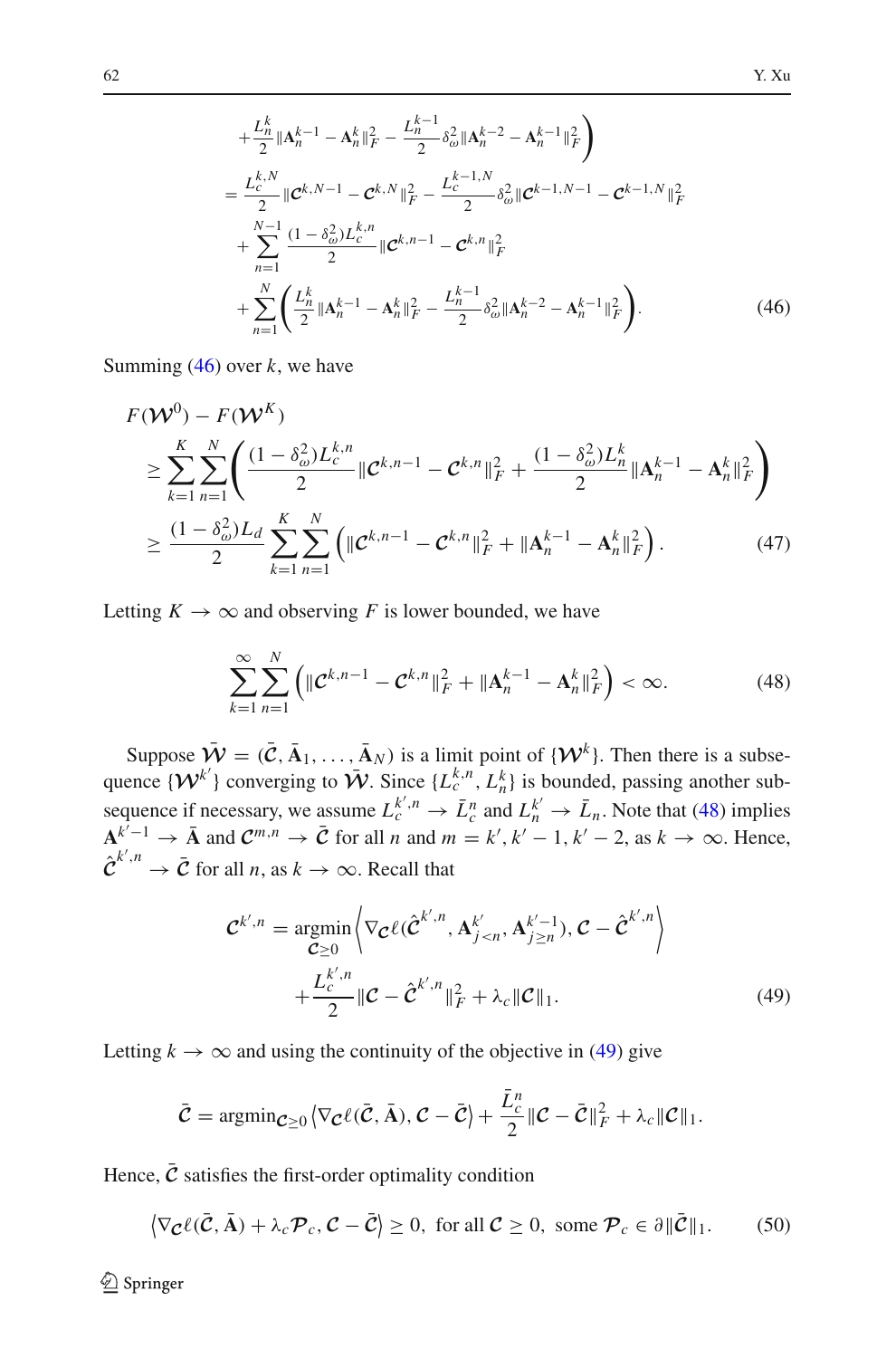<span id="page-24-0"></span>Similarly, we have for all *n* that

$$
\left\langle \nabla_{\mathbf{A}_n} \ell(\bar{\mathbf{C}}, \bar{\mathbf{A}}) + \lambda_n \mathbf{P}_n, \mathbf{A}_n - \bar{\mathbf{A}}_n \right\rangle \ge 0, \text{ for all } \mathbf{A}_n \ge 0, \text{ some } \mathbf{P}_n \in \partial \| \bar{\mathbf{A}}_n \|_1. \tag{51}
$$

Note [\(50\)](#page-23-3) together with [\(51\)](#page-24-0) gives the first-order optimality conditions of [\(5\)](#page-3-1). Hence,  $W$  is a stationary point.

#### 9.2 Global convergence

Next we show the entire sequence  $\{W^k\}$  converges to a limit point  $\overline{W}$ . Since all  $\lambda_c, \lambda_1, \ldots, \lambda_N$  are positive, the sequence  $\{W^k\}$  is bounded and admits a finite limit point  $\tilde{W}$ . Let  $E = \{ W : ||W||_F \le 4\nu \}$ , where  $||W||_F \triangleq \sqrt{||\mathcal{C}||_F^2 + ||\mathbf{A}||_F^2}$  and  $\nu$  is a constant such that  $\|(\mathcal{C}^{k,n}, \mathbf{A}^k)\|_F \leq \nu$  for all *k*, *n*. Let  $L_G$  be a uniform Lipschitz constant of  $\nabla_{\mathcal{C}} \ell(\mathcal{W})$  and  $\nabla_{A_n} \ell(\mathcal{W}), n = 1, ..., N$ , over *E*, namely,

<span id="page-24-2"></span>
$$
\|\nabla_{\mathcal{C}}\ell(\mathcal{Y}) - \nabla_{\mathcal{C}}\ell(\mathcal{Z})\|_{F} \leq L_G \|\mathcal{Y} - \mathcal{Z}\|_{F}, \ \forall \mathcal{Y}, \mathcal{Z} \in E,
$$
\n(52a)

$$
\|\nabla_{\mathbf{A}_n}\ell(\mathbf{Y}) - \nabla_{\mathbf{A}_n}\ell(\mathbf{Z})\|_F \le L_G \|\mathbf{Y} - \mathbf{Z}\|_F, \ \forall \mathbf{Y}, \mathbf{Z} \in E, \ \forall n,
$$
 (52b)

Let

$$
H(C, \mathbf{A}) = \ell(C, \mathbf{A}) + \lambda_c ||C||_1 + \delta_+(C) + \sum_{n=1}^N (\lambda_n ||\mathbf{A}_n||_1 + \delta_+(\mathbf{A}_n))
$$

and

$$
r_c(\mathcal{C}) = \lambda_c \|\mathcal{C}\|_1 + \delta_+(\mathcal{C}), \quad r_n(\mathbf{A}_n) = \lambda_n \|\mathbf{A}_n\|_1 + \delta_+(\mathbf{A}_n), \quad n = 1, \ldots, N,
$$

where  $\delta_+(\cdot)$  is the indicator function on nonnegative orthant, namely, it equals *zero* if the argument is component-wise nonnegative and  $+\infty$  otherwise.

Note that  $(5)$  is equivalent to

$$
\min_{\mathcal{C}, \mathbf{A}} H(\mathcal{C}, \mathbf{A}).
$$
\n(53)

Recall that *H* satisfies the KL property (see [\[4](#page-30-9)[,24](#page-31-27)] for example) at  $\tilde{W}$ , namely, there exist  $\gamma, \rho > 0, \theta \in [0, 1)$ , and a neighborhood  $B(\bar{W}, \rho) \triangleq {\hat{W} : ||W - \bar{W}||_F \leq \rho}$ such that

$$
|H(\mathcal{W}) - H(\bar{\mathcal{W}})|^{\theta} \leq \gamma \cdot \text{dist}(0, \partial H(\mathcal{W})), \text{ for all } \mathcal{W} \in B(\bar{\mathcal{W}}, \rho). \tag{54}
$$

<span id="page-24-1"></span>Denote  $H_k = H(\mathcal{W}^k) - H(\bar{\mathcal{W}})$ . Then  $H_k \downarrow 0$ . Since  $\bar{\mathcal{W}}$  is a limit point of  $\{\mathcal{W}^k\}$ and  $||A^k - A^{k+1}||_F \to 0$ ,  $||\mathcal{C}^{k,n-1} - \mathcal{C}^{k,n}||_F \to 0$  for all k, *n* from [\(48\)](#page-23-1), for any  $T > 0$ , there must exist  $k_0$  such that  $W^j \in B(\bar{W}, \rho)$ ,  $j = k_0, k_0 + 1, k_0 + 2$  and

$$
T\left(H_{k_0}^{1-\theta} + \|\mathbf{A}^{k_0} - \mathbf{A}^{k_0+1}\|_F + \|\mathbf{A}^{k_0+1} - \mathbf{A}^{k_0+2}\|_F + \|\mathbf{C}^{k_0+2,N-1} - \mathbf{C}^{k_0+2,N}\|_F\right) + \|\mathbf{W}^{k_0+2} - \bar{\mathbf{W}}\|_F < \rho.
$$

 $\mathcal{D}$  Springer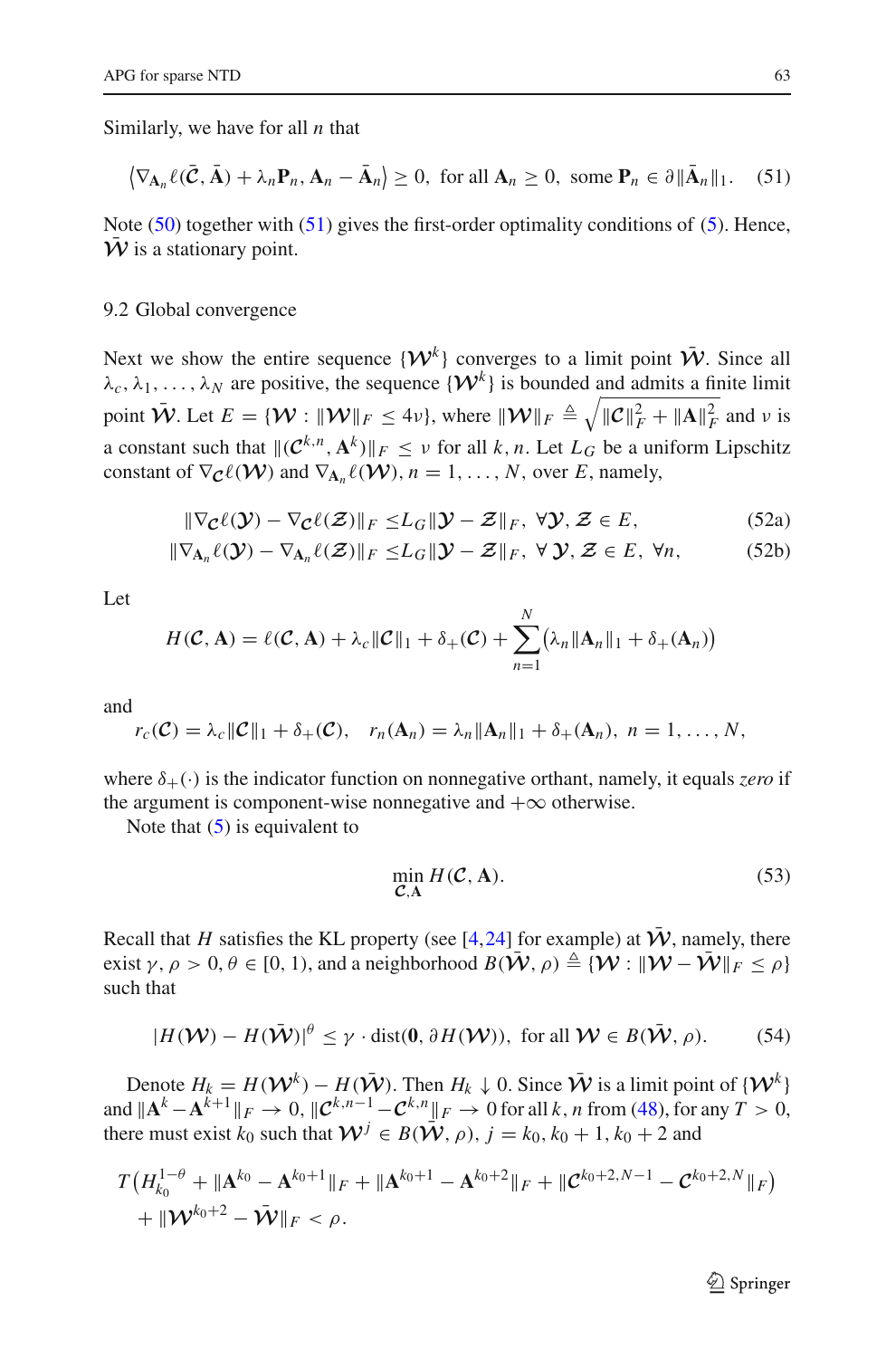Take *T* as specified in [\(66\)](#page-30-10) and consider the sequence  $\{W^k\}_{k\geq k_0}$ , which is equivalent to starting the algorithm from  $W^{k_0}$  and, thus without loss of generality, let  $k_0 = 0$ , namely,  $\mathbf{W}^j \in B(\bar{\mathbf{W}}, \rho)$ ,  $j = 0, 1, 2$ , and

$$
T\left(H_0^{1-\theta} + \|\mathbf{A}^0 - \mathbf{A}^1\|_F + \|\mathbf{A}^1 - \mathbf{A}^2\|_F + \|\mathcal{C}^{2,N-1} - \mathcal{C}^{2,N}\|_F\right) + \|\mathcal{W}^2 - \bar{\mathcal{W}}\|_F < \rho.
$$
\n(55)

<span id="page-25-0"></span>The idea of our proof is to show

$$
\mathcal{W}^k \in B(\bar{\mathcal{W}}, \rho), \text{ for all } k,
$$
 (56)

and employ the KL inequality [\(54\)](#page-24-1) to show  $\{W^k\}$  is a Cauchy sequence, thus the entire sequence converges. Assume  $W^k \in B(\bar{W}, \rho)$  for  $0 \le k \le K$ . We go to show  $W^{K+1} \in B(\bar{W}, \rho)$  and conclude [\(56\)](#page-25-0) by induction.

Note that

$$
\partial H(\mathbf{W}^k) = \left\{ \partial r_1(\mathbf{A}_1^k) + \nabla_{\mathbf{A}_1} \ell(\mathbf{W}^k) \right\} \times \cdots \times \left\{ \partial r_N(\mathbf{A}_N^k) + \nabla_{\mathbf{A}_N} \ell(\mathbf{W}^k) \right\} \times \left\{ \partial r_c(\mathbf{C}^{k,N}) + \nabla_{\mathbf{C}} \ell(\mathbf{W}^k) \right\},
$$

and for all *n* and *k*

$$
- L_n^k(\mathbf{A}_n^k - \hat{\mathbf{A}}_n^k) - \nabla_{\mathbf{A}_n} \ell(\mathcal{C}^{k,n}, \mathbf{A}_{j \le n}^k, \hat{\mathbf{A}}_n^k, \mathbf{A}_{j \ge n}^{k-1}) + \nabla_{\mathbf{A}_n} \ell(\mathcal{W}^k)
$$
  
\n
$$
\in \partial r_n(\mathbf{A}_n^k) + \nabla_{\mathbf{A}_n} \ell(\mathcal{W}^k),
$$
  
\n
$$
- L_c^{k,N}(\mathcal{C}^{k,N} - \hat{\mathcal{C}}^{k,N}) - \nabla_{\mathcal{C}} \ell(\hat{\mathcal{C}}^{k,N}, \mathbf{A}_{j \le N}^k, \mathbf{A}_N^{k-1}) + \nabla_{\mathcal{C}} \ell(\mathcal{W}^k)
$$
  
\n
$$
\in \partial r_c(\mathcal{C}^{k,N}) + \nabla_{\mathcal{C}} \ell(\mathcal{W}^k).
$$

Hence, for all  $k \leq K$ ,

<span id="page-25-1"></span>
$$
\begin{split}\n&\text{dist}(0, \partial H(\mathbf{W}^{k})) \\
&\leq \left\| (L_{1}^{k}(\mathbf{A}_{1}^{k}-\hat{\mathbf{A}}_{1}^{k}),..., L_{1}^{k}(\mathbf{A}_{1}^{k}-\hat{\mathbf{A}}_{1}^{k}), L_{c}^{k,n}(\mathbf{C}^{k,N}-\hat{\mathbf{C}}^{k,N})) \right\|_{F} \\
&+ \sum_{n=1}^{N} \left\| \nabla_{\mathbf{A}_{n}} \ell(\mathbf{C}^{k,n}, \mathbf{A}_{j
$$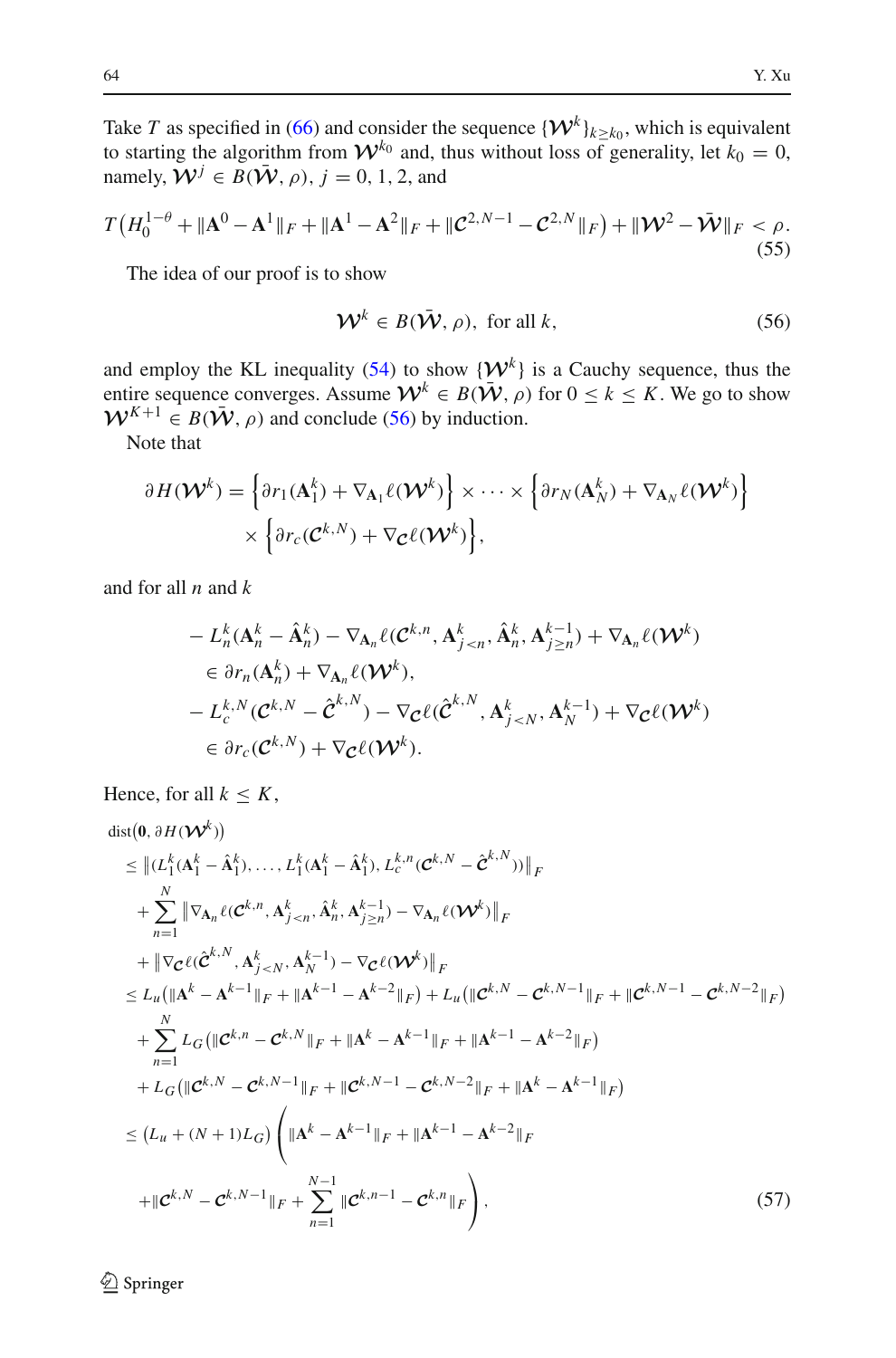where we have used  $L_h^k, L_c^{k,n} \leq L_u$ ,  $\forall k, n$  and [\(52\)](#page-24-2) to have the second inequality, and the third inequality is obtained from  $\|\mathcal{C}^{k,n} - \mathcal{C}^{k,N}\|_F \le \sum_{i=n}^{N-1} \|\mathcal{C}^{k,i} - \mathcal{C}^{k,i+1}\|_F$ and doing some simplification. Using the KL inequality [\(54\)](#page-24-1) at  $\mathcal{W} = \mathcal{W}^k$  and the inequality

$$
\frac{s^{\theta}}{1-\theta}(s^{1-\theta}-t^{1-\theta})\geq s-t, \ \forall s,t\geq 0,
$$

<span id="page-26-0"></span>we get

<span id="page-26-1"></span>
$$
\frac{\gamma}{1-\theta} \text{dist}(\mathbf{0}, \partial H(\mathbf{W}^k)) (H_k^{1-\theta} - H_{k+1}^{1-\theta}) \ge H_k - H_{k+1}.
$$
 (58)

By  $(46)$ , we have

$$
H_{k} - H_{k+1} \geq \frac{L_{c}^{k+1,N}}{2} \|\mathcal{C}^{k+1,N-1} - \mathcal{C}^{k+1,N} \|_{F}^{2} - \frac{L_{c}^{k,N}}{2} \delta_{\omega}^{2} \|\mathcal{C}^{k,N-1} - \mathcal{C}^{k,N} \|_{F}^{2} + \sum_{n=1}^{N-1} \frac{(1 - \delta_{\omega}^{2}) L_{c}^{k+1,n}}{2} \|\mathcal{C}^{k+1,n-1} - \mathcal{C}^{k+1,n} \|_{F}^{2} + \sum_{n=1}^{N} \left( \frac{L_{n}^{k+1}}{2} \|\mathbf{A}_{n}^{k} - \mathbf{A}_{n}^{k+1} \|_{F}^{2} - \frac{L_{n}^{k}}{2} \delta_{\omega}^{2} \|\mathbf{A}_{n}^{k-1} - \mathbf{A}_{n}^{k} \|_{F}^{2} \right). \tag{59}
$$

Combining [\(57\)](#page-25-1), [\(58\)](#page-26-0), [\(59\)](#page-26-1) and noting  $L_c^{k+1,n} \ge L_d$  yield

<span id="page-26-2"></span>
$$
\frac{\gamma (L_u + (N+1)L_G)}{1-\theta} (H_k^{1-\theta} - H_{k+1}^{1-\theta}) [\| \mathbf{A}^k - \mathbf{A}^{k-1} \|_F + \| \mathbf{A}^{k-1} - \mathbf{A}^{k-2} \|_F \n+ \| \mathbf{C}^{k,N} - \mathbf{C}^{k,N-1} \|_F + \sum_{n=1}^{N-1} \| \mathbf{C}^{k,n-1} - \mathbf{C}^{k,n} \|_F \}
$$
\n
$$
+ \delta_{\omega}^2 \left\| \left( \sqrt{L_1^k} \mathbf{A}_1^{k-1}, \dots, \sqrt{L_N^k} \mathbf{A}_N^{k-1}, \sqrt{L_c^{k,N}} \mathbf{C}^{k,N-1} \right) - \left( \sqrt{L_1^k} \mathbf{A}_1^k, \dots, \sqrt{L_N^k} \mathbf{A}_N^k, \sqrt{L_c^{k,N}} \mathbf{C}^{k,N} \right) \right\|_F^2
$$
\n
$$
\geq \left\| \left( \sqrt{L_1^{k+1}} \mathbf{A}_1^k, \dots, \sqrt{L_N^{k+1}} \mathbf{A}_N^k, \sqrt{L_c^{k+1,N}} \mathbf{C}^{k+1,N-1} \right) - \left( \sqrt{L_1^{k+1}} \mathbf{A}_1^{k+1}, \dots, \sqrt{L_N^{k+1}} \mathbf{A}_N^{k+1}, \sqrt{L_c^{k+1,N}} \mathbf{C}^{k+1,N} \right) \right\|_F^2
$$
\n
$$
+ \frac{(1 - \delta_{\omega}^2) L_d}{2} \sum_{n=1}^{N-1} \| \mathbf{C}^{k+1,n-1} - \mathbf{C}^{k+1,n} \|_F^2.
$$
\n(60)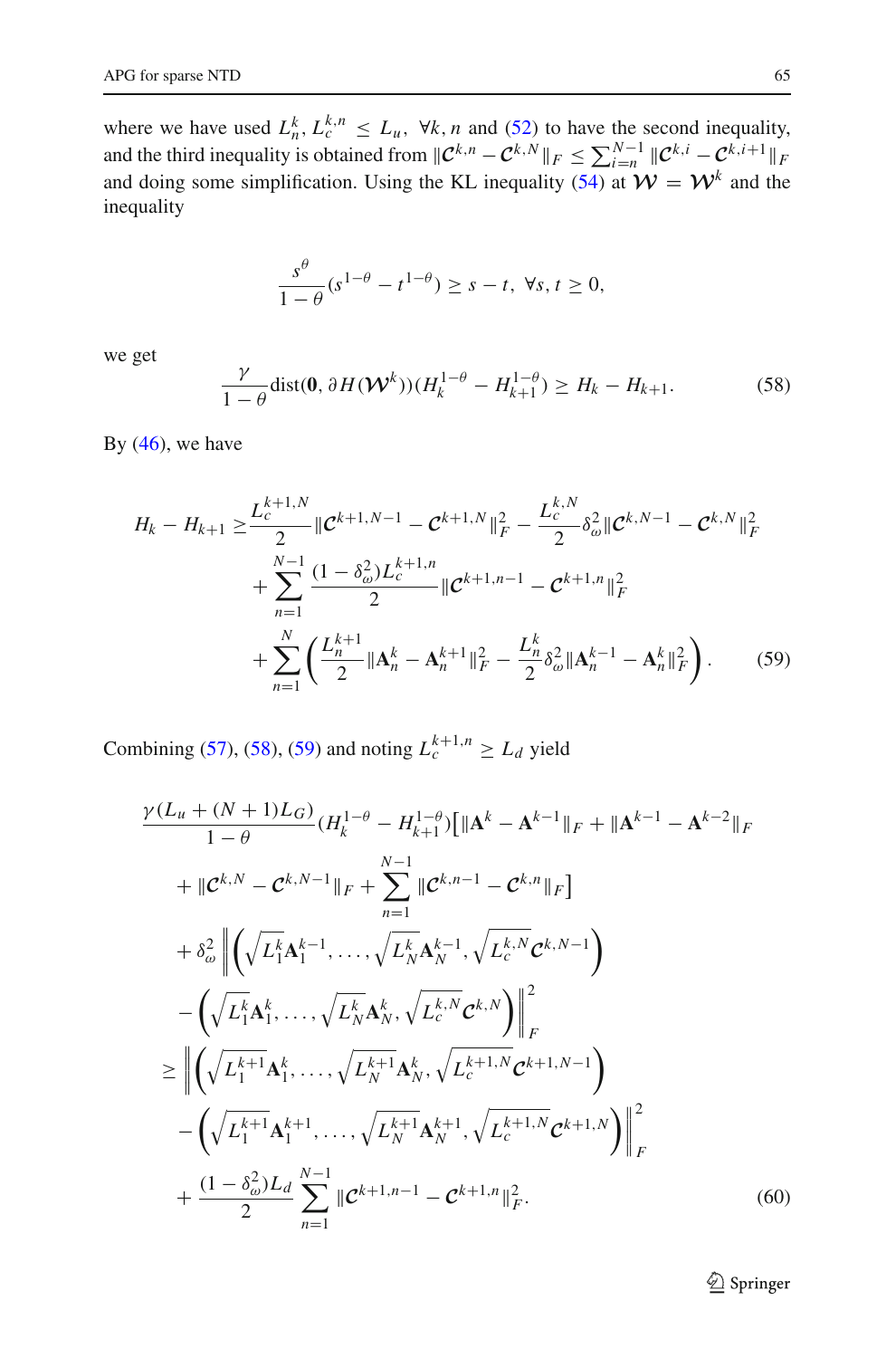## By Cauchy-Schwart inequality, we estimate

<span id="page-27-1"></span>
$$
\sqrt{\text{right side of inequality (60)}}\n\geq \frac{1+\delta_{\omega}}{2} \left\| \left( \sqrt{L_1^{k+1}} \mathbf{A}_1^k, \dots, \sqrt{L_N^{k+1}} \mathbf{A}_N^k, \sqrt{L_c^{k+1,N}} \mathbf{C}^{k+1,N-1} \right) \right\|_F\n-\left( \sqrt{L_1^{k+1}} \mathbf{A}_1^{k+1}, \dots, \sqrt{L_N^{k+1}} \mathbf{A}_N^{k+1}, \sqrt{L_c^{k+1,N}} \mathbf{C}^{k+1,N} \right) \right\|_F\n+\eta \sum_{n=1}^{N-1} \|\mathbf{C}^{k+1,n-1} - \mathbf{C}^{k+1,n}\|_F,
$$
\n(61)

where  $\eta > 0$  is sufficiently small and depends on  $\delta_{\omega}$ ,  $L_d$ , N, and

$$
\sqrt{\text{left side of inequality (60)}}\n\n\leq \frac{\mu \gamma (L_u + (N+1)L_G)}{4(1-\theta)} (H_k^{1-\theta} - H_{k+1}^{1-\theta})\n\n+ \frac{1}{\mu} [\| \mathbf{A}^k - \mathbf{A}^{k-1} \|_F + \| \mathbf{A}^{k-1} - \mathbf{A}^{k-2} \|_F + \| \mathbf{C}^{k,N} - \mathbf{C}^{k,N-1} \|_F\n\n+ \sum_{n=1}^{N-1} \| \mathbf{C}^{k,n-1} - \mathbf{C}^{k,n} \|_F\n\n+ \delta_\omega \left\| \left( \sqrt{L_1^k} \mathbf{A}_1^{k-1}, \dots, \sqrt{L_N^k} \mathbf{A}_N^{k-1}, \sqrt{L_c^{k,N}} \mathbf{C}^{k,N-1} \right) - \left( \sqrt{L_1^k} \mathbf{A}_1^k, \dots, \sqrt{L_N^k} \mathbf{A}_N^k, \sqrt{L_c^{k,N}} \mathbf{C}^{k,N} \right) \right\|_F, \tag{62}
$$

where  $\mu > 0$  is a sufficiently large constant such that  $\frac{1}{\mu} < \min(\eta, \frac{1-\delta_{\omega}}{4}\sqrt{\frac{L_d}{2}})$ . Combining [\(60\)](#page-26-2),[\(62\)](#page-27-0), [\(61\)](#page-27-1) and summing them over *k* from 2 to *K* give

<span id="page-27-0"></span>
$$
\frac{\mu\gamma(L_u + (N+1)L_G)}{4(1-\theta)}(H_2^{1-\theta} - H_{K+1}^{1-\theta}) \n+ \frac{1}{\mu} \sum_{k=2}^{K} [\|{\bf A}^k - {\bf A}^{k-1}\|_F + \|{\bf A}^{k-1} - {\bf A}^{k-2}\|_F + \|{\bf C}^{k,N} - {\bf C}^{k,N-1}\|_F \n+ \sum_{n=1}^{N-1} \|{\bf C}^{k,n-1} - {\bf C}^{k,n}\|_F \n+ \delta_{\omega} \sum_{k=2}^{K} \left\| \left( \sqrt{L_1^k} {\bf A}_1^{k-1}, \dots, \sqrt{L_N^k} {\bf A}_N^{k-1}, \sqrt{L_c^{k,N}} {\bf C}^{k,N-1} \right) \right. \n- \left( \sqrt{L_1^k} {\bf A}_1^k, \dots, \sqrt{L_N^k} {\bf A}_N^k, \sqrt{L_c^{k,N}} {\bf C}^{k,N} \right) \right\|_F \n\geq \frac{1+\delta_{\omega}}{2} \sum_{k=2}^{K} \left\| \left( \sqrt{L_1^{k+1}} {\bf A}_1^k, \dots, \sqrt{L_N^{k+1}} {\bf A}_N^k, \sqrt{L_c^{k+1,N}} {\bf C}^{k+1,N-1} \right) \right\|_F
$$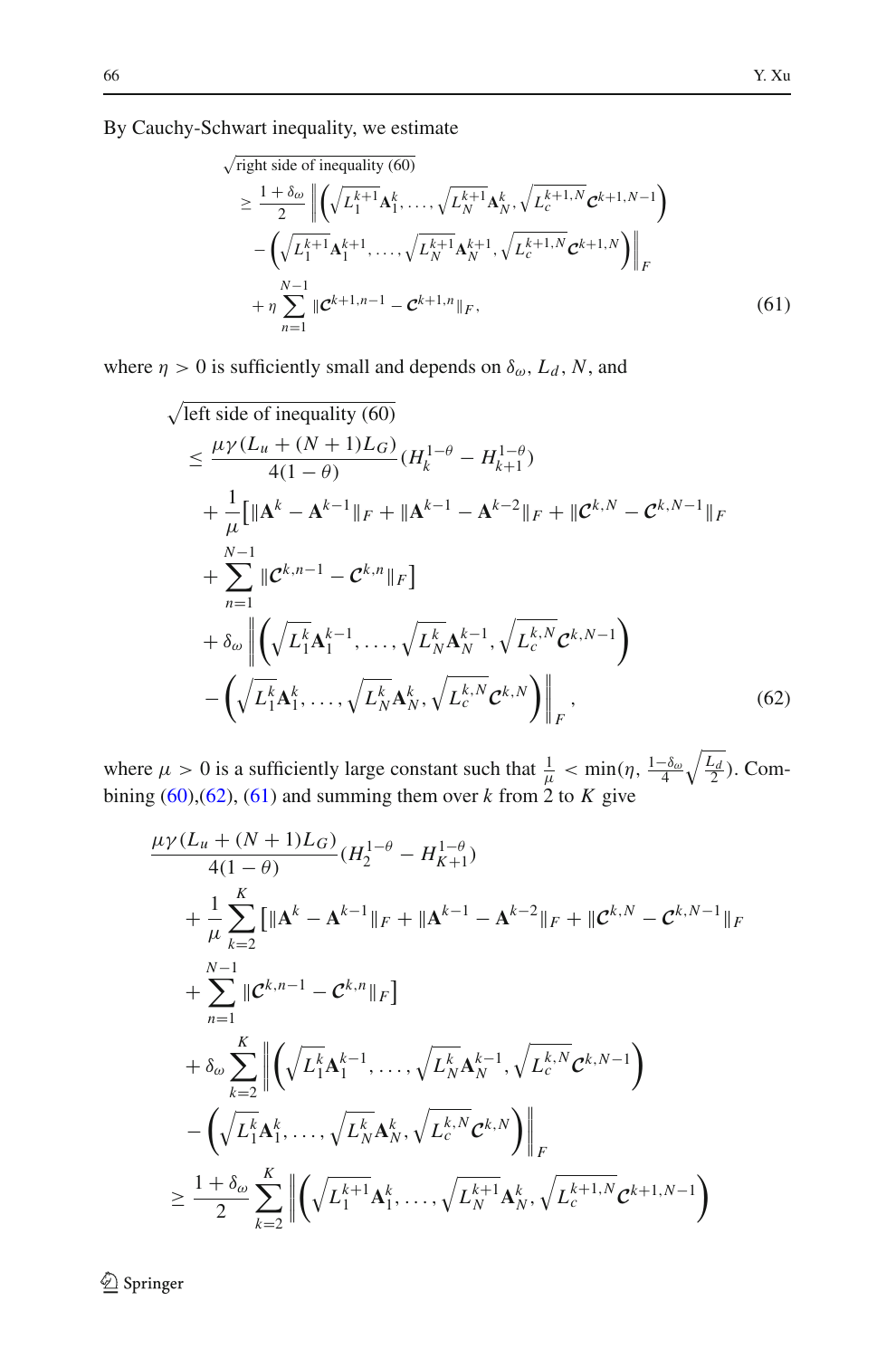$$
-\left(\sqrt{L_1^{k+1}}\mathbf{A}_1^{k+1},\ldots,\sqrt{L_N^{k+1}}\mathbf{A}_N^{k+1},\sqrt{L_c^{k+1,N}}\mathbf{C}^{k+1,N}\right)\Big|_F
$$
  
+  $\eta \sum_{k=2}^K \sum_{n=1}^{N-1} \|\mathbf{C}^{k+1,n-1} - \mathbf{C}^{k+1,n}\|_F.$ 

Simplifying the above inequality, we have

$$
\mu_{Y}(L_{u} + (N+1)L_{G})
$$
\n
$$
+ \frac{1}{\mu} \sum_{k=2}^{K} \left( \|\mathbf{A}^{k} - \mathbf{A}^{k-1}\|_{F} + \|\mathbf{A}^{k-1} - \mathbf{A}^{k-2}\|_{F} + \|\mathbf{C}^{k,N} - \mathbf{C}^{k,N-1}\|_{F} \right)
$$
\n
$$
+ \delta_{\omega} \|\left( \sqrt{L_{1}^{2}}\mathbf{A}_{1}^{1}, \dots, \sqrt{L_{N}^{2}}\mathbf{A}_{N}^{1}, \sqrt{L_{c}^{2,N}}\mathbf{C}^{2,N-1} \right)
$$
\n
$$
- \left( \sqrt{L_{1}^{2}}\mathbf{A}_{1}^{2}, \dots, \sqrt{L_{N}^{2}}\mathbf{A}_{N}^{2}, \sqrt{L_{c}^{2,N}}\mathbf{C}^{2,N} \right) \|_{F}
$$
\n
$$
\geq \frac{1+\delta_{\omega}}{2} \|\left( \sqrt{L_{1}^{K+1}}\mathbf{A}_{1}^{K}, \dots, \sqrt{L_{N}^{K+1}}\mathbf{A}_{N}^{K}, \sqrt{L_{c}^{K+1,N}}\mathbf{C}^{K+1,N-1} \right)
$$
\n
$$
- \left( \sqrt{L_{1}^{K+1}}\mathbf{A}_{1}^{K+1}, \dots, \sqrt{L_{N}^{K+1}}\mathbf{A}_{N}^{K+1}, \sqrt{L_{c}^{K+1,N}}\mathbf{C}^{K+1,N} \right) \|_{F}
$$
\n
$$
+ \frac{1-\delta_{\omega}}{2} \sum_{k=2}^{K-1} \|\left( \sqrt{L_{1}^{k+1}}\mathbf{A}_{1}^{k}, \dots, \sqrt{L_{N}^{k+1}}\mathbf{A}_{N}^{k}, \sqrt{L_{c}^{k+1,N}}\mathbf{C}^{k+1,N-1} \right)
$$
\n
$$
- \left( \sqrt{L_{1}^{k+1}}\mathbf{A}_{1}^{k+1}, \dots, \sqrt{L_{N}^{k+1}}\mathbf{A}_{N}^{k+1}, \sqrt{L_{c}^{k+1,N}}\mathbf{C}^{k+1,N-1} \right)
$$
\n
$$
+ (\eta - \frac{1}{\mu}) \sum_{k=2
$$

Note that

<span id="page-28-1"></span>
$$
\left\| \left( \sqrt{L_1^{k+1}} \mathbf{A}_1^k, \dots, \sqrt{L_N^{k+1}} \mathbf{A}_N^k, \sqrt{L_c^{k+1,N}} \mathbf{C}^{k+1,N-1} \right) - \left( \sqrt{L_1^{k+1}} \mathbf{A}_1^{k+1}, \dots, \sqrt{L_N^{k+1}} \mathbf{A}_N^{k+1}, \sqrt{L_c^{k+1,N}} \mathbf{C}^{k+1,N} \right) \right\|_F^2
$$
  
\n
$$
= \sum_{n=1}^N L_n^{k+1} \|\mathbf{A}_n^k - \mathbf{A}_n^{k+1}\|_F^2 + L_c^{k+1,N} \|\mathbf{C}^{k+1,N-1} - \mathbf{C}^{k+1,N} \|^2_F
$$
  
\n
$$
\ge L_d (\|\mathbf{A}^k - \mathbf{A}^{k+1}\|_F^2 + \|\mathbf{C}^{k+1,N-1} - \mathbf{C}^{k+1,N} \|^2_F)
$$
  
\n
$$
\ge \frac{L_d}{2} \left( \|\mathbf{A}^k - \mathbf{A}^{k+1}\|_F + \|\mathbf{C}^{k+1,N-1} - \mathbf{C}^{k+1,N} \|^2_F \right)^2
$$
 (64)

<span id="page-28-0"></span> $\underline{\raisebox{.3ex}{\Leftrightarrow}}$  Springer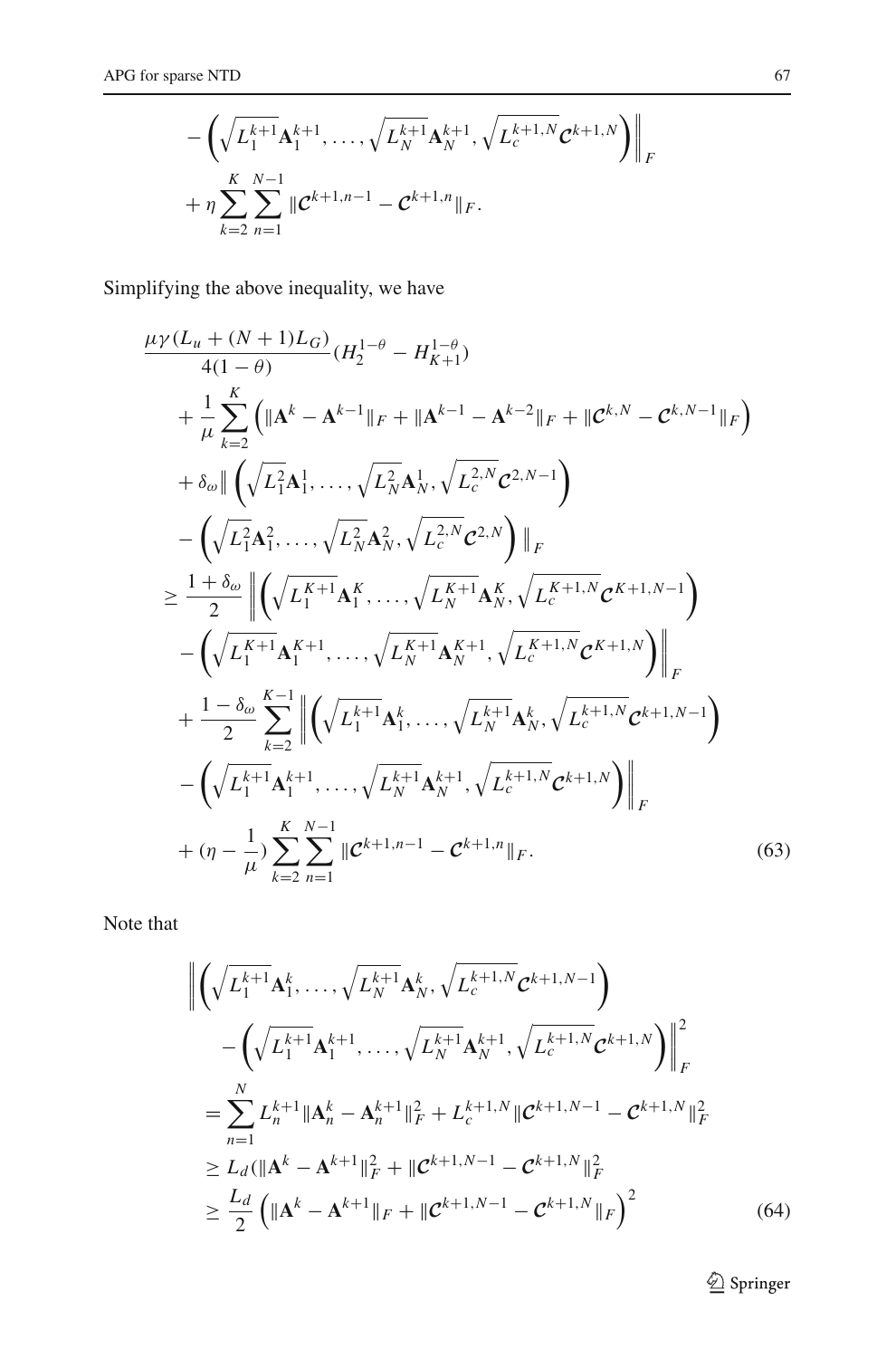Plugging [\(64\)](#page-28-0) to inequality [\(63\)](#page-28-1) gives

$$
\frac{\mu\gamma(L_u + (N+1)L_G)}{4(1-\theta)} \left( H_2^{1-\theta} - H_{K+1}^{1-\theta} \right)
$$
  
+ 
$$
\frac{1}{\mu} \sum_{k=2}^{K} \left( \|\mathbf{A}^{k} - \mathbf{A}^{k-1}\|_{F} + \|\mathbf{A}^{k-1} - \mathbf{A}^{k-2}\|_{F} + \|C^{k,N} - C^{k,N-1}\|_{F} \right)
$$
  
+ 
$$
\delta_{\omega} \| (\sqrt{L_1^2} \mathbf{A}_1^1, \dots, \sqrt{L_N^2} \mathbf{A}_N^1, \sqrt{L_c^{2,N}} C^{2,N-1})
$$
  
- 
$$
\left( \sqrt{L_1^2} \mathbf{A}_1^2, \dots, \sqrt{L_N^2} \mathbf{A}_N^2, \sqrt{L_c^{2,N}} C^{2,N} \right) \|_{F}
$$
  

$$
\geq \frac{1+\delta_{\omega}}{2} \sqrt{\frac{L_d}{2}} \left( \|\mathbf{A}^{K} - \mathbf{A}^{K+1}\|_{F} + \|C^{K+1,N-1} - C^{K+1,N} \|_{F} \right)
$$
  
+ 
$$
\frac{1-\delta_{\omega}}{2} \sqrt{\frac{L_d}{2}} \sum_{k=2}^{K-1} \left( \|\mathbf{A}^{k} - \mathbf{A}^{k+1}\|_{F} + \|C^{k+1,N-1} - C^{k+1,N} \|_{F} \right)
$$
  
+ 
$$
\left( \eta - \frac{1}{\mu} \right) \sum_{k=2}^{K} \sum_{n=1}^{N-1} \|C^{k+1,n-1} - C^{k+1,n} \|_{F},
$$

which implies by noting  $H_0 \ge H_k \ge 0$ ,  $C^{k+1,0} = C^{k,N}$  and  $L_n^k, L_c^{k,n} \le L_u$ ,  $\forall k, n$ that

$$
\frac{\mu\gamma(L_u + (N+1)L_G)}{4(1-\theta)} H_0^{1-\theta} \n+ \frac{1}{\mu} \left( 2\|{\bf A}^1 - {\bf A}^2\|_F + \|{\bf A}^0 - {\bf A}^1\|_F + \|C^{2,N} - C^{2,N-1}\|_F \right) \n+ \delta_{\omega} \sqrt{L_u} (\|{\bf A}^1 - {\bf A}^2\|_F + \|C^{2,N-1} - C^{2,N}\|_F) \n\geq \frac{1+\delta_{\omega}}{2} \sqrt{\frac{L_d}{2}} (\|{\bf A}^K - {\bf A}^{K+1}\|_F + \|C^{K+1,N-1} - C^{K+1,N}\|_F) \n+ \left( \frac{1-\delta_{\omega}}{2} \sqrt{\frac{L_d}{2}} - \frac{2}{\mu} \right) \sum_{k=2}^{K-1} (\|{\bf A}^k - {\bf A}^{k+1}\|_F + \|C^{k+1,N-1} - C^{k+1,N}\|_F) \n+ \left( \eta - \frac{1}{\mu} \right) \sum_{k=2}^{K} \|C^{k,N} - C^{k+1,N-1}\|_F, \n\geq \tau (\|{\bf A}^K - {\bf A}^{K+1}\|_F + \|C^{K,N} - C^{K+1,N}\|_F) \n+ \tau \sum_{k=2}^{K-1} (\|{\bf A}^k - {\bf A}^{k+1}\|_F + \|C^{k,N} - C^{k+1,N}\|_F), \tag{65}
$$

<span id="page-29-0"></span>where  $\tau = \min \left( \frac{1-\delta_{\omega}}{2} \sqrt{\frac{L_d}{2}} - \frac{2}{\mu}, \eta - \frac{1}{\mu} \right)$  $\big)$ . Let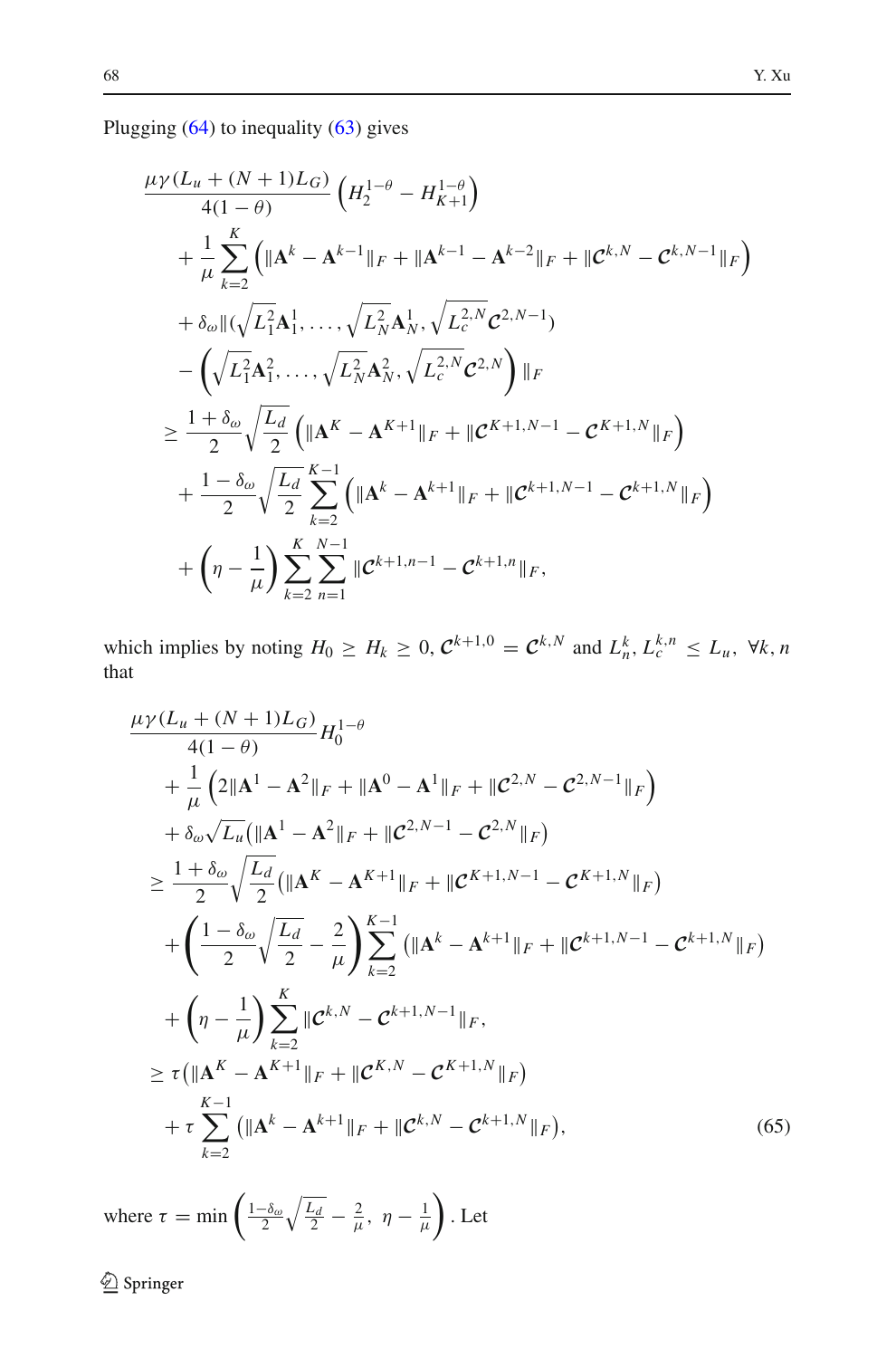$$
T = \max\left(\frac{\mu\gamma(L_u + (N+1)L_G)}{4\tau(1-\theta)}, \frac{1}{2\mu\tau} + \frac{\delta_\omega}{\tau}\sqrt{L_u}\right).
$$
 (66)

<span id="page-30-10"></span>Then [\(65\)](#page-29-0) implies

<span id="page-30-11"></span>
$$
T\left(H_0^{1-\theta} + \|\mathbf{A}^0 - \mathbf{A}^1\|_F + \|\mathbf{A}^1 - \mathbf{A}^2\|_F + \|\mathcal{C}^{2,N-1} - \mathcal{C}^{2,N}\|_F\right)
$$
  
\n
$$
\geq \|\mathcal{W}^K - \mathcal{W}^{K+1}\|_F + \sum_{k=2}^{K-1} \|\mathcal{W}^k - \mathcal{W}^{k+1}\|_F,
$$
 (67)

from which we have

$$
\|\mathcal{W}^{K+1} - \bar{\mathcal{W}}\|_{F}
$$
  
\n
$$
\leq \|\mathcal{W}^{K} - \mathcal{W}^{K+1}\|_{F} + \sum_{k=2}^{K-1} \|\mathcal{W}^{k} - \mathcal{W}^{k+1}\|_{F} + \|\mathcal{W}^{2} - \bar{\mathcal{W}}\|_{F}
$$
  
\n
$$
\leq T\left(H_0^{1-\theta} + \|\mathbf{A}^0 - \mathbf{A}^1\|_{F} + \|\mathbf{A}^1 - \mathbf{A}^2\|_{F} + \|\mathcal{C}^{2,N-1} - \mathcal{C}^{2,N}\|_{F}\right)
$$
  
\n
$$
+ \|\mathcal{W}^{2} - \bar{\mathcal{W}}\|_{F} < \rho.
$$

Hence,  $W^{K+1} \in B(\bar{W}, \rho)$ . By induction, we have  $W^k \in B(\bar{W}, \rho)$  for all *k*, so [\(67\)](#page-30-11) holds for all *K*. Letting  $K \to \infty$  gives  $\sum_{k=2}^{\infty} ||\mathcal{W}^k - \mathcal{W}^{k+1}_-||_F < \infty$ , namely,  $\{\mathcal{W}^k\}$ is a Cauchy sequence and, thus  $W^k$  converges. Since  $\overline{W}$  is a limit point of  $\{W^k\}$ , then  $\mathcal{W}^k \to \overline{\mathcal{W}}$ . This completes the proof.

#### <span id="page-30-3"></span>**References**

- 1. Allen, G.I.: Sparse higher-order principal components analysis. In: International conference on artificial intelligence and statistics (AISTATS), pp 27–36 (2012)
- <span id="page-30-7"></span>2. Bader, B.W., Kolda, T.G., et al.: Matlab tensor toolbox version 2.5 (2012). [http://www.sandia.gov/](http://www.sandia.gov/~tgkolda/TensorToolbox) [~tgkolda/TensorToolbox](http://www.sandia.gov/~tgkolda/TensorToolbox)
- <span id="page-30-4"></span>3. Beck, A., Teboulle, M.: A fast iterative shrinkage-thresholding algorithm for linear inverse problems. SIAM J. Imaging Sci. **2**, 183–202 (2009)
- <span id="page-30-9"></span>4. Bolte, J., Daniilidis, A., Lewis, A.: The Lojasiewicz inequality for nonsmooth subanalytic functions with applications to subgradient dynamical systems. SIAM J. Optim. **17**, 1205–1223 (2007)
- <span id="page-30-1"></span>5. Carroll, J.D., Chang, J.J.: Analysis of individual differences in multidimensional scaling via an N-way generalization of "Eckart-Young" decomposition. Psychometrika **35**, 283–319 (1970)
- <span id="page-30-0"></span>6. Cichocki, A., Mandic, D., Phan, A.H., Caiafa, C., Zhou, G., Zhao, Q., De Lathauwer, L.: Tensor decompositions for signal processing applications: from two-way to multiway component analysis. [arXiv:1403.4462](http://arxiv.org/abs/1403.4462) (2014)
- <span id="page-30-6"></span>7. Cichocki, A., Zdunek, R., Phan, A.H., Amari, S.: Nonnegative Matrix and Tensor Factorizations: Applications to Exploratory Multi-way Data Analysis and Blind Source Separation. Wiley, UK (2009)
- <span id="page-30-2"></span>8. Cong, F., Phan, A.H., Zhao, Q., Wu, Q., Ristaniemi, T., Cichocki, A.: Feature extraction by nonnegative tucker decomposition from EEG data including testing and training observations. Neural Inf. Process. **3**, 166–173 (2012)
- 9. De Lathauwer, L., De Moor, B., Vandewalle, J.: On the best rank-1 and rank-(*r*1,*r*2,...,*rn*) approximation of higher-order tensors. SIAM J. Matrix Anal. Appl. **21**, 1324–1342 (2000)
- <span id="page-30-8"></span><span id="page-30-5"></span>10. Ding, C., Li, T., Jordan, M.: Convex and semi-nonnegative matrix factorizations. Pattern Anal. Mach. Intell. IEEE Trans. **32**, 45–55 (2010)